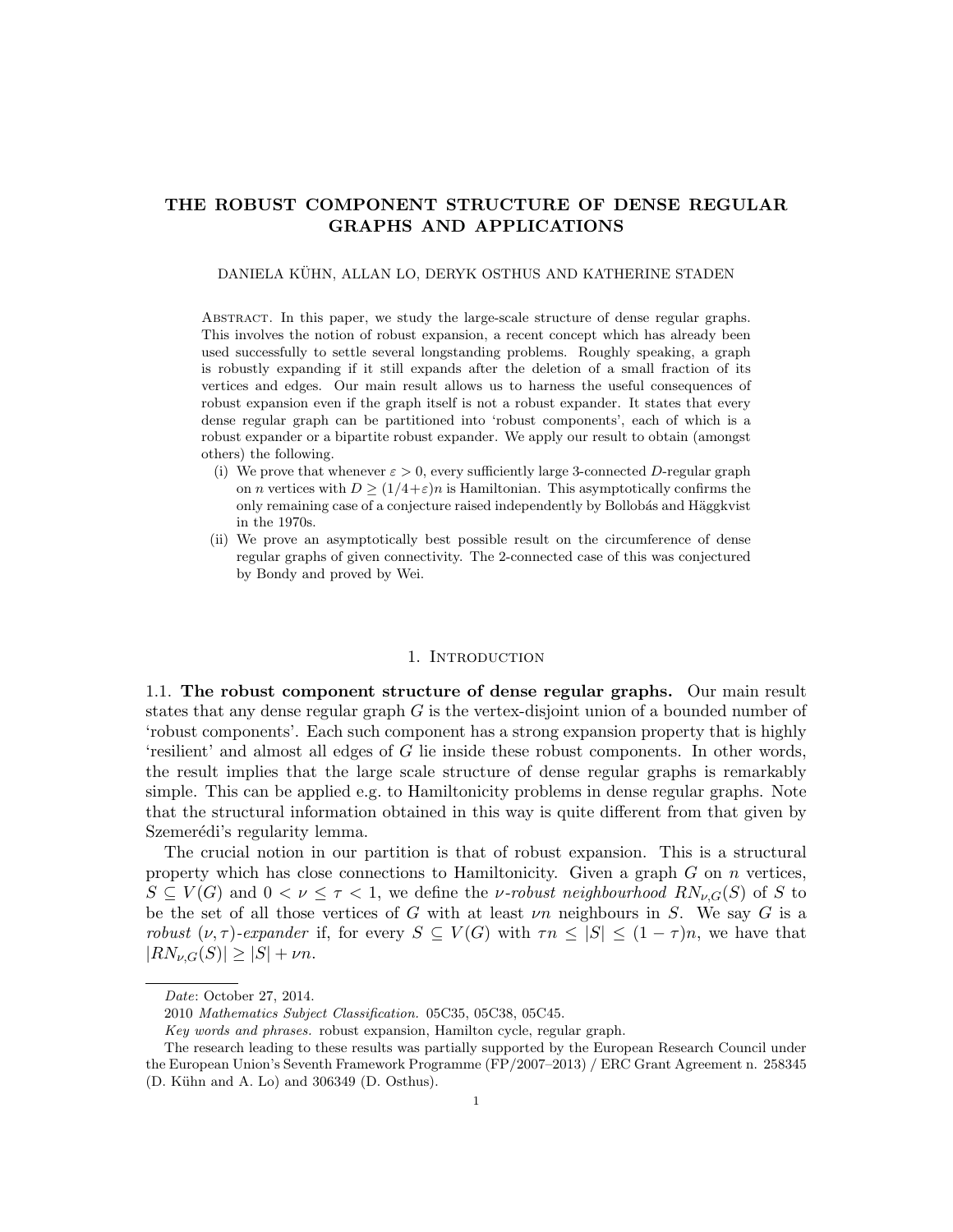There is an analogous notion of robust outexpansion for digraphs. This was first introduced in [\[25\]](#page-37-0) and has been instrumental in proving several longstanding conjectures. For example, Kühn and Osthus [\[23\]](#page-37-1) recently settled a conjecture of Kelly from 1968 (for large tournaments) by showing that every sufficiently large dense regular robust outexpander has a Hamilton decomposition. Another example is the recent proof [\[20,](#page-37-2) [21\]](#page-37-3) of Sumner's universal tournament conjecture from 1971.

Our main result allows us to harness the useful consequences of robust expansion even if the graph itself is not a robust expander. For this, we introduce the additional notion of 'bipartite robust expanders'. Let G be a bipartite graph with vertex classes  $A$  and  $B$ . Then clearly G is not a robust expander. However, we can obtain a bipartite analogue of robust expansion by only considering sets  $S \subseteq A$  with  $\tau |A| \leq |S| \leq (1 - \tau) |A|$ . This notion extends in a natural way to graphs which are 'close to bipartite'.

Roughly speaking, our main result (Theorem [3.1\)](#page-6-0) implies the following.

(†) For all  $r \in \mathbb{N}$  and all  $\varepsilon > 0$ , any sufficiently large D-regular graph on n vertices with  $D \geq \left(\frac{1}{r+1} + \varepsilon\right)n$  has a vertex partition into at most r robust expander components and bipartite robust expander components, so that the number of edges between these is  $o(n^2)$ .

We give a formal statement of this in Section [3.](#page-5-0) In Section [5](#page-14-0) we obtain a generalisation to almost regular graphs. (Here, G is 'almost regular' if  $\Delta(G) - \delta(G) = o(n)$ .)

In the special case of dense vertex-transitive graphs (which are always regular), Christofides, Hladký and Máthé [\[7\]](#page-36-0) introduced a partition into 'iron connected components'. (Iron connectivity is closely related to robust expansion.) They applied this to resolve the dense case of a question of Lovász [\[28\]](#page-37-4) on Hamilton paths (and cycles) in vertex-transitive graphs. It would be very interesting to obtain a similar partition result for further classes of graphs. In particular, it might be possible to generalise Theorem [3.1](#page-6-0) to sparser graphs.

In the current paper, we apply (†) to give an approximate solution to a longstanding conjecture on Hamilton cycles in regular graphs (Theorem [1.2\)](#page-3-0) as well as an asymptotically optimal result on the circumference of dense regular graphs of given connectivity (Theorem [1.4\)](#page-3-1). We are also confident that our robust partition result will have applications to other problems.

<span id="page-1-0"></span>1.2. An application to Hamilton cycles in regular graphs. Consider the classical result of Dirac that every graph on  $n \geq 3$  vertices with minimum degree at least  $n/2$ contains a Hamilton cycle. Suppose we wish to strengthen this by reducing the degree threshold at the expense of introducing some other condition(s). The two extremal examples for Dirac's theorem (i.e. the disjoint union of two cliques and the almost balanced complete bipartite graph) make it natural to consider regular graphs with some connectivity property, see e.g. the recent survey of Li [\[26\]](#page-37-5) and handbook article of Bondy [\[5\]](#page-36-1).

In particular, Szekeres (see [\[14\]](#page-37-6)) asked for which  $D$  every 2-connected  $D$ -regular graph G on n vertices is Hamiltonian. Jackson [\[14\]](#page-37-6) showed that  $D \geq n/3$  suffices. This improved earlier results of Nash-Williams [\[29\]](#page-37-7), Erdős and Hobbs [\[10\]](#page-36-2) and Bollobás and Hobbs [\[3\]](#page-36-3). Hilbig [\[13\]](#page-37-8) improved the degree condition to  $n/3 - 1$ , unless G is the Petersen graph or another exceptional graph. As discussed later on in this section, this bound is best possible.

Bollobás  $|2|$  as well as Häggkvist (see  $|14|$ ) independently made the natural and far more general conjecture that any t-connected regular graph on n vertices with degree at least  $n/(t+1)$  is Hamiltonian. However, the following counterexample (see Figure [1\(](#page-2-0)i)),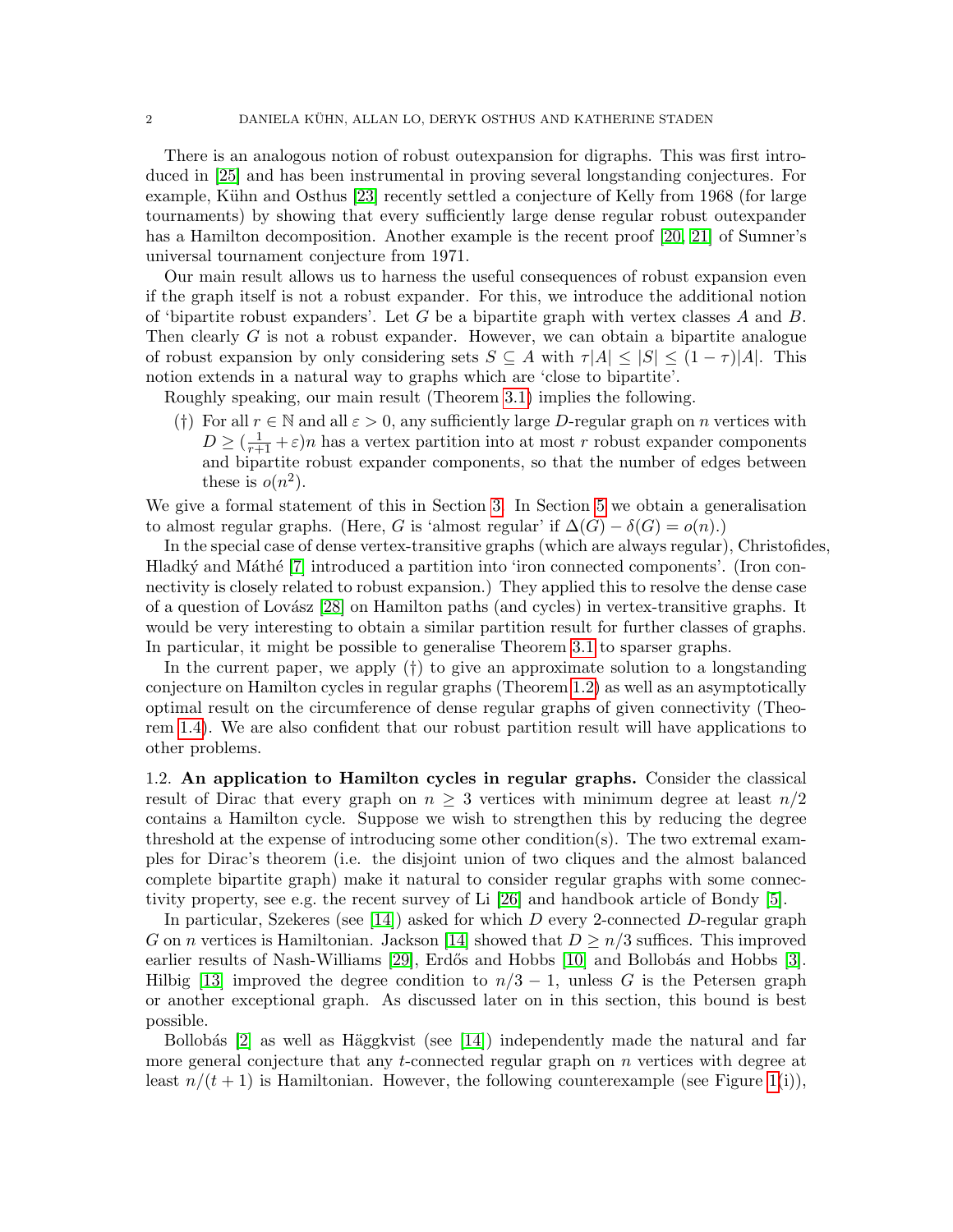due to Jung [\[18\]](#page-37-9) and independently Jackson, Li and Zhu [\[17\]](#page-37-10), disproves this conjecture for  $t > 3$ .

For m divisible by four, construct G as follows. Let  $C_1, C_2$  be two disjoint copies of  $K_{m+1}$  and let A, B be two disjoint independent sets of orders  $m, m-1$  respectively. Add every edge between A and B. Add a set of  $m/2$  independent edges from each of  $C_1$  and  $C_2$  to A so that together these edges form a matching of size m. Delete  $m/4$  independent edges in each of  $C_1, C_2$  so that G is m-regular. Then G has  $4m + 1$  vertices and is  $m/2$ connected. However G is not Hamiltonian since  $G \setminus A$  has  $|A| + 1$  components (in other words,  $G$  is not 1-tough).

<span id="page-2-0"></span>

Figure 1: Extremal examples for Conjecture [1.1.](#page-2-1)

Jackson, Li and Zhu [\[17\]](#page-37-10) believe that the conjecture of Bollobás and Häggkvist is true in the remaining open case when  $t = 3$ .

<span id="page-2-1"></span>**Conjecture 1.1.** Let G be a 3-connected D-regular graph on  $n \geq 13$  vertices such that  $D \geq n/4$ . Then G contains a Hamilton cycle.

The 3-regular graph obtained from the Petersen graph by replacing one vertex with a triangle shows that the conjecture does not hold for  $n = 12$ . The graph in Figure [1\(](#page-2-0)i) is extremal and the bound on  $D$  is tight.

As mentioned earlier, there exist non-Hamiltonian 2-connected regular graphs on  $n$ vertices with degree close to  $n/3$  (see Figure [1\(](#page-2-0)ii)). Indeed, we can construct such a graph G as follows. Start with three disjoint cliques on  $3m$  vertices each. In the *i*th clique choose disjoint sets  $A_i$  and  $B_i$  with  $|A_i| = |B_i|$  and  $|A_1| = |A_3| = m$  and  $|A_2| = m - 1$ . Remove a perfect matching between  $A_i$  and  $B_i$  for each i. Add two new vertices a and b, where a is connected to all vertices in the sets  $A_i$  and b is connected to all vertices in all the sets  $B_i$ . Then G is a  $(3m-1)$ -regular 2-connected graph on  $n = 9m+2$  vertices. However, G is not Hamiltonian because  $G \setminus \{a, b\}$  has three components. Therefore none of the conditions – degree, order or connectivity – of Conjecture [1.1](#page-2-1) can be relaxed.

There have been several partial results in the direction of Conjecture [1.1.](#page-2-1) Fan [\[11\]](#page-36-5) and Jung [\[18\]](#page-37-9) independently showed that every 3-connected D-regular graph contains a cycle of length at least 3D, or a Hamilton cycle. Li and Zhu [\[27\]](#page-37-11) proved Conjecture [1.1](#page-2-1) in the case when  $D \geq 7n/22$  and Broersma, van den Heuvel, Jackson and Veldman [\[6\]](#page-36-6) proved it for  $D \geq 2(n+7)/7$ . In [\[17\]](#page-37-10) it is proved that, if G satisfies the conditions of the conjecture,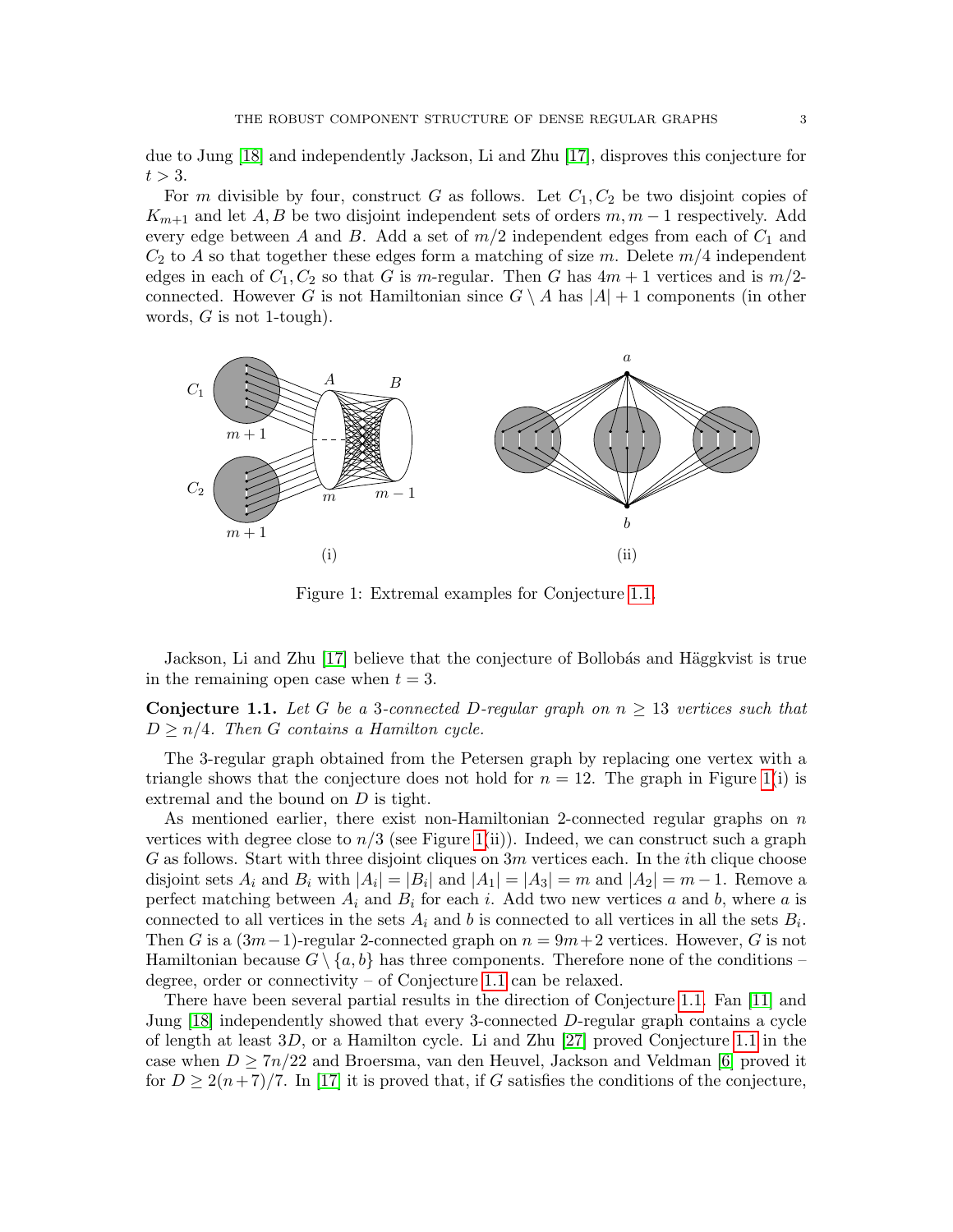any longest cycle in G is dominating provided that  $n$  is not too small. (Here, a subgraph H of a graph G is dominating if  $G \setminus V(H)$  is an independent set.) By considering robust partitions, we are able to prove an approximate version of the conjecture.

<span id="page-3-0"></span>**Theorem 1.2.** For all  $\varepsilon > 0$ , there exists  $n_0 \in \mathbb{N}$  such that every 3-connected D-regular graph on  $n \geq n_0$  vertices with  $D \geq (1/4 + \varepsilon)n$  is Hamiltonian.

In fact, if D is at least a little larger than  $n/5$  but G is not Hamiltonian we also determine the asymptotic structure of  $G$  (see Theorem [7.11\)](#page-31-0). In a recent paper [\[19\]](#page-37-12) we use this to prove the exact version of Conjecture [1.1](#page-2-1) for large n. Note that [\[19\]](#page-37-12) does not supersede this paper but rather uses it as an essential tool.

There are also natural analogues of the above results and questions for directed graphs. Here, a D-regular directed graph is such that every vertex has both in- and outdegree equal to  $D$ . An *oriented graph* is a digraph without 2-cycles.

# Conjecture 1.3.

- (a) For each  $D > 2$ , every D-regular oriented graph G on n vertices with  $D \ge (n-1)/4$ is Hamiltonian.
- (b) Every strongly 2-connected D-regular digraph on n vertices with  $D \geq n/3$  is Hamiltonian.
- (c) For each  $D > 2$ , every D-regular strongly 2-connected oriented graph G on n vertices with  $D \geq n/6$  is Hamiltonian.

(a) was conjectured by Jackson [\[15\]](#page-37-13), (b) and (c) were raised in [\[22\]](#page-37-14), which also contains a more detailed discussion of these conjectures.

1.3. An application to the circumference of regular graphs. More generally, we also consider the circumference of dense regular graphs of given connectivity. Bondy [\[4\]](#page-36-7) conjectured that, for  $r \geq 3$ , every sufficiently large 2-connected D-regular graph G on n vertices with  $D \geq n/r$  has circumference  $c(G) \geq 2n/(r-1)$ . (Here the circumference  $c(G)$ ) of G is the length of the longest cycle in  $G$ .) This was confirmed by Wei [\[31\]](#page-37-15), who proved the conjecture for all n and in fact showed that  $c(G) \geq 2n/(r-1)+2(r-3)/(r-1)$ , which is best possible. We are able to extend this (asymptotically) to  $t$ -connected dense regular graphs.

<span id="page-3-1"></span>**Theorem 1.4.** Let  $t, r \in \mathbb{N}$ . For all  $\varepsilon > 0$  there exists  $n_0 \in \mathbb{N}$  such that the following holds. Whenever G is a t-connected D-regular graph on  $n \ge n_0$  vertices where  $D \ge (1/r + \varepsilon)n$ , the circumference of G is at least  $\min\{t/(r-1), 1-\varepsilon\}n$ .

This is asymptotically best possible. Indeed, in Proposition [8.1](#page-32-0) we show that, for every  $t, r \in \mathbb{N}$ , there are infinitely many n such that there exists a graph G on n vertices which is  $((n-t)/(r-1)-1)$ -regular and t-connected with  $c(G) \leq tn/(r-1)+t$ . Moreover, as discussed above, the first extremal example in Figure [1](#page-2-0) shows that in general min $\{t/(r -$ 1),  $1 - \varepsilon$  annot be replaced by min $\{t/(r-1), 1\}n$ .

Theorem [1.4](#page-3-1) shows that the conjecture of Bollobás and Häggkvist is in fact close to being true after all – any t-connected regular graph with degree slightly higher than  $n/(t+1)$ contains an almost spanning cycle.

1.4. An application to bipartite regular graphs. One can consider similar questions about dense regular bipartite graphs. Häggkvist  $[12]$  conjectured that every 2-connected D-regular bipartite graph on n vertices with  $D \geq n/6$  is Hamiltonian. If true, this result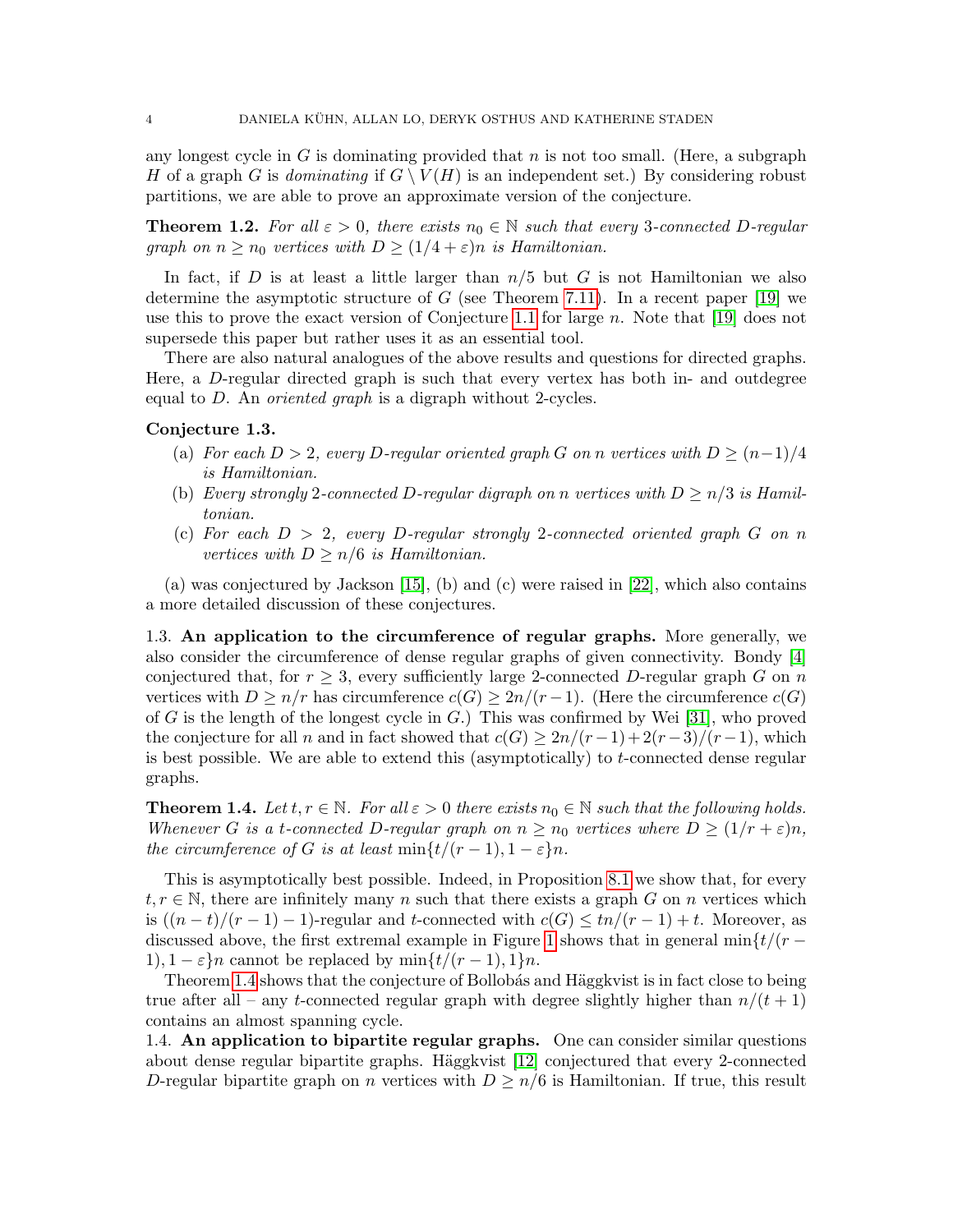would be best possible. Indeed, it was essentially verified by Jackson and Li [\[16\]](#page-37-16) who proved it in the case when  $D \ge (n+38)/6$ . Recently, Li [\[26\]](#page-37-5) conjectured a bipartite analogue of Conjecture [1.1,](#page-2-1) i.e. that every 3-connected D-regular bipartite graph on  $n$ vertices with  $D \geq n/8$  is Hamiltonian.

Restricting to bipartite graphs strengthens the structural information implied by our main result (†) considerably. So it seems likely that one can use our partition result to make progress towards these and other related conjectures.

One might ask if a bipartite analogue of the conjecture of Bollobás and Häggkvist holds, i.e. whether every t-connected D-regular bipartite graph on n vertices with  $D \geq n/2(t+1)$ contains a Hamilton cycle. However, as in the general case, it turns out that this is false for  $t > 3$ . Indeed, for each  $t \geq 2$  and infinitely many  $D \in \mathbb{N}$ , Proposition [8.2](#page-32-1) guarantees a Dregular bipartite graph G on  $8D+2$  vertices that is t-connected and contains no Hamilton cycle. (This observation generalises one from [\[26\]](#page-37-5), who considered the case when  $t = 3$ .)

As in the general case, one may also consider the circumference of dense regular bipartite graphs. Indeed, the argument for Theorem [1.4](#page-3-1) yields the following bipartite analogue. Again, it is asymptotically best possible (see Proposition [8.2\(](#page-32-1)i)).

<span id="page-4-0"></span>**Theorem 1.5.** Let  $t, r \in \mathbb{N}$ , where r is even. For all  $\varepsilon > 0$  there exists  $n_0 \in \mathbb{N}$  such that the following holds. Whenever G is a t-connected D-regular bipartite graph on  $n \geq n_0$ vertices where  $D \geq (1/r + \varepsilon)n$ , the circumference of G is at least  $\min\{2tn/(r-2), n\} - \varepsilon n$ .

1.5. Organisation of the paper and sketch proof of Theorem [1.2.](#page-3-0) This paper is organised as follows. In the remainder of this section we sketch the proof of Theorem [1.2.](#page-3-0) Section [2](#page-5-1) lists some notation which will be used throughout. In Section [3](#page-5-0) we state our robust partition result (Theorem [3.1\)](#page-6-0) which formalises (†). We prove it in Section [4,](#page-7-0) which also contains a sketch of the argument. In Section [5](#page-14-0) we derive a version of Theorem [3.1](#page-6-0) for almost regular graphs. In Section [6](#page-16-0) we show how to find suitable path systems covering the robust components obtained from Theorem [3.1.](#page-6-0) These tools are then used in Section [7](#page-23-0) to prove Theorem [1.2](#page-3-0) and used in Section [8](#page-32-2) to prove Theorems [1.4](#page-3-1) and [1.5.](#page-4-0)

In order to see how our partition result (†) may be applied, we now briefly outline the argument used to prove Theorem [1.2.](#page-3-0)

Let  $\varepsilon > 0$  and suppose that G is a 3-connected D-regular graph on n vertices, where  $D \geq (1/4 + \varepsilon)n$ . Now (†) gives us a robust partition V of G containing exactly k robust expander components and  $\ell$  bipartite robust expander components, where  $k + \ell \leq 3$ .

However, Theorem [3.1](#page-6-0) actually gives the stronger bound that  $k + 2\ell \leq 3$ , so there are only five possible choices of  $(k, \ell)$  (see Proposition [3.2\)](#page-7-1). Assume for simplicity that V consists of three robust expander components  $G_1, G_2, G_3$ . So  $(k, \ell) = (3, 0)$ . The result of [\[25\]](#page-37-0) mentioned in Section [1.1](#page-0-0) implies that  $G_i$  contains a Hamilton cycle for  $i = 1, 2, 3$ . In fact, it can be used to show (see Corollary [6.9\)](#page-19-0) that  $G_i$  is Hamilton p-linked for each bounded p. (Here a graph G is Hamilton p-linked if, whenever  $x_1, y_1, \ldots, x_p, y_p$  are distinct vertices, there exist vertex-disjoint paths  $P_1, \ldots, P_p$  such that  $P_j$  connects  $x_j$  to  $y_j$ , and such that together the paths  $P_1, \ldots, P_p$  cover all vertices of G.) This means that the problem of finding a Hamilton cycle in G can be reduced to finding only a suitable set of external edges, where an edge is external if it has endpoints in different  $G_i$ . We use the assumption of 3-connectivity to find these external edges (in Section [7\)](#page-23-0).

The cases where  $\ell > 0$  are more difficult since a bipartite graph does not contain a Hamilton cycle if it is not balanced. So as well as suitable external edges, we need to find some 'balancing edges' incident to the bipartite robust expander component. (Note that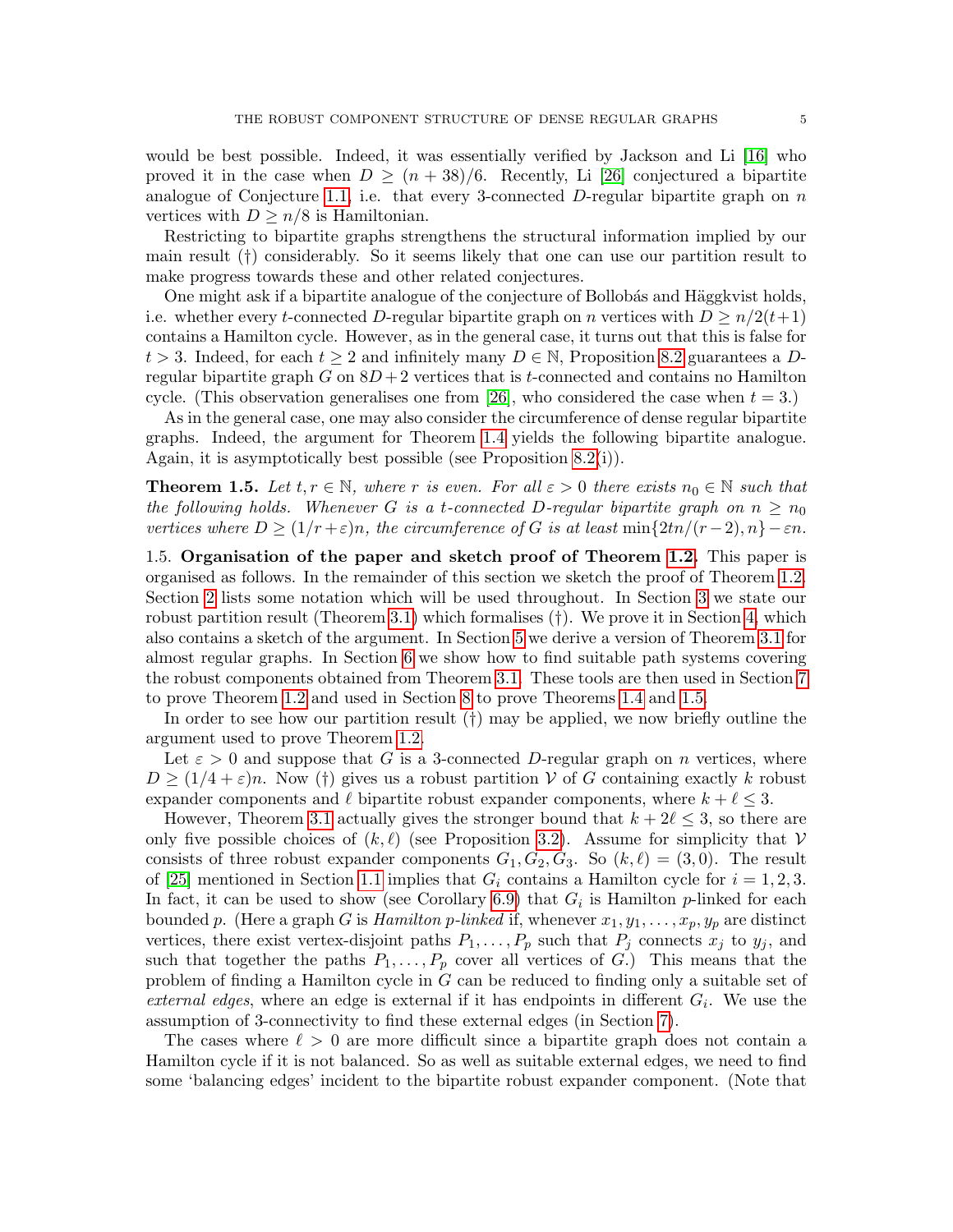if  $\ell > 0$  we must have  $\ell = 1$  and  $k \leq 1$ .) Suppose for example that we have  $k = \ell = 1$ and that we have a bipartite robust expander component with vertex classes  $A, B$  where  $|A| = |B| + 1$ , as well as a robust expander component X and an edge e joining A to X and an edge f joining B to X, where e and f are disjoint (so e and f are external edges). Then one possible set of balancing edges consists e.g. of two further external edges incident to A. Another example would be one edge inside A. These balancing edges are guaranteed by our assumption that  $G$  is regular. We construct them in Section [7.](#page-23-0)

# 2. NOTATION

<span id="page-5-1"></span>For  $A \subseteq V(G)$ , complements are always taken within the entire graph G, so that  $\overline{A} := V(G) \setminus A$ . Given  $A \subseteq V(G)$ , we write  $N(A) := \bigcup_{a \in A} N(a)$ . For  $x \in V(G)$  and  $A \subseteq V(G)$  we write  $d_A(x)$  for the number of edges xy with  $y \in A$ . For  $A, B \subseteq V(G)$ , we write  $e(A, B)$  for the number of edges with exactly one endpoint in A and one endpoint in B. (Note that A, B are not necessarily disjoint.) Define  $e'(A, B) := e(A, B) + e(A \cap B)$ . So  $e'(A, B) = \sum_{a \in A} d_B(a) = \sum_{b \in B} d_A(b)$  and if  $A, B$  are disjoint then  $e'(A, B) = e(A, B)$ . For a digraph G, we write  $\delta^0(G)$  for the minimum of its minimum indegree and minimum outdegree.

For distinct  $x, y \in V(G)$  and a path P with endpoints x and y, we sometimes write  $P = xPy$  to emphasise this. Given disjoint subsets A, B of  $V(G)$ , we say that P is an  $AB$ -path if P has one endpoint in A and one endpoint in B. We call a vertex-disjoint collection of paths a path system. We will often think of a path system  $P$  as a graph with edge set  $\bigcup_{P \in \mathcal{P}} E(P)$ , so that e.g.  $V(\mathcal{P})$  is the union of the vertex sets of each path in  $\mathcal{P}$ .

Throughout we will omit floors and ceilings where the argument is unaffected. The constants in the hierarchies used to state our results are chosen from right to left. For example, if we claim that a result holds whenever  $0 < 1/n \ll a \ll b \ll c \le 1$  (where n is the order of the graph or digraph), then there is a non-decreasing function  $f:(0,1] \rightarrow (0,1]$ such that the result holds for all  $0 < a, b, c \le 1$  and all  $n \in \mathbb{N}$  with  $b \le f(c), a \le f(b)$  and  $1/n \le f(a)$ . Hierarchies with more constants are defined in a similar way.

#### 3. Robust partitions of regular graphs

<span id="page-5-0"></span>In this section we list the definitions which are required to state our main result. For a graph G on n vertices,  $0 < \nu < 1$  and  $S \subseteq V(G)$ , recall that the *v*-robust neighbourhood  $RN_{\nu,G}(S)$  of S to be the set of all those vertices with at least  $\nu_n$  neighbours in S. Also, recall that for  $0 < \nu \leq \tau < 1$  we say that G is a robust  $(\nu, \tau)$ -expander if, for all sets S of vertices satisfying  $\tau n \leq |S| \leq (1 - \tau)n$ , we have that  $|RN_{\nu,G}(S)| \geq |S| + \nu n$ . For  $S \subseteq X \subseteq V(G)$  we write  $RN_{\nu,X}(S) := RN_{\nu,G[X]}(S)$ .

We now introduce the concept of 'bipartite robust expansion'. Let  $0 < \nu \leq \tau < 1$ . Suppose that H is a (not necessarily bipartite) graph on n vertices and that  $A, B$  is a partition of  $V(H)$ . We say that H is a bipartite robust  $(\nu, \tau)$ -expander with bipartition A, B if every  $S \subseteq A$  with  $\tau |A| \leq |S| \leq (1 - \tau) |A|$  satisfies  $|RN_{\nu,H}(S) \cap B| \geq |S| + \nu n$ . Note that the order of A and B matters here. We do not mention the bipartition if it is clear from the context.

Note that for  $0 < \nu' \leq \nu \leq \tau \leq \tau' < 1$ , any robust  $(\nu, \tau)$ -expander is also a robust  $(\nu', \tau')$ -expander (and the analogue holds in the bipartite case).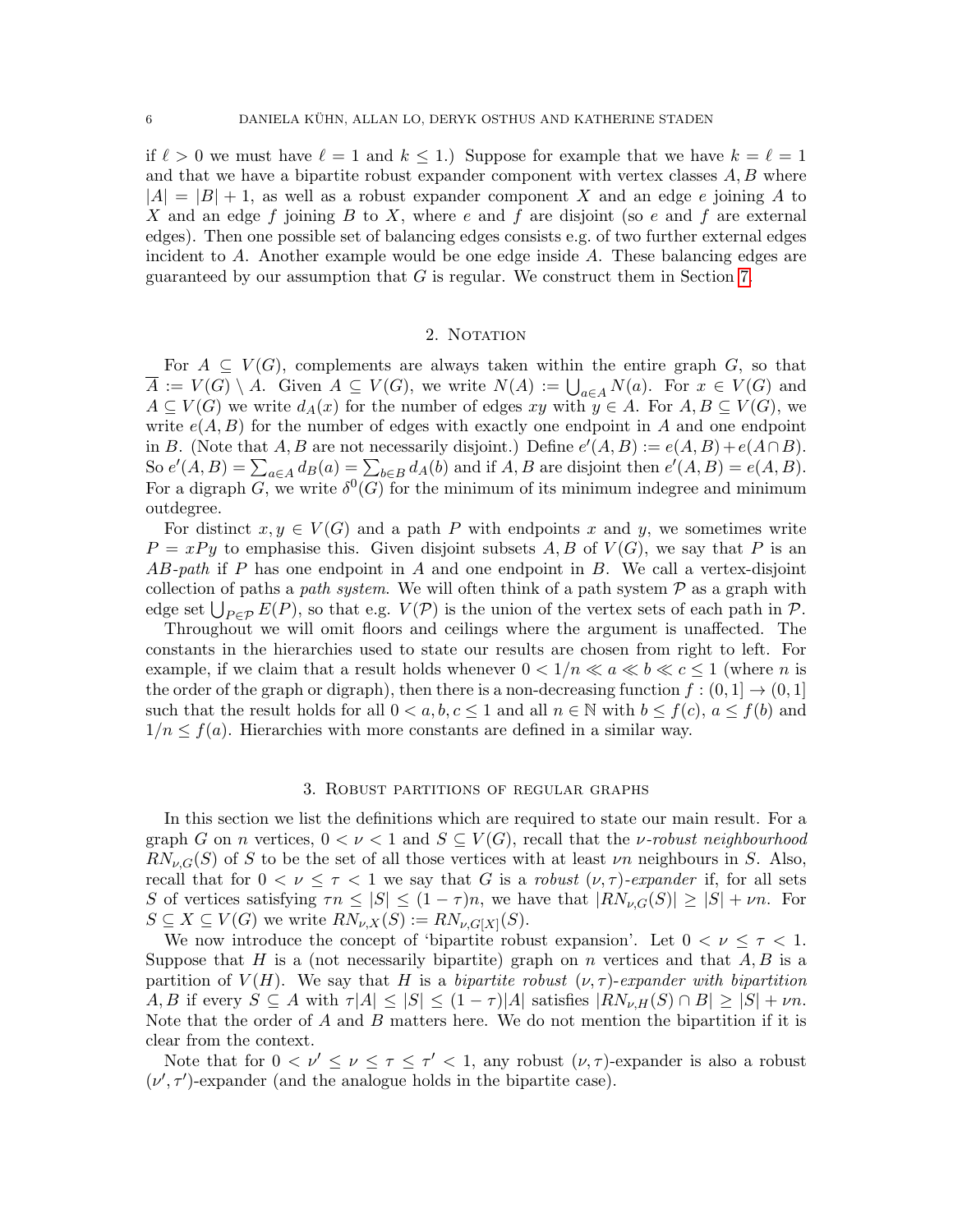Given  $0 < \rho < 1$ , we say that  $U \subseteq V(G)$  is a *ρ-component* of a graph G on *n* vertices if  $|U| \ge \sqrt{\rho}n$  and  $e_G(U, \overline{U}) \le \rho n^2$ . Let  $0 < \rho \le \nu \le 1$ . Let G be a graph containing a  $\rho$ component U and let  $S \subseteq U$ . We say that S is v-expanding in U if  $|RN_{\nu,U}(S)| \geq |S|+\nu|U|$ , and non-v-expanding otherwise. So if  $G[U]$  is a robust  $(\nu, \tau)$ -expander for some  $\tau$ , then all  $S \subseteq U$  satisfying  $\tau|U| \leq |S| \leq (1 - \tau)|U|$  are *v*-expanding in U.

Recall that  $\overline{U_1} = V(G) \setminus U_1$  and similarly for  $U_2$ . Suppose that G is a graph on n vertices and that  $U \subseteq V(G)$ . We say that  $G[U]$  is *ρ-close to bipartite (with bipartition*  $U_1, U_2$ ) if

- (C1) U is the union of two disjoint sets  $U_1$  and  $U_2$  with  $|U_1|, |U_2| \ge \sqrt{\rho}n$ ;
- (C2)  $||U_1| |U_2|| \le \rho n;$
- (C3)  $e(U_1, \overline{U_2}) + e(U_2, \overline{U_1}) \le \rho n^2$ .

Note that (C1) and (C3) together imply that U is a  $\rho$ -component. Suppose that G is a graph on *n* vertices and that  $U \subseteq V(G)$ . Let  $0 < \rho \leq \nu \leq \tau < 1$ . We say that  $G[U]$  is a  $(\rho, \nu, \tau)$ -robust expander component of G if

- (E1) U is a  $\rho$ -component;
- (E2)  $G[U]$  is a robust  $(\nu, \tau)$ -expander.

We say that  $G[U]$  is a bipartite  $(\rho, \nu, \tau)$ -robust expander component (with bipartition A, B) of  $G$  if

(B1)  $G[U]$  is  $\rho$ -close to bipartite with bipartition  $A, B$ ;

(B2)  $G[U]$  is a bipartite robust  $(\nu, \tau)$ -expander with bipartition A, B.

We say that U is a  $(\rho, \nu, \tau)$ -robust component if it is either a  $(\rho, \nu, \tau)$ -robust expander component or a bipartite  $(\rho, \nu, \tau)$ -robust expander component.

Our main result states that any sufficiently dense regular graph has a partition into (bipartite) robust expander components. Let  $k, \ell, D \in \mathbb{N}$  and  $0 < \rho \leq \nu \leq \tau < 1$ . Given a D-regular graph G on n vertices, we say that V is a robust partition of G with parameters  $\rho, \nu, \tau, k, \ell$  if the following conditions hold.

- (D1)  $V = \{V_1, \ldots, V_k, W_1, \ldots, W_\ell\}$  is a partition of  $V(G)$ ;
- (D2) for all  $1 \leq i \leq k$ ,  $G[V_i]$  is a  $(\rho, \nu, \tau)$ -robust expander component of  $G$ ;
- (D3) for all  $1 \leq j \leq \ell$ , there exists a partition  $A_j, B_j$  of  $W_j$  such that  $G[W_j]$  is a bipartite  $(\rho, \nu, \tau)$ -robust expander component with respect to  $A_j, B_j$ ;
- (D4) for all  $X, X' \in \mathcal{V}$  and all  $x \in X$ , we have  $d_X(x) \ge d_{X'}(x)$ . In particular,  $d_X(x) \ge d_X(x)$  $D/m$ , where  $m := k + \ell;$
- (D5) for all  $1 \leq j \leq \ell$  we have  $d_{B_j}(u) \geq d_{A_j}(u)$  for all  $u \in A_j$  and  $d_{A_j}(v) \geq d_{B_j}(v)$  for all  $v \in B_j$ ; in particular,  $\delta(\tilde{G}[A_j, B_j]) \geq D/2m$ ;
- (D6)  $k + 2\ell \leq |(1 + \rho^{1/3})n/D|$ ;
- (D7) for all  $X \in \mathcal{V}$ , all but at most  $\rho n$  vertices  $x \in X$  satisfy  $d_X(x) \ge D \rho n$ .

As we shall see,  $(D6)$  can be derived from  $(D1)$ – $(D5)$  but it is useful to state it explicitly. Our main result is the following theorem, which we prove in the next section. As mentioned in the introduction, we can use Theorem [3.1](#page-6-0) to derive a version for almost regular graphs (see Section [5\)](#page-14-0).

<span id="page-6-0"></span>**Theorem 3.1.** For all  $\alpha, \tau > 0$  and every non-decreasing function  $f : (0,1) \rightarrow (0,1)$ , there exists  $n_0 \in \mathbb{N}$  such that the following holds. For all D-regular graphs G on  $n \geq n_0$ vertices where  $D \ge \alpha n$ , there exist  $\rho, \nu$  with  $1/n_0 \le \rho \le \nu \le \tau$ ;  $\rho \le f(\nu)$  and  $1/n_0 \le f(\rho)$ , and  $k, \ell \in \mathbb{N}$  such that G has a robust partition V with parameters  $\rho, \nu, \tau, k, \ell$ .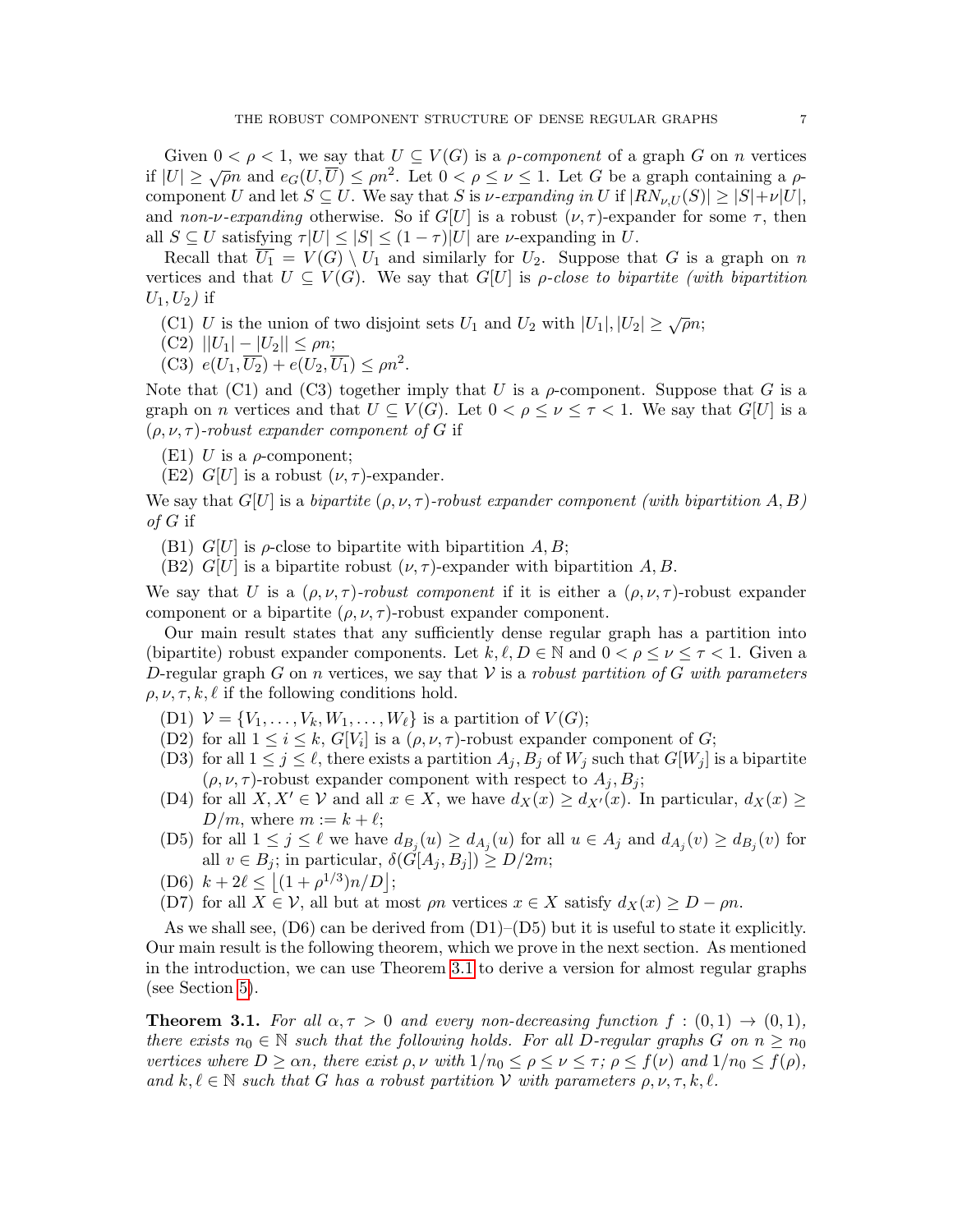When the degree of G is large,  $(D6)$  implies that there are only a small number of possible choices for k and  $\ell$ .

<span id="page-7-1"></span>**Proposition 3.2.** Let  $n, D \in \mathbb{N}$  and suppose that  $0 < 1/n \ll \rho \ll \nu \ll \tau \ll 1/r < 1$ and  $\rho^{1/3} \leq \varepsilon/2$ . Let G be a D-regular graph on n vertices where  $D \geq (1/r + \varepsilon)n$  and let V be a robust partition of G with parameters  $\rho, \nu, \tau, k, \ell$ . Then  $k + 2\ell \le r - 1$  and so  $\ell \leq \lfloor (r - 1)/2 \rfloor$  and  $k \leq r - 1 - 2\ell$ . In particular,

- (i) if  $r = 4$  then  $(k, \ell) \in S$ , where  $S := \{(1, 0), (2, 0), (3, 0), (0, 1), (1, 1)\};$
- (ii) if  $r = 5$  then  $(k, \ell) \in S \cup \{(4, 0), (2, 1), (0, 2)\}.$

*Proof.* It suffices to show that  $k + 2\ell \leq r - 1$ . By (D6) and our assumption that  $\rho^{1/3} \leq \varepsilon/2$ we have

$$
k + 2\ell \le \left\lfloor \frac{1 + \varepsilon/2}{1/r + \varepsilon} \right\rfloor = \left\lfloor \frac{r + r\varepsilon/2}{1 + r\varepsilon} \right\rfloor = r - 1,
$$
 as required.

We will prove Theorem [1.2](#page-3-0) separately for each of these cases in Proposition [3.2\(](#page-7-1)i). Proposition [3.2](#page-7-1) is the only point of the proof where we need the full strength of the degree condition  $D \geq (1/4 + \varepsilon)n$ . Furthermore, Proposition [3.2\(](#page-7-1)ii) implies that a  $\lceil n/4 \rceil$ -regular graph could have any of the structures specified by (i), as well as  $(k, \ell) = (4, 0), (2, 1), (0, 2)$ . Note also that Figure [1\(](#page-2-0)i) has  $(k, \ell) = (2, 1)$  and Figure 1(ii) has  $(k, \ell) = (3, 0)$ .

#### 4. The proof of Theorem [3.1](#page-6-0)

<span id="page-7-0"></span>We begin by giving a brief sketch of the argument.

4.1. Sketch proof of Theorem [3.1.](#page-6-0) The basic proof strategy is to successively refine an appropriate partition of G. So let G be a D-regular graph on n vertices, where D is linear in n. Suppose that G is not a (bipartite) robust expander. Then  $V(G)$  contains a set S such that N is not much larger than S, where  $N := RN_{\nu,G}(S)$  for appropriate  $\nu$ . Consider a minimal  $S$  with this property. Since  $G$  is regular,  $N$  cannot be significantly smaller than S. One can use this to show that there are very few edges between  $S \cup N$  and  $X := V(G) \setminus (S \cup N)$ . Moreover, one can show that S and N are either almost identical or almost disjoint. In the former case,  $G[S \cup N]$  is a robust expander and in the latter  $G[S \cup N]$  is close to a bipartite robust expander. So in both cases,  $S \cup N$  is a (bipartite) robust expander component. Similarly, if  $X$  is non-empty, it is either a (bipartite) robust expander component or we can partition it further along the above lines. In this way, we eventually arrive at the desired partition.

4.2. Preliminary observations. We will often use the following simple observation about  $\rho$ -components.

<span id="page-7-2"></span>**Lemma 4.1.** Let  $n, D \in \mathbb{N}$  and  $\rho, \rho', \gamma > 0$  such that  $\rho \leq \rho'$  and  $\gamma \geq \rho + \rho'$ . Let G be a D-regular graph on n vertices and let  $U$  be a  $\rho$ -component of  $G$ . Then

- (i)  $|U| \geq D \sqrt{\rho}n;$
- (ii) if  $W, W'$  is a partition of U and W is a  $\rho'$ -component of G, then  $e(W', \overline{W'}) \leq \gamma n^2$ ;
- (iii) if  $D \geq 2\sqrt{\rho'}n$ , then U is a  $\rho'$ -component of G.

Let  $X \subseteq V(G)$  have bipartition  $X_1, X_2$  such that  $G[X]$  is  $\rho$ -close to bipartite with bipartition  $X_1, X_2$ . Then

(iv)  $|X_1|, |X_2| \ge D - 2\sqrt{\rho}n;$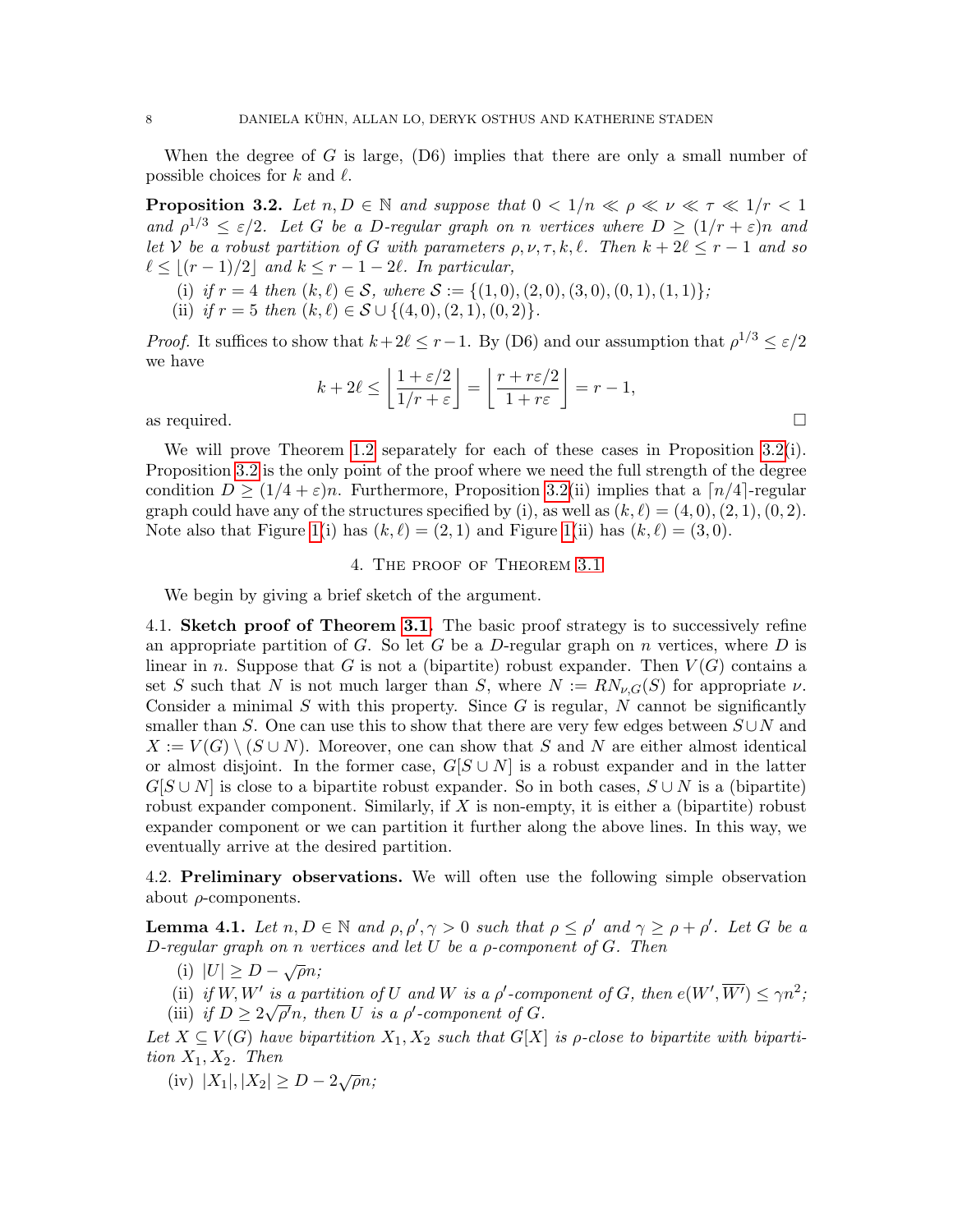(v) if  $D \geq 3$ √  $\overline{\rho'}n$ , then X is  $\rho'$ -close to bipartite.

Proof. To prove (i), note that

$$
|U|D = \sum_{x \in U} d_G(x) = 2e_G(U) + e_G(U, \overline{U}) \le |U|^2 + \rho n^2.
$$

So  $|U| \ge D - \rho n^2/|U| \ge D - \sqrt{\rho}n$ , as required. To see (ii), note that

$$
e(W', \overline{W'}) = e(W', W) + e(W', \overline{U}) \le e(\overline{W}, W) + e(U, \overline{U}) \le (\rho + \rho')n^2 \le \gamma n^2.
$$

To see (iii), note first that  $e(U,\overline{U}) \le \rho n^2 \le \rho' n^2$ . Furthermore, (i) implies that  $|U| \ge$  $D - \sqrt{\rho}n \ge \sqrt{\rho'}n$ .

We now prove (iv). Since  $e'(X_1, \overline{X_2}) \leq 2e(X_1, \overline{X_2}) \leq 2\rho n^2$  and since G is D-regular, we have that

$$
(4.1) \t\t |X_1|D-2\rho n^2 \le e'(X_1,V(G))-e'(X_1,\overline{X_2})=e'(X_1,X_2)\le |X_1||X_2|.
$$

So  $|X_2| \ge D - 2\rho n^2/|X_1| \ge D - 2\sqrt{\rho}n$ . A similar argument shows that  $|X_1| \ge D - 2\sqrt{\rho}n$ . Finally, (v) holds since (C2) and (C3) are immediate, and (C1) follows from (iv).  $\square$ 

The following lemma implies that, for any regular graph G and any  $S \subseteq V(G)$  that is not too small, the robust neighbourhood of  $S$  cannot be significantly smaller than  $S$  itself.

<span id="page-8-3"></span>**Lemma 4.2.** Let  $n, D \in \mathbb{N}$  and suppose that  $0 < 1/n \ll \rho \ll \nu \ll \tau \ll \alpha < 1$ . Let U be a *ρ*-component of a D-regular graph G on n vertices, where  $D \geq \alpha n$ . Let  $S \subseteq U$  satisfy  $|S| \geq \tau |U|$ . Write  $N := RN_{\nu,U}(S)$  and let  $Y := S \setminus N$  and  $W := V(G) \setminus (S \cup N)$ . Then

(i)  $e(S, Y) \le \nu n^2$  and  $e(S, W) \le 2\nu n^2$ ;<br>(ii)  $|N| \ge |S| - \sqrt{\nu} n$ ;

(iii) 
$$
|N| \geq D - \sqrt{\nu}n
$$
.

*Proof.* To prove (i), note that  $e(S, Y) = e_G_{U}(S, Y) \leq |Y| |\nu| |U| \leq \nu n^2$ . Moreover,  $e'(S, \overline{N} \cap Y)$  $U = \sum_{x \in \overline{N} \cap U} d_S(x) \leq \nu |U|^2 \leq \nu n^2$ . Since U is a  $\rho$ -component of G, we have that  $e(U,\overline{U}) \le \rho n^2$ . Hence

<span id="page-8-0"></span>(4.2) 
$$
e'(S,\overline{N})=e'(S,\overline{N}\cap U)+e(S,\overline{U})\leq (\nu+\rho)n^2\leq 2\nu n^2.
$$

This proves (i) as  $e(S, W) \le e'(S, \overline{N})$ . We now prove (ii). Certainly  $e'(S, N) \le \sum_{x \in N} d(x) =$  $D|N|$ . Similarly

(4.3) 
$$
e'(S, N) = D|S| - e'(S, \overline{N}) \stackrel{(4.2)}{\geq} D|S| - 2\nu n^2.
$$

Then  $|N| \ge |S| - 2\nu n^2/D \ge |S| - \sqrt{\nu}n$ , which proves (ii). Finally, we prove (iii). Lemma [4.1\(](#page-7-2)i) implies that  $|U| \ge D - \sqrt{\rho}n$ , so

(4.4) 
$$
|S| \ge \tau |U| \ge \tau D/2.
$$

Moreover, [\(4.3\)](#page-8-1) implies that  $|S||N| \ge e'(S, N) \ge D|S| - 2\nu n^2$  and hence

<span id="page-8-2"></span><span id="page-8-1"></span>
$$
|N| \ge D - \frac{2\nu}{|S|} n^2 \stackrel{(4.4)}{\ge D} - \frac{4\nu}{\tau D} n^2 \ge D - \sqrt{\nu} n,
$$

as required.  $\square$ 

The next lemma gives some sufficient conditions for  $G[U]$  to be close to bipartite when G is a regular graph and  $U \subseteq V(G)$ .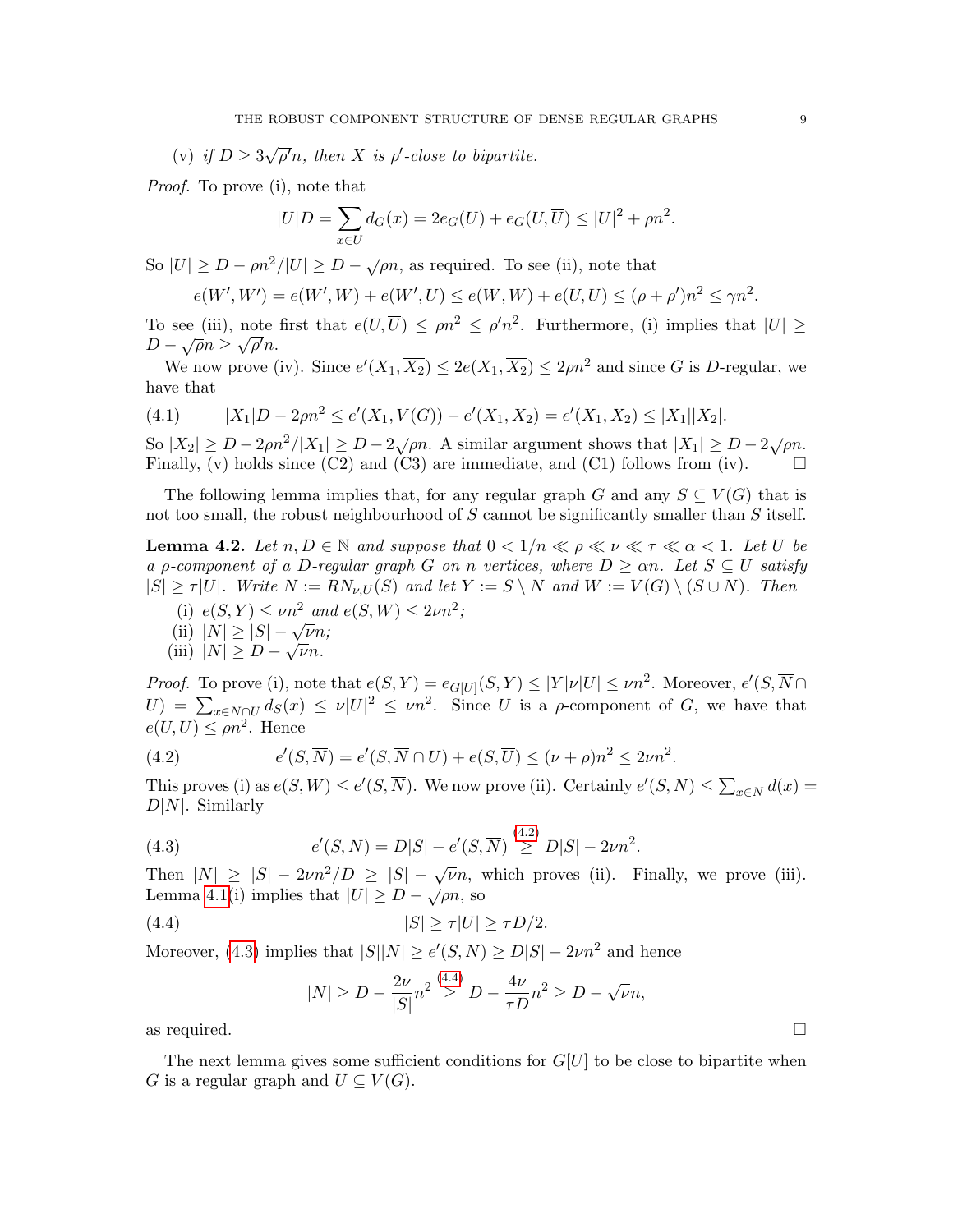<span id="page-9-1"></span>**Lemma 4.3.** Let  $n, D \in \mathbb{N}$  and suppose that  $0 < 1/n \ll \gamma' \leq \gamma \ll \alpha < 1$  where  $\gamma' \leq \gamma^{7/6}$ . Suppose that G is a D-regular graph on n vertices where  $D > \alpha n$ . Let Y, Z be disjoint subsets of  $V(G)$  such that

(i)  $|Y| \geq \gamma n;$ (ii)  $||Y| - |Z|| \leq \gamma n;$ (iii)  $e(Y,\overline{Z}) \leq \gamma' n^2$ .

Then  $G[Y \cup Z]$  is  $\gamma^{1/3}$ -close to bipartite with bipartition Y, Z.

*Proof.* First note that (C2) certainly holds with  $\gamma^{1/3}$  playing the role of  $\rho$ . Since  $e'(Y,\overline{Z}) \leq$  $2e(Y,\overline{Z}) \leq 2\gamma'n^2$  and G is D-regular, we have that

(4.5) 
$$
|Y|D - 2\gamma'n^2 \le e'(Y, V(G)) - e'(Y, \overline{Z}) = e'(Y, Z) \le |Y||Z|.
$$

So  $|Z| \ge D - 2\gamma' n^2/|Y| \ge 2\gamma^{1/6} n$  and  $|Y| \ge |Z| - \gamma n \ge \gamma^{1/6} n$ . Thus (C1) holds. We also have that

<span id="page-9-0"></span>
$$
e(Z,\overline{Y}) \leq e'(Z,\overline{Y}) = |Z|D - e'(Y,Z) \stackrel{(4.5)}{\leq} (|Z| - |Y|)D + 2\gamma'n^2
$$
  
\n
$$
\stackrel{\text{(ii)}}{\leq} D\gamma n + 2\gamma'n^2 \leq 3\gamma n^2.
$$

So  $e(Y,\overline{Z}) + e(Z,\overline{Y}) \leq 4\gamma n^2 \leq \gamma^{1/3} n^2$  and therefore (C3) holds.

We now show that if a regular graph  $G$  contains a non-expanding set  $S$  whose intersection with its robust neighbourhood is small, then G contains an induced subgraph which is close to bipartite.

<span id="page-9-2"></span>**Lemma 4.4.** Let  $n, D \in \mathbb{N}$  and suppose that  $0 < 1/n \ll \rho \ll \nu \ll \tau \ll \alpha < 1$ . Suppose that G is a D-regular graph on n vertices where  $D \geq \alpha n$ . Let  $U \subseteq V(G)$  be a p-component of G. Suppose that  $S \subseteq U$  is non-v-expanding in U and  $|S| \geq \tau |U|$ . Let  $N := RN_{\nu,U}(S)$ ,  $Y := S \setminus N$  and  $Z := N \setminus S$ . Then

- (i)  $||Y| |Z|| \leq \sqrt{\nu} n;$
- (i)  $||I|| = |Z|| \leq \sqrt{\nu}n$ ,<br>(ii) if also  $|Y| > \sqrt{\nu}n$ , then  $G[Y \cup Z]$  is  $\nu^{1/6}$ -close to bipartite with bipartition Y, Z.

*Proof.* Let  $X := S \cap N$ . So  $S = X \cup Y$  and  $N = X \cup Z$ . Since S is non- $\nu$ -expanding in U, we have that  $|N| < |S| + \nu |U|$ . By Lemma [4.2\(](#page-8-3)ii) we have that

$$
|S| - \sqrt{\nu}n \le |N| < |S| + \nu|U| \le |S| + \sqrt{\nu}n,
$$

which proves (i). To prove (ii), let  $W := \overline{S \cup N} = \overline{X \cup Y \cup Z}$ . Note that Lemma [4.2\(](#page-8-3)i) implies that

(4.6) 
$$
e(Y, \overline{Z}) = e(Y, S \cup W) \le e(S, Y) + e(S, W) \le 3\nu n^{2}.
$$

Set  $\gamma' := 3\nu$  and  $\gamma := \sqrt{\nu}$ . Then  $\gamma' \leq \gamma^{5/6}$ . So we can apply Lemma [4.3](#page-9-1) to see that  $G[Y \cup Z]$  is  $\nu^{1/6}$ -close to bipartite with bipartition  $Y, Z$ .

The next proposition formalises the fact that, if a graph  $G$  contains a subset  $U$  that is close to bipartite; we may add or remove any small set of vertices so that it is still close to bipartite (with slightly weaker parameters). We omit the proof as it is straightforward to check that  $(C1)$ – $(C3)$  are satisfied.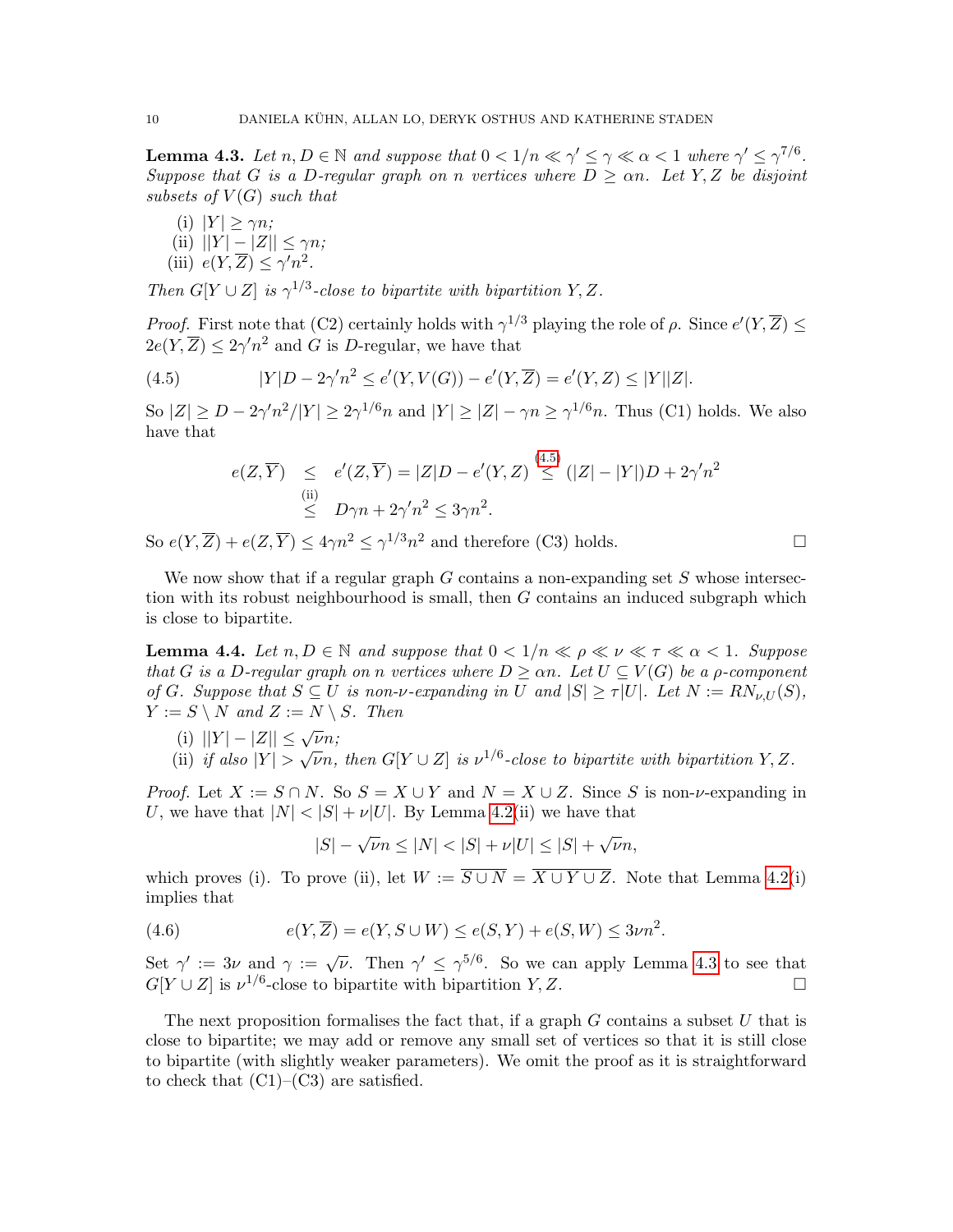<span id="page-10-3"></span>**Proposition 4.5.** Let  $n, D \in \mathbb{N}$ ,  $0 < 1/n \ll \rho_1, \rho_2 \ll \alpha < 1$  and let  $\rho \ge \rho_1 + 2\rho_2$ . Suppose that G is a D-regular graph on n vertices where  $D \geq \alpha n$  and let  $U \subseteq V(G)$  be such that  $G[U]$  is  $\rho_1$ -close to bipartite, with bipartition A, B. Suppose that  $A', B' \subseteq V(G)$ are disjoint and  $|A \triangle A'| + |B \triangle B'| \leq \rho_2 n$ . Let  $U' := A' \cup B'$ . Then  $G[U']$  is  $\rho$ -close to bipartite with bipartition  $A', B'$ .

4.3. Properties of non-expanding subsets. In this subsection we prove that a  $\rho$ component is either a robust expander component, a bipartite robust expander component, or the union of two  $\rho'$ -components (where  $\rho \ll \rho'$ ). This forms the core of the proof of Theorem [3.1.](#page-6-0)

For this, we first show that if U is a  $\rho$ -component in a regular graph G such that  $G[U]$ is not a robust expander, then either  $G[U]$  is close to bipartite, or U can be decomposed into two  $\rho'$ -components. To prove this, we consider a non-expanding set S and its robust neighbourhood N. We use our previous results to show that either  $S \cup N$  and its complement in U are both  $\rho'$ -components or  $G[U]$  is  $\rho'$ -close to bipartite.

<span id="page-10-4"></span>**Lemma 4.6.** Let  $n, D \in \mathbb{N}$  and suppose that  $0 < 1/n \ll \rho \ll \nu \ll \rho' \ll \tau \ll \alpha < 1$ . Let U be a p-component of a D-regular graph G on n vertices where  $D \geq \alpha n$ . Suppose that  $G[U]$  is not a robust  $(\nu, \tau)$ -expander. Then at least one of the following hold:

- (i) U has a partition  $U_1, U_2$  such that each of  $U_1, U_2$  is a  $\rho'$ -component of G;
- <span id="page-10-2"></span>(ii)  $G[U]$  is  $\rho'$ -close to bipartite.

*Proof.* Since  $G[U]$  is not a robust  $(\nu, \tau)$ -expander, there exists  $S \subseteq U$  with

$$
\tau|U| \le |S| \le (1 - \tau)|U|
$$

and  $|RN_{\nu,U}(S)| < |S| + \nu|U|$ . Let  $N := RN_{\nu,U}(S)$ ,  $X := S \cap N$ ,  $Y := S \setminus N$ ,  $Z := N \setminus S$ and  $W := V(G) \setminus (S \cup N)$ . We consider two cases, depending on the size of Y.

Case 1.  $|Y| \leq \sqrt{\nu}n$ .

In this case, we will show that (i) holds. Let  $U_1 := S \cup N = S \cup Z$  so that  $U_1 = W$ . Then Lemma [4.2\(](#page-8-3)iii) implies that  $|U_1| \geq |N| \geq D - \sqrt{\nu}n \geq \sqrt{\rho}n$ . By Lemma [4.4\(](#page-9-2)i), we have  $\overline{V}$   $\overline{V}$   $\overline{V}$ 

<span id="page-10-1"></span><span id="page-10-0"></span>
$$
(4.8)\qquad \qquad |Z| \leq |Y| + \sqrt{\nu}n \leq 2\sqrt{\nu}n
$$

$$
\leq \tau D/4 \leq \tau |U|/2,
$$

where the last inequality holds since  $|U| \ge D - \sqrt{\rho}n$  by Lemma [4.1\(](#page-7-2)i). Now Lemma [4.2\(](#page-8-3)i) implies that

$$
e(U_1, \overline{U_1}) = e(S, W) + e(Z, W) \le 2\nu n^2 + |Z|n \stackrel{(4.8)}{\le} 3\sqrt{\nu}n^2.
$$

So  $U_1$  is a  $3\sqrt{\nu}$ -component of G. Moreover, [\(4.9\)](#page-10-1) and [\(4.7\)](#page-10-2) together imply that

$$
|U_1| = |S| + |Z| \le (1 - \tau/2) |U|.
$$

Let  $U_2 := U \setminus U_1$ . Then  $|U_2| \geq \tau |U|/2 \geq$ √ et  $U_2 := U \setminus U_1$ . Then  $|U_2| \ge \tau |U|/2 \ge \sqrt{\rho'}n$ . Since U is a  $\rho$ -component,  $U_1$  is a Let  $U_2 := U \setminus U_1$ . Then  $|U_2| \geq \gamma |U|/2 \geq \gamma \rho n$ . Since U is a *p*-component,  $U_1$  is a  $3\sqrt{\nu}$ -component, and  $\rho + 3\sqrt{\nu} \leq \rho'$ , we can apply Lemma [4.1\(](#page-7-2)ii) with  $U_1, U_2, \rho, 3\sqrt{\nu}, \rho'$ playing the roles of  $W, W', \rho, \rho', \gamma$  respectively to see that  $e(U_2, \overline{U_2}) \leq \rho'n^2$ . Thus  $U_2$  is a  $\rho'$ -component of G and so (i) holds.

 $\textbf{Case 2.} \ |Y| > \sqrt{\nu}n.$ 

Let  $U_1 := Y \cup Z = S \triangle N$ . Lemma [4.4\(](#page-9-2)ii) implies that  $G[U_1]$  is  $\nu^{1/6}$ -close to bipartite with bipartition Y, Z. Therefore (C1) and (C3) imply that  $U_1$  is a  $\nu^{1/6}$ -component. Moreover,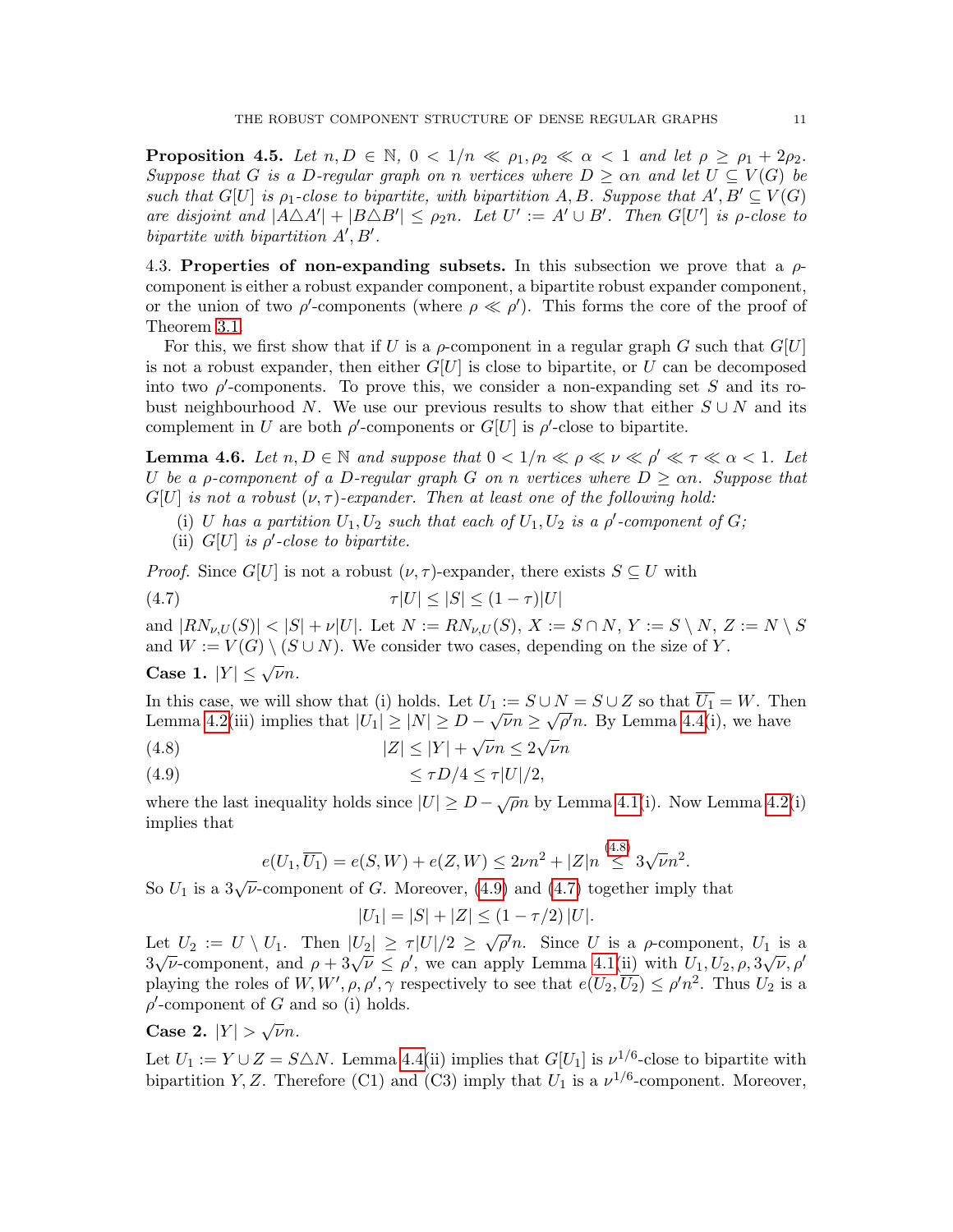$|U_1| \geq 2(D - 2\nu^{1/12}n) \geq 2(D - 2\sqrt{\frac{2}{\varepsilon}})$  $\overline{\rho'}n$  by Lemma [4.1\(](#page-7-2)iv). Let  $U_2 := U \setminus U_1$ . Now Lemma [4.1\(](#page-7-2)ii) with  $U_1, U_2, \rho, \nu^{1/6}, (\rho'/3)^2$  playing the roles of  $W, W', \rho, \rho', \gamma$  implies that  $e(U_2, \overline{U_2}) \leq (\rho'/3)^2 n^2$ . If  $|U_2| \geq \rho'n/3$  then  $U_2$  is a  $(\rho'/3)^2$ -component. So Lemma [4.1\(](#page-7-2)i) implies that  $|U_2| \ge D - \rho' n/3$  and thus  $U_2$  is actually a  $\rho'$ -component of G. So (i) holds in this case.

Thus we may assume that  $|U_2| < \rho'n/3$ . Let  $Y' := Y \cup U_2$  and  $Z' := Z$ . Then  $Y', Z'$  are disjoint subsets whose union is U. Note that  $|Y' \triangle Y| + |Z' \triangle Z| = |U_2| < \rho' n/3$ . Now Propo-sition [4.5](#page-10-3) with  $U_1, U, Y, Z, Y', Z', \nu^{1/6}, \rho'/3, \rho'$  playing the roles of  $U, U', A, B, A', B', \rho_1, \rho_2, \rho$ implies that  $G[U]$  is  $\rho'$ -close to bipartite with bipartition  $Y', Z'$ . So (ii) holds.

The following lemma is a bipartite analogue of Lemma [4.6.](#page-10-4) It states that if  $G$  is a regular graph and  $U \subseteq V(G)$  such that  $G[U]$  is close to bipartite and  $G[U]$  is not a bipartite robust expander, then  $U$  can be decomposed into two components. The proof is similar to that of Lemma [4.6](#page-10-4) – we find the partition by considering a non-expanding set and its robust neighbourhood – and can be found in [\[30\]](#page-37-17).

<span id="page-11-1"></span>**Lemma 4.7.** Let  $n, D \in \mathbb{N}$  and suppose that  $0 < 1/n \ll \rho \ll \nu \ll \rho' \ll \tau \ll \alpha < 1$ . Let G be a D-regular graph on n vertices where  $D \geq \alpha n$ . Suppose that  $U \subseteq V(G)$  is such that  $G[U]$  is p-close to bipartite with bipartition A, B and  $G[U]$  is not a bipartite robust  $(\nu, \tau)$ expander with bipartition A, B. Then there is a partition  $U_1, U_2$  of U such that  $U_1, U_2$  are  $\rho'$ -components.

4.4. **Adjusting partitions.** The results of this subsection will be needed to ensure  $(D4)$ , (D5) and (D7) in the proof of Theorem [3.1.](#page-6-0)

The next two lemmas state that (bipartite) robust expanders are indeed robust, in the sense that the expansion property cannot be destroyed by adding or removing a small number of vertices. We omit the proofs as they follow from the definitions in a straightforward way.

<span id="page-11-2"></span>**Lemma 4.8.** Let  $0 < \nu \ll \tau \ll 1$ . Suppose that G is a graph and  $U, U' \subset V(G)$  are such that  $G[U]$  is a robust  $(\nu, \tau)$ -expander and  $|U \triangle U'| \leq \nu |U|/2$ . Then  $G[U']$  is a robust  $(\nu/2, 2\tau)$ -expander.

<span id="page-11-0"></span>**Lemma 4.9.** Let  $0 < \nu \ll \tau \ll 1$ . Suppose that  $U \subseteq V(G)$  and that  $G[U]$  is a bipartite robust  $(\nu, \tau)$ -expander with bipartition A, B. Let  $W, A', B' \subseteq V(G)$  be such that  $|W| \leq$  $\nu |A|/2$ ; A' and B' are disjoint; and  $|A \triangle A'| + |B \triangle B'| \le \nu |A|/2$ . Then

- (i)  $G[U \setminus W]$  is a bipartite robust  $(\nu/2, 2\tau)$ -expander with bipartition  $A \setminus W, B \setminus W$ ;
- (ii)  $G[A' \cup B']$  is a bipartite robust  $(\nu/2, 2\tau)$ -expander with bipartition A', B'.

We now extend Lemma [4.9](#page-11-0) by showing that, after adding and removing a small number of vertices, a bipartite robust component is still a bipartite robust component, with slightly weaker parameters. The proof may be found in [\[30\]](#page-37-17).

<span id="page-11-3"></span>**Lemma 4.10.** Let  $0 < 1/n \ll \rho \leq \gamma \ll \nu \ll \tau \ll \alpha < 1$  and suppose that G is a D-regular graph on n vertices where  $D \geq \alpha n$ .

(i) Suppose that  $G[A \cup B]$  is a bipartite  $(\rho, \nu, \tau)$ -robust expander component of G with bipartition A, B. Let  $A', B' \subseteq V(G)$  be such that  $|A \triangle A'| + |B \triangle B'| \leq \gamma n$ . Then  $G[A' \cup B']$  is a bipartite  $(3\gamma, \nu/2, 2\tau)$ -robust expander component of G with bipartition  $A', B'$ .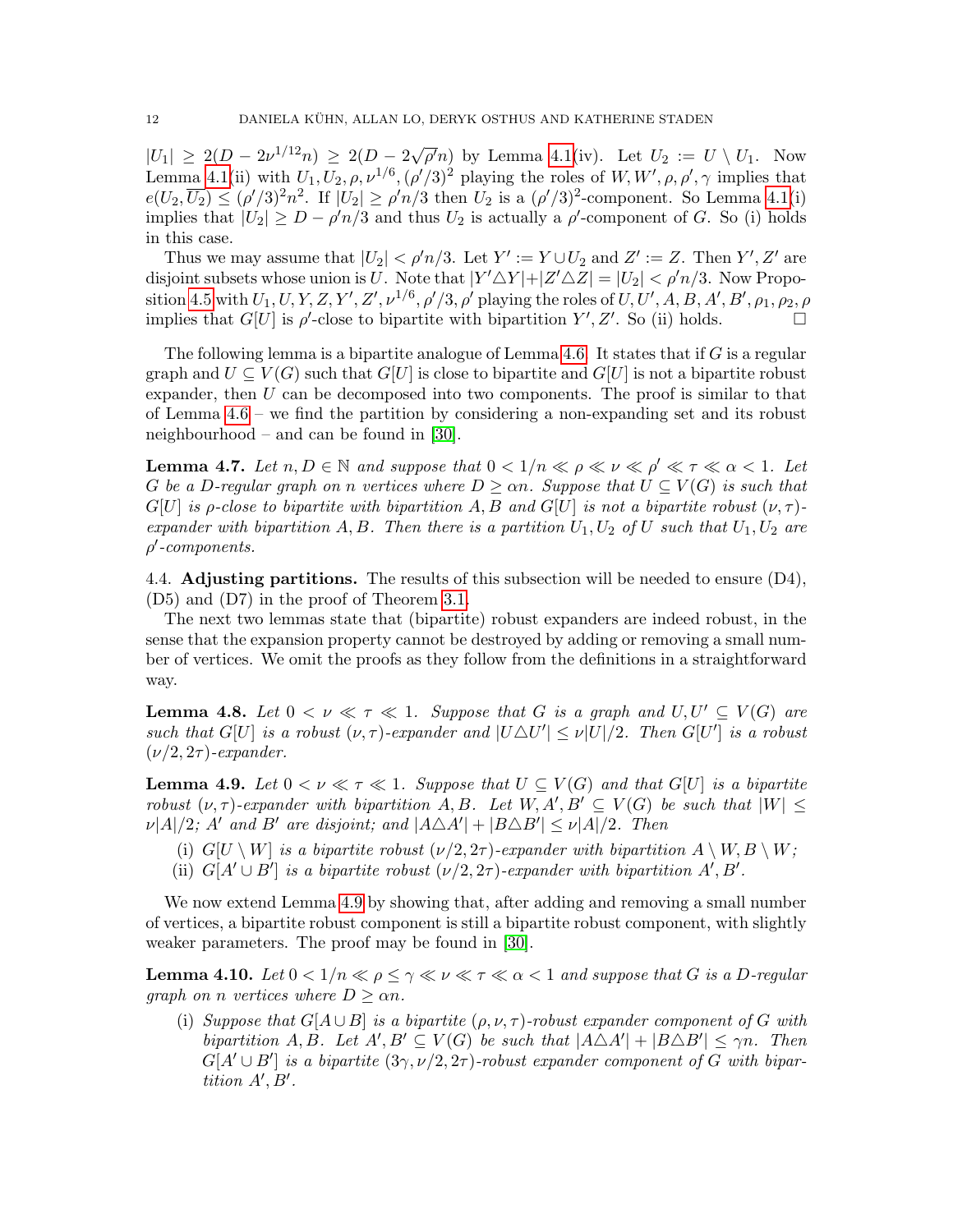(ii) Suppose that G[U] is a bipartite  $(\rho, \nu, \tau)$ -robust expander component of G. Let  $U' \subseteq V(G)$  be such that  $|U \triangle U'| \leq \gamma n$ . Then  $G[U']$  is a bipartite  $(3\gamma, \nu/2, 2\tau)$ robust expander component of G.

In any  $\rho$ -component, almost all vertices have very few neighbours outside the component. In particular, most vertices have more neighbours within their own component than in any other. The following lemma allows us to move a small number of vertices in a partition into  $\rho$ -components so that this property holds for all vertices.

<span id="page-12-2"></span>**Lemma 4.11.** Let  $m, n, D \in \mathbb{N}$  and  $0 < 1/n \ll \rho \ll \alpha, 1/m \leq 1$ . Let G be a D-regular graph on n vertices where  $D \ge \alpha n$ . Suppose that  $\mathcal{U} := \{U_1, \ldots, U_m\}$  is a partition of  $V(G)$  such that  $U_i$  is a  $\rho$ -component for each  $1 \leq i \leq m$ . Then G has a vertex partition  $\mathcal{V} := \{V_1, \ldots, V_m\}$  such that

- (i)  $|U_i \triangle V_i| \le \rho^{1/3} n;$
- (ii)  $V_i$  is a  $\rho^{1/3}$ -component for each  $1 \leq i \leq m$ ;
- (iii) if  $x \in V_i$  then  $d_{V_i}(x) \ge d_{V_j}(x)$  for all  $1 \le i, j \le m$ . In particular,  $d_V(x) \ge D/m$ for all  $x \in V$  and all  $V \in V$ ;
- (iv) for all but at most  $\rho^{1/3}$ n vertices  $x \in V_i$  we have  $d_{V_i}(x) \ge D 2\sqrt{\rho}n$ .

*Proof.* First note that the second part of (iii) follows from the first. For each  $1 \leq i \leq m$ , Let  $X_i$  be the collection of vertices  $y \in U_i$  with  $d_{\overline{U_i}}(y) \geq \sqrt{\rho}n$ . Since  $U_i$  is a  $\rho$ -component, we have  $|X_i| \leq \sqrt{\rho}n$ . Let  $W_i := U_i \setminus X_i$ . Then each  $x \in W_i$  satisfies

<span id="page-12-0"></span>(4.10) 
$$
d_{W_i}(x) = d(x) - d_{\overline{U_i} \cup X_i}(x) \ge d(x) - \sqrt{\rho}n - |X_i| \ge d(x) - 2\sqrt{\rho}n.
$$

Let  $X := \bigcup_{1 \leq i \leq m} X_i$ . Among all partitions  $X'_1, \ldots, X'_m$  of X, choose one such that  $\sum_{1 \leq i \leq m} e(V_i, \overline{V_i})$  is minimal, where  $V_i := W_i \cup X'_i$ . It is easy to see that  $d_{V_i}(x) \geq d_{V_j}(x)$ for all  $x \in X'_i$  and all  $1 \leq i, j \leq m$ . So (iii) holds for all  $x \in X'_i$  and  $i \leq m$ . Moreover, if for an  $x \in \Lambda_i$  and an  $1 \leq i, j \leq m$ . So (iii) holds for an  $x \in \Lambda_i$  and  $i \leq m$ . Moreover, in  $x \in W_i$ , then [\(4.10\)](#page-12-0) implies that  $d_{V_i}(x) \geq d_{W_i}(x) \geq d(x) - 2\sqrt{\rho}n \geq d(x)/2$ . So (iii) also holds for each vertex in  $W_i$ . Furthermore,

<span id="page-12-1"></span>
$$
\sum_{1 \le i \le m} e(V_i, \overline{V_i}) \le \sum_{1 \le i \le m} e(U_i, \overline{U_i}) \le \rho mn^2 \le \rho^{1/3} n^2
$$

and hence each  $V_i$  is a  $\rho^{1/3}$ -component, so (ii) holds.

Note that  $U_i \cap V_i \supseteq W_i$ , so

(4.11) 
$$
|U_i \triangle V_i| \leq \sum_{1 \leq i \leq m} |X'_i| = |X| \leq m\sqrt{\rho}n \leq \rho^{1/3}n,
$$

which proves (i). Finally, [\(4.10\)](#page-12-0) and the fact that  $|V_i \setminus W_i| \leq |X| \leq \rho^{1/3} n$  by [\(4.11\)](#page-12-1) together imply (iv).  $\Box$ 

The next lemma shows that, in a bipartite robust expander component, we can adjust the bipartition slightly so that any vertex has at least as many neighbours in the opposite class as within its own class. The resulting graph will still be a bipartite robust expander component. The proof is very similar to that of Lemma [4.11](#page-12-2) and may be found in [\[30\]](#page-37-17).

<span id="page-12-3"></span>**Lemma 4.12.** Let  $0 < 1/n \ll \rho \ll \nu \ll \tau \ll \alpha < 1$  and let G be a D-regular graph on n vertices where  $D \geq \alpha n$ . Suppose that U is a bipartite  $(\rho, \nu, \tau)$ -robust component of G. Then there exists a bipartition  $A, B$  of  $U$  such that

(i) U is a bipartite  $(3\sqrt{\rho}, \nu/2, 2\tau)$ -robust component with partition A, B;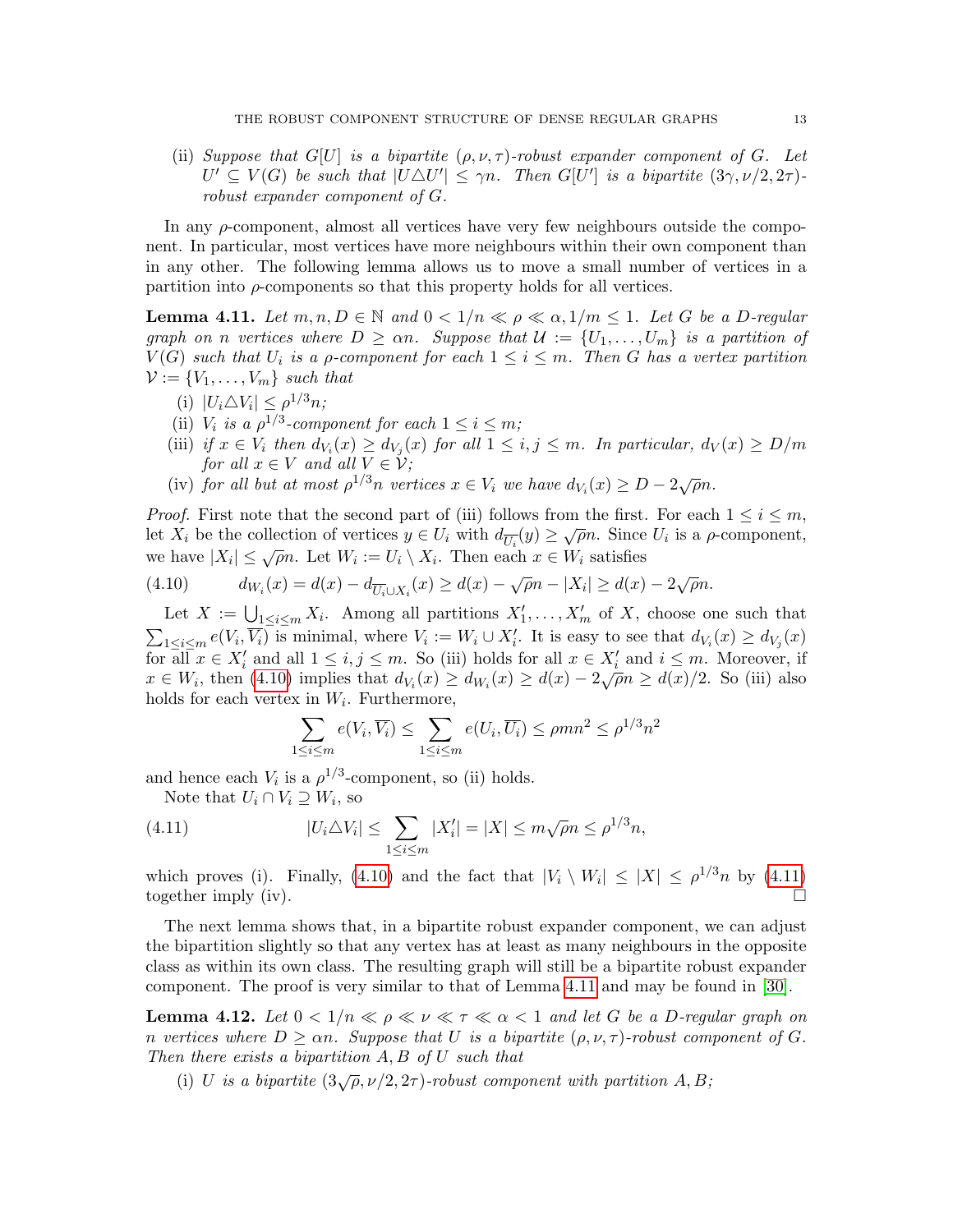(ii)  $d_B(u) \geq d_A(u)$  for all  $u \in A$ , and  $d_A(v) \geq d_B(v)$  for all  $v \in B$ ;

4.5. **Proof of the main result.** We are now ready to prove Theorem  $3.1$  – that every sufficiently dense regular graph has a robust partition. The first part of the proof is an iteration of Lemmas [4.6](#page-10-4) and [4.7](#page-11-1) – we begin with the trivial partition of  $V(G)$  and successively refine it by applying Lemma [4.7](#page-11-1) to those components which are close to bipartite and Lemma [4.6](#page-10-4) to the others, until we obtain a partition into robust components. We then use Lemma [4.11](#page-12-2) to adjust the partition slightly and Lemma [4.12](#page-12-3) to achieve an appropriate bipartition of the bipartite robust expander components.

*Proof of Theorem [3.1.](#page-6-0)* Let  $t := 3\lceil 2/\alpha \rceil$ . Define further constants satisfying

$$
0 < 1/n_0 \ll \rho_1 \ll \nu_1 \ll \rho_2 \ll \nu_2 \ll \ldots \ll \rho_t \ll \nu_t \ll \tau' \ll \alpha, \tau
$$

so that  $1/n_0 \le f(\rho_1)$  and  $3^{3/2} \rho_i^{1/6} \le f(\nu_i/4)$  for all  $1 \le i \le t$ . We first prove the following claim.

**Claim.** There is some  $1 \leq i < t$  and a partition U of  $V(G)$  such that U is a  $(\rho_i, \nu_i, \tau')$ robust component for each  $U \in \mathcal{U}$ .

To see this, let  $\mathcal{U}_1 := \{V(G)\}\$ . Note that  $V(G)$  is certainly a  $\rho_1$ -component of G, and  $|\mathcal{U}_1| = 1$ . Suppose, for some i with  $1 \leq i < t$ , we have inductively defined a partition  $\mathcal{U}_i$ of  $V(G)$  such that U is a  $\rho_i$ -component for each  $U \in \mathcal{U}_i$  and  $2|\mathcal{U}_i| + |\mathcal{W}_i| \geq i+1$ , where  $W_i$  is the collection of all those  $U \in \mathcal{U}_i$  which are  $\rho_i$ -close to bipartite. If each  $U \in \mathcal{U}_i$  is a  $(\rho_i, \nu_i, \tau')$ -robust component, then we are done by setting  $\mathcal{U} := \mathcal{U}_i$ . Otherwise, we obtain  $\mathcal{U}_{i+1}$  from  $\mathcal{U}_i$  as follows.

There is some  $U \in \mathcal{U}_i$  which is not a  $(\rho_i, \nu_i, \tau')$ -robust component. If  $U \in \mathcal{W}_i$ , then apply Lemma [4.7](#page-11-1) with  $\rho_i, \nu_i, \rho_{i+1}, \tau'$  playing the roles of  $\rho, \nu, \rho', \tau$  to obtain a partition  $U_1, U_2$  of U such that  $U_1, U_2$  are  $\rho_{i+1}$ -components. Let  $\mathcal{U}_{i+1} := (\mathcal{U}_i \setminus \{U\}) \cup \{U_1, U_2\}.$ Lemma [4.1\(](#page-7-2)v) implies that  $\mathcal{W}_i \setminus \{U\} \subseteq \mathcal{W}_{i+1}$ , where  $\mathcal{W}_{i+1}$  is the collection of all those  $U \in \mathcal{U}_{i+1}$  which are  $\rho_{i+1}$ -close to bipartite. Thus  $|\mathcal{U}_{i+1}| = |\mathcal{U}_i| + 1$  and  $|\mathcal{W}_{i+1}| \geq |\mathcal{W}_i| - 1$ .

So suppose next that  $U \in \mathcal{U}_i \setminus \mathcal{W}_i$ . Apply Lemma [4.6](#page-10-4) with  $\rho_i, \nu_i, \rho_{i+1}, \tau'$  playing the roles of  $\rho, \nu, \rho', \tau$ . If (i) holds, then U has a partition  $U_1, U_2$  such that  $U_1, U_2$  are  $\rho_{i+1}$ components. As before, we let  $\mathcal{U}_{i+1} := (\mathcal{U}_i \setminus \{U\}) \cup \{U_1, U_2\}$ . So  $|\mathcal{U}_{i+1}| = |\mathcal{U}_i| + 1$  and  $|\mathcal{W}_{i+1}| \geq |\mathcal{W}_i|$ . Otherwise, Lemma [4.6\(](#page-10-4)ii) holds. Then U is  $\rho_{i+1}$ -close to bipartite. We let  $\mathcal{U}_{i+1} := \mathcal{U}_i$ . Then  $|\mathcal{U}_{i+1}| = |\mathcal{U}_i|$  and  $|\mathcal{W}_{i+1}| \geq |\mathcal{W}_i| + 1$ .

Note that in each case we have  $2|\mathcal{U}_{i+1}| + |\mathcal{W}_{i+1}| \geq i+2$ . Moreover, Lemma [4.1\(](#page-7-2)iii) implies that each  $W \in \mathcal{U}_i \setminus \{U\}$  is a  $\rho_{i+1}$ -component. Therefore each  $W \in \mathcal{U}_{i+1}$  is a  $\rho_{i+1}$ -component.

It remains to show that this process must stop before we define  $\mathcal{U}_t$ . Suppose not, i.e. suppose we have defined  $\mathcal{U}_t$ . Since each  $W \in \mathcal{U}_t$  is a  $\rho_t$ -component, Lemma [4.1\(](#page-7-2)i) implies that  $|W| \geq (\alpha - \sqrt{\rho_t})n$  for all  $W \in \mathcal{U}_t$ . Moreover,  $|\mathcal{U}_t| > t/3$  since  $3|\mathcal{U}_t| \geq$  $2|\mathcal{U}_t| + |\mathcal{W}_t| \geq t+1$ . Altogether, this implies that

$$
|V(G)| \ge \frac{t}{3}(\alpha - \sqrt{\rho_t})n \ge \frac{2}{\alpha}(\alpha - \sqrt{\rho_t})n > n,
$$

a contradiction. This completes the proof of the claim.

Set 
$$
\rho' := \rho_i
$$
,  $\nu' := \nu_i$ ,  $\rho := 3^{3/2} \rho'^{1/6}$  and  $\nu := \nu'/4$ . So  
(4.12)  $\rho = 3^{3/2} \rho'^{1/6} \le f(\nu'/4) = f(\nu)$  and  $1/n_0 \le f(\rho_1) \le f(\rho)$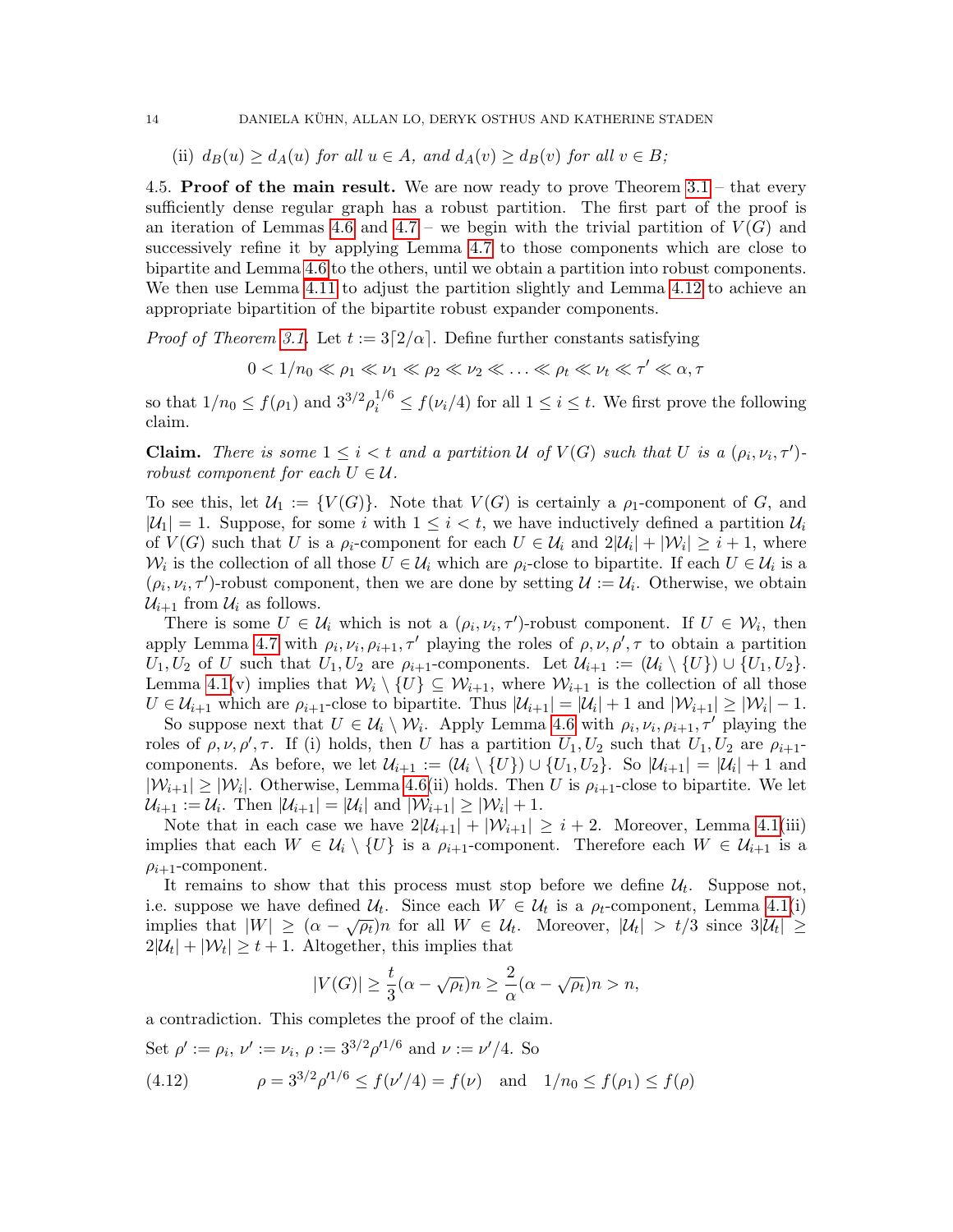and every  $U \in \mathcal{U}$  is a  $(\rho', \nu', \tau')$ -robust component of G. So there exist  $k, \ell \in \mathbb{N}$  such that  $\mathcal{U} = \{U_1, \ldots, U_k, Z_1, \ldots, Z_\ell\}$ , where  $U_i$  is a  $(\rho', \nu', \tau')$ -robust expander component for all  $1 \leq i \leq k$ , and  $Z_j$  is a bipartite  $(\rho', \nu', \tau')$ -robust expander component for all  $1 \leq j \leq \ell$ . Let  $m := k + \ell$ . Note that for each  $1 \leq i \leq k$ , we have  $|U_i| \geq D - \sqrt{\rho'}n$  (by Lemma [4.1\(](#page-7-2)i) and since  $U_i$  is a  $\rho'$ -component). Moreover, for each  $1 \leq j \leq \ell, |Z_j| \geq 2(D - 2\sqrt{\rho'}n)$  by Lemma  $4.1(iv)$ . Thus

<span id="page-14-2"></span><span id="page-14-1"></span>
$$
n = \sum_{1 \le i \le k} |U_i| + \sum_{1 \le j \le \ell} |Z_j| \ge (D - 2\sqrt{\rho'}n)(k + 2\ell)
$$

and so

(4.13) 
$$
k + 2\ell \leq \left\lfloor \frac{n}{D - 2\sqrt{\rho'}n} \right\rfloor \leq \left\lfloor (1 + \rho'^{1/3}) \frac{n}{D} \right\rfloor.
$$

In particular,  $1/m \ge \alpha/2$ .

To achieve (D4), we apply Lemma [4.11](#page-12-2) with  $\rho'$  playing the role of  $\rho$  to U to obtain a new partition  $V = \{V_1, \ldots, V_k, W_1, \ldots, W_\ell\}$  of  $V(G)$  satisfying (i)–(iv), so in particular

$$
(4.14) \t\t |U_i \triangle V_i|, |Z_j \triangle W_j| \le \rho'^{1/3} n
$$

for all  $1 \leq i \leq k$  and all  $1 \leq j \leq \ell$ . We claim that  $\mathcal V$  satisfies (D1)–(D7).

Now (D1) certainly holds, (D4) follows from Lemma [4.11\(](#page-12-2)iii) and (D7) follows from Lemma [4.11\(](#page-12-2)iv). To prove (D2), note that  $V_i$  is a  $\rho^{1/3}$ -component by Lemma 4.11(ii) Lemma 4.11(*v*). To prove ( $Dz$ ), note that  $v_i$  is a  $\rho$  -component by Lemma 4.11(*u*) and  $|V_i| \ge D/2 \ge \sqrt{\rho}n$ . Thus  $V_i$  is a  $\rho$ -component, i.e. (E1) holds. Now, by [\(4.14\)](#page-14-1) and Lemma [4.8](#page-11-2) with  $\nu', \tau', U_i, V_i$  playing the roles of  $\nu, \tau, U, U'$ , we have that  $G[V_i]$  is a robust  $(\nu'/2, 2\tau')$ -expander and thus also a robust  $(\nu, \tau)$ -expander. So (E2) holds, proving (D2).

To check (D3), recall that  $G[Z_j]$  is a bipartite  $(\rho', \nu', \tau')$ -robust expander component. Then [\(4.14\)](#page-14-1) and Lemma [4.10\(](#page-11-3)ii) applied with  $\rho', \rho'^{1/3}, \nu', \tau', Z_j, W_j$  playing the roles of  $\rho, \gamma, \nu, \tau, U, U'$  imply that  $G[W_j]$  is a bipartite  $(3\rho'^{1/3}, \nu'/2, 2\tau')$ -robust expander component. Now for each  $1 \leq j \leq \ell$ , apply Lemma [4.12](#page-12-3) to  $W_j$  with  $3\rho'^{1/3}$ ,  $\nu'/2$ ,  $2\tau'$  playing the roles of  $\rho, \nu, \tau$  to obtain a bipartition  $A_j, B_j$  of  $W_j$  satisfying (i) and (ii). Lemma [4.12\(](#page-12-3)i) implies that  $G[W_j]$  is a bipartite  $(\rho, \nu, \tau)$ -robust expander component with bipartition  $A_i, B_i$ . So (D3) holds. Lemma [4.12\(](#page-12-3)ii) implies that (D5) holds. Finally, (D6) follows from  $(4.13)$ .

#### 5. Extending Theorem [3.1](#page-6-0) to almost regular graphs

<span id="page-14-0"></span>In this section, we prove an extension of Theorem [3.1](#page-6-0) which states that every dense almost regular graph has a robust partition. We first extend the definition of a robust partition to graphs which may not be regular. Let  $k, \ell, D \in \mathbb{N}$  and  $0 < \rho \leq \nu \leq \tau < 1$ . Given a graph G on n vertices, we say that  $V$  is a robust partition of G with parameters  $\rho, \nu, \tau, k, \ell$  if (D1)–(D7) hold with  $\delta(G)$  playing the role of D. Note that, for D-regular graphs, this coincides with the definition given in Section [3.](#page-5-0)

<span id="page-14-3"></span>**Theorem 5.1.** For all  $\alpha, \tau > 0$  and every non-decreasing function  $f : (0,1) \to (0,1)$ , there exist  $n_0 \in \mathbb{N}$  and  $\gamma > 0$  such that the following holds. For all graphs G on  $n \geq n_0$  vertices with  $\alpha n \leq \delta(G) \leq \Delta(G) \leq \delta(G) + \gamma n$ , there exist  $\rho, \nu$  with  $1/n_0, \gamma \leq \rho \leq \nu \leq \tau$ ;  $\rho \leq f(\nu)$ and  $1/n_0 \leq f(\rho)$ , and  $k, \ell \in \mathbb{N}$  such that G has a robust partition V with parameters  $\rho, \nu, \tau, k, \ell.$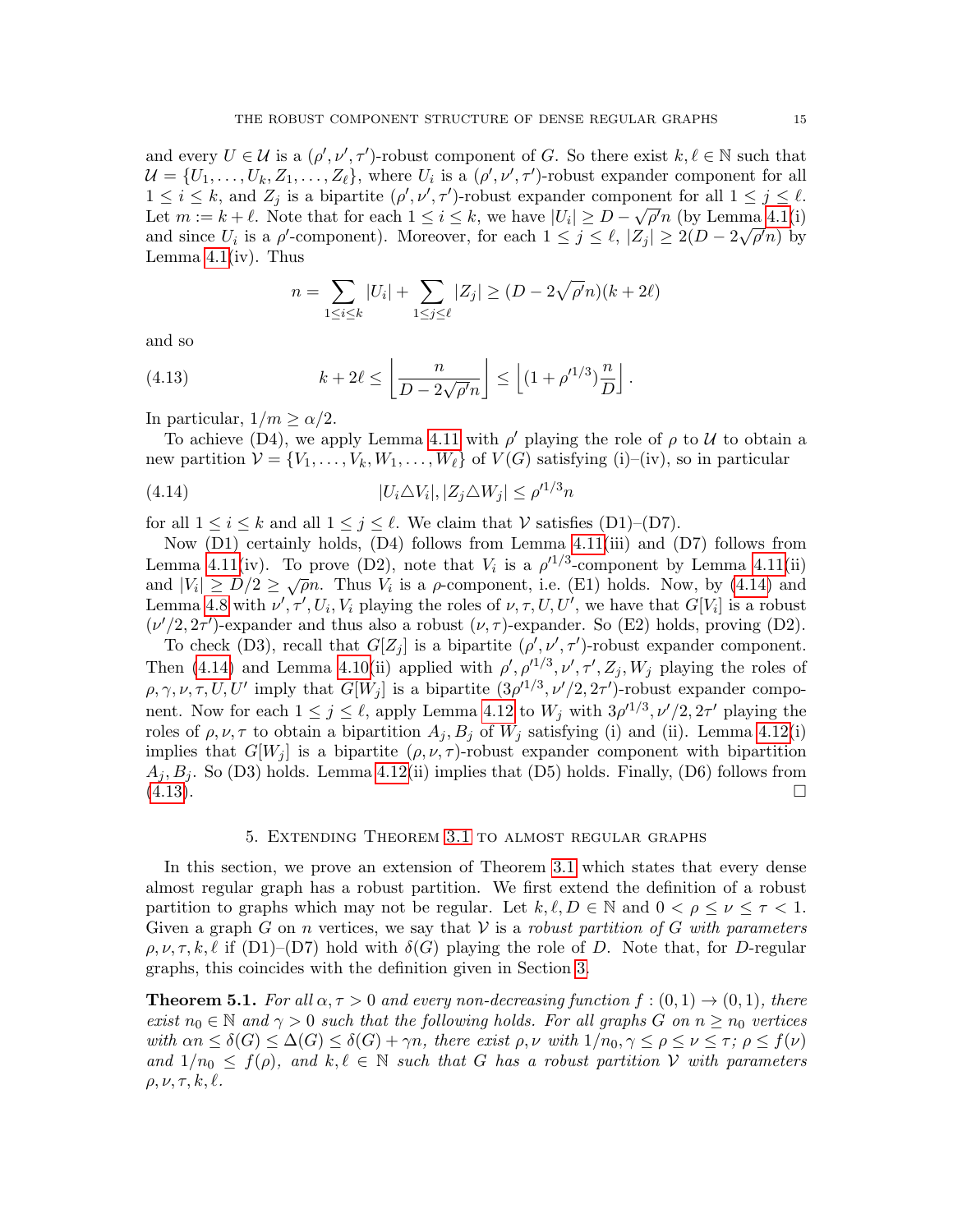The proof proceeds by taking two copies of  $G$  and adding a small number of edges between them to obtain a regular graph G', whose degree is only slightly higher than  $\Delta(G)$ . We apply Theorem [3.1](#page-6-0) to obtain a robust partition  $V$  of  $G'$ . The construction of  $G'$  implies that every robust component in  $V$  lies entirely in one copy of G. So there is a partition of  $V$  into two parts, one of which must be a robust partition of  $G$ .

In order to construct  $G'$  from  $G$ , we need some preliminaries. We say that a nondecreasing sequence  $(d_i)_{1\leq i\leq n}$  of positive integers is *bipartite graphic* if there exists a bipartite graph G with vertex classes A and B with  $|A| = |B| = n$  such that the *i*th vertex of each of A and B has degree  $d_i$ . The following theorem of Alon, Ben-Shimon and Krivelevich [\[1\]](#page-36-9) gives a sufficient condition for a sequence to be bipartite graphic. Their result is stated differently to the statement below, but the two forms are equivalent, as observed in [\[8\]](#page-36-10).

<span id="page-15-0"></span>**Theorem 5.2.** Suppose that  $(d_i)_{1 \leq i \leq n}$  is a non-decreasing sequence of positive integers. Then  $(d_i)_{1 \leq i \leq n}$  is bipartite graphic if  $nd_1 \geq (d_1 + d_n)^2/4$ .

We also need the following result (Lemma 3.8 from [\[24\]](#page-37-18)).

**Lemma 5.3.** Suppose that  $0 < \nu \leq \tau \leq \varepsilon < 1$  are such that  $\varepsilon \geq 2\nu/\tau$ . Let G be a graph on n vertices with minimum degree  $\delta(G) \geq (1/2+\varepsilon)n$ . Then G is a robust  $(\nu, \tau)$ -expander.

We are now able to deduce Theorem [5.1](#page-14-3) from Theorem [3.1.](#page-6-0)

Proof that Theorem [3.1](#page-6-0) implies Theorem [5.1.](#page-14-3) Define  $f' : (0,1) \rightarrow (0,1)$  by  $f'(x) :=$  $\min\{f(x)/4, \alpha x/2\}$  and let  $\tau' := \min\{\tau, \alpha^2/20\}$ . Apply Theorem [3.1](#page-6-0) with  $\alpha, \tau', f'$  playing the roles of  $\alpha, \tau, f$  to obtain  $n_0 \in \mathbb{N}$ . Let  $\gamma := 1/4n_0$ . Let G be a graph on  $n \geq n_0$  vertices with  $\alpha n \leq \delta(G) \leq \Delta(G) \leq \delta(G) + \gamma n$ . Let  $D := \delta(G)$ . Order the vertices  $v_1, \ldots, v_n$  of G in order of increasing degree.

Obtain a graph  $G''$  from G as follows. We let  $W_1 := \{w_1, \ldots, w_n\}$  and  $W_2 := \{x_1, \ldots, x_n\}$ be disjoint sets of vertices and let  $G''$  have vertex set  $W_1\cup W_2$ . We add the edges  $w_iw_j$  and  $x_ix_j$  whenever  $v_iv_j \in E(G)$ . Choose a constant  $\beta$  such that  $\gamma = \beta(1-\beta)$  and  $\gamma \leq \beta \leq 2\gamma$ .

Let  $d_i := D + \beta n - d_G(v_{n+1-i})$ . Then  $(d_i)_{1 \leq i \leq n}$  is a non-decreasing sequence and  $(\beta - \gamma)n \leq d_1 \leq d_n \leq \beta n$ . Observe that if  $(d_i)_{1 \leq i \leq n}$  is bipartite graphic, then we can add edges to G'' between  $W_1$  and  $W_2$  to obtain  $a^{-}(D + \beta n)$ -regular graph G'. Since  $(d_1 + d_n)^2/4 \leq \beta^2 n^2 = (\beta - \gamma)n^2 \leq nd_1$ , Theorem [5.2](#page-15-0) implies that such a G' exists. Note that

<span id="page-15-1"></span>(5.1) 
$$
\Delta(G'[W_1, W_2]) = d_n \leq \beta n.
$$

Theorem [3.1](#page-6-0) applied to G' implies that there exist  $\rho'$ ,  $\nu$  with  $1/n_0 \leq \rho' \leq \nu \leq \tau'$ ;  $\rho' \leq f'(\nu)$ and  $1/n_0 \le f'(\rho')$ , and  $k', \ell' \in \mathbb{N}$  such that G' has a robust partition V with parameters  $\rho', \nu, \tau', k', \ell'$ . Note that  $\beta \leq 2\gamma = 1/2n_0 \leq \nu/2$ .

**Claim.** Let  $U \in V$  be arbitrary. Then U is contained entirely within one of  $W_1, W_2$ .

To see this, let  $U_i := U \cap W_i$  for  $i = 1, 2$ . Assume, for a contradiction, that  $U_1, U_2 \neq \emptyset$ . Then

<span id="page-15-2"></span>
$$
(5.2) \quad |U_i| \ge \delta(G'[U_i]) \stackrel{\text{(D4)}, (5.1)}{\ge} \frac{D}{k' + \ell'} - \beta n \stackrel{\text{(D6)}}{\ge} \frac{D}{2(1 + \rho^{1/3})n/D} - \beta n \ge (\alpha^2/4 - \beta)n
$$

$$
\ge \alpha^2 n/5.
$$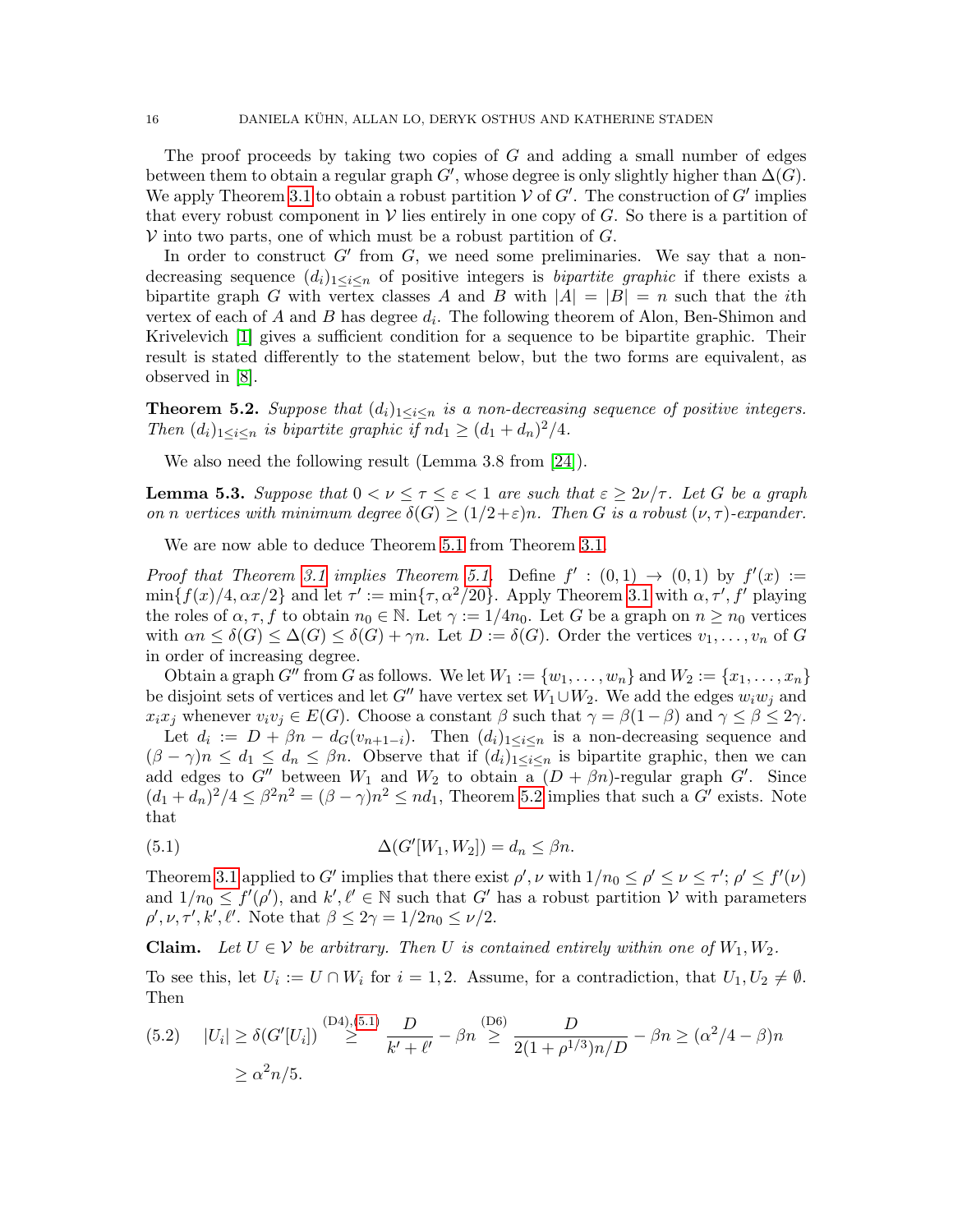In particular this implies that  $\tau' |U| \leq |U_i| \leq (1 - \tau') |U|$ . The fact that  $\beta \leq \nu/2$  and [\(5.1\)](#page-15-1) imply that  $RN_{\nu,U}(U_i) \subseteq U_i$ . Then U cannot be a robust expander component. So U is a bipartite robust expander component, with bipartition  $A, B$ , say. Let  $A_i := A \cap U_i$  for  $i = 1, 2$  and define  $B_i$  analogously. Similarly as in [\(5.2\)](#page-15-2), using (D5) instead of (D4), one can show that  $|A_i|, |B_i| \geq (\alpha^2/8 - \beta)n \geq \alpha^2 n/10$ . In particular,  $\tau' |A| \leq |A_i| \leq (1 - \tau') |A|$ . Without loss of generality, suppose that  $|A_1| - |B_1| \ge |A_2| - |B_2|$ . Then (C2) implies that  $|A_1| - |B_1| \ge -\rho' n$  and so  $|RN_{\nu,U}(A_1) \cap B| \le |B_1| \le |A_1| + \rho' n < |A_1| + \nu |U|$ , a contradiction. (Here we used the fact that  $|U| > \alpha n/2$  and  $\rho' \leq f'(\nu)$ .) This completes the proof of the claim.

So there is a partition  $\mathcal{V}_1, \mathcal{V}_2$  of  $\mathcal{V}$  such that  $U \subseteq W_i$  for all  $U \in \mathcal{V}_i$ . For  $i = 1, 2$ , let  $k_i$  be the number of robust expander components and  $\ell_i$  the number of bipartite robust expander components in  $V_i$ . Let  $\rho := 4\rho'$ . We claim that, for at least one of  $i = 1, 2$ , we have that  $V_i$  is a robust partition of G with parameters  $\rho, \nu, \tau', k_i, \ell_i$ . Suppose that, for both  $i = 1, 2$ , we have  $k_i + 2\ell_i > \lfloor (1 + \rho^{1/3})n/D \rfloor$ . Then

$$
k' + 2\ell' \ge 2\left\lfloor \frac{(1+\rho^{1/3})n}{D} \right\rfloor + 2 > \left\lfloor \frac{2(1+\rho^{1/3})n}{D} \right\rfloor \ge \left\lfloor \frac{2(1+\rho'^{1/3})n}{D+\beta n} \right\rfloor,
$$

contradicting (D6) for  $\mathcal V$ . So without loss of generality, we have that  $\mathcal V_1$  satisfies (D6). It is easy to check that the remaining properties  $(D1)-(D5)$  and  $(D7)$  are also satisfied by  $\mathcal{V}_1$ . Therefore  $\mathcal{V}_1$  is a robust partition of G with parameters  $\rho, \nu, \tau', k_1, \ell_1$  and hence also with parameters  $\rho, \nu, \tau, k_1, \ell_1$ .

#### 6. How to obtain a long cycle given a robust partition

<span id="page-16-0"></span>The main result of this section is Lemma [6.2](#page-17-0) which implies that, given a suitable set  $\mathcal P$ of paths joining up the robust components of a robust partition, one can extend  $\mathcal P$  into a Hamilton cycle. Actually, in the proof of Theorem [1.4](#page-3-1) we will need to consider the more general notion of a weak robust subpartition, defined below.

6.1. Definitions and the main statement. Let  $k, \ell \in \mathbb{N}$  and  $0 < \rho \leq \nu \leq \tau \leq \eta < 1$ . Given a graph G on n vertices, we say that U is a weak robust subpartition in G with parameters  $\rho, \nu, \tau, \eta, k, \ell$  if the following conditions hold.

- (D1')  $\mathcal{U} = \{U_1, \ldots, U_k, Z_1, \ldots, Z_\ell\}$  is a collection of disjoint subsets of  $V(G)$ ;
- (D2') for all  $1 \leq i \leq k$ ,  $G[U_i]$  is a  $(\rho, \nu, \tau)$ -robust expander component of G;
- (D3<sup>'</sup>) for all  $1 \leq j \leq \ell$ , there exists a partition  $A_j$ ,  $B_j$  of  $Z_j$  such that  $G[Z_j]$  is a bipartite  $(\rho, \nu, \tau)$ -robust expander component with respect to  $A_i, B_i$ ;
- (D4')  $\delta(G[X]) \ge \eta n$  for all  $X \in \mathcal{U}$ ;
- (D5') for all  $1 \leq j \leq \ell$ , we have  $\delta(G[A_j, B_j]) \geq \eta n/2$ .

A weak robust subpartition  $U$  is weaker than a robust partition in the sense that the graph is not necessarily regular and  $\mathcal{U}$  need not involve the entire graph, and we can make small adjustments to the partition while still maintaining  $(D1')-(D5')$  with slightly worse parameters. This is formalised by the following statement.

<span id="page-16-1"></span>**Proposition 6.1.** Let  $k, \ell, D \in \mathbb{N}$  and suppose that  $0 < 1/n \ll \rho \leq \nu \leq \tau \leq \eta \leq \alpha^2/2 < 1$ .

(i) Suppose that G is a D-regular graph on n vertices where  $D \geq \alpha n$ . Let V be a robust partition of G with parameters  $\rho, \nu, \tau, k, \ell$ . Then V is a weak robust subpartition in G with parameters  $\rho, \nu, \tau, \eta, k, \ell$ .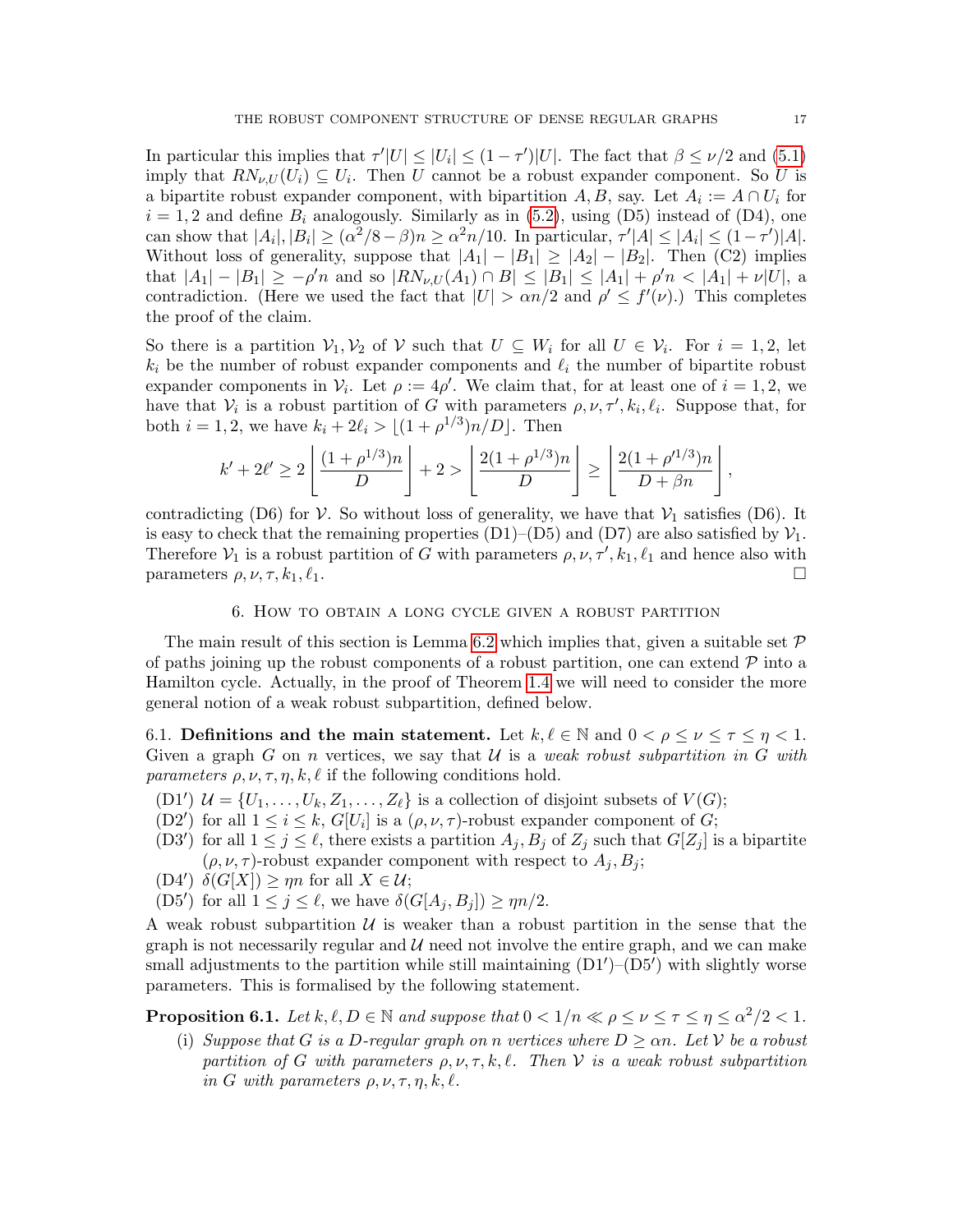(ii) Suppose that H is a graph and  $\mathcal U$  is a weak robust subpartition in H with parameters  $\rho, \nu, \tau, \eta, k, \ell$ . Let  $\mathcal{U}' \subseteq \mathcal{U}$  be non-empty. Then  $\mathcal{U}'$  is a weak robust subpartition in H with parameters  $\rho, \nu, \tau, \eta, k', \ell'$  for some  $k' \leq k$  and  $\ell' \leq \ell$ .

*Proof.* We only prove (i) since (ii) is clear. Note that properties  $(D1')-(D3')$  are immediate. Note (D6) implies that  $k + 2\ell \le |(1 + \rho^{1/3})/\alpha| \le 2/\alpha$ . So  $D/(k + \ell) \ge \alpha^2 n/2$ . Together with  $(D4)$  and  $(D5)$  this shows that  $(D4')$  and  $(D5')$  hold. This completes the proof.  $\square$ 

For a path system P, we say that a vertex x is an endpoint of P if x is an endpoint of some path in  $P$ . Define the *internal vertices* of  $P$  similarly. If every endpoint of a path system P lies in some  $U \subseteq V(G)$ , we say that P is U-anchored. When U is a collection of disjoint subsets of  $V(G)$ , we say that  $P$  is  $U$ -anchored if it is  $\bigcup_{U \in \mathcal{U}} U$ -anchored. Given a path P in G, we say that P' is an extension of P if P' is a path which contains P as a subpath. An Euler tour in a (multi)graph is a closed walk that visits every vertex and uses each edge exactly once.

Given a graph G with  $U \subseteq V(G)$  and a path system P in G, we write  $\text{End}_{\mathcal{P}}(U)$  and Int $p(U)$  for, respectively, the number of endpoints/internal vertices of P which lie in U. Given disjoint sets  $A, B \subseteq V(G)$ , we say that  $P$  is  $(A, B)$ -balanced if

- End $\mathcal{P}(A) = \text{End}_{\mathcal{P}}(B) > 0$ ; and
- $|A|$   $\text{Int}_{\mathcal{P}}(A) = |B|$   $\text{Int}_{\mathcal{P}}(B)$ .

Suppose that G is a graph and U is a collection of disjoint subsets of  $V(G)$ . Let P be a U-anchored path system in G (so all endpoints of the paths in  $P$  lie in  $\bigcup_{U\in\mathcal{U}}U$ ). We define the reduced multigraph  $R_{\mathcal{U}}(\mathcal{P})$  of  $\mathcal P$  with respect to  $\mathcal U$  to be the multigraph with vertex set U in which we add a distinct edge between  $U, U' \in \mathcal{U}$  whenever P contains a path with one endpoint in U and one endpoint in U'. So  $R_{\mathcal{U}}(\mathcal{P})$  might contain loops.

Let  $k, \ell \in \mathbb{N}$ , let  $0 < \rho \leq \nu \leq \tau \leq \eta < 1$  and let  $0 < \gamma < 1$ . Suppose that G is a graph on *n* vertices with a weak robust subpartition  $\mathcal{U} = \{U_1, \ldots, U_k, Z_1, \ldots, Z_\ell\}$  with parameters  $\rho, \nu, \tau, \eta, k, \ell$ , so that the bipartition of  $Z_j$  specified by  $(D3')$  is  $A_j, B_j$ . We say that P is a *U*-tour with parameter  $\gamma$  if

- (T1)  $\mathcal{P}$  is a *U*-anchored path system;
- $(T2)$   $R_U(\mathcal{P})$  has an Euler tour;
- (T3) for all  $U \in \mathcal{U}$  we have  $|V(\mathcal{P}) \cap U| \leq \gamma n$ ;
- (T4) for all  $1 \leq j \leq \ell$ , P is  $(A_i, B_j)$ -balanced.

We will often think of  $R_U(\mathcal{P})$  as a walk rather than a multigraph. So in particular, we will often say that ' $R_{\mathcal{U}}(\mathcal{P})$  is an Euler tour'. The aim of this section is to prove the following lemma, stating that every graph with a weak robust subpartition  $\mathcal U$  and a  $\mathcal U$ -tour contains a cycle which covers every vertex within the components of  $U$ .

<span id="page-17-0"></span>**Lemma 6.2.** Let  $k, \ell, n \in \mathbb{N}$  and suppose that  $0 < 1/n \ll \rho, \gamma \ll \nu \leq \tau \ll \eta \leq 1$ . Suppose that G is a graph on n vertices and that  $U$  is a weak robust subpartition in G with parameters  $\rho, \nu, \tau, \eta, k, \ell$ . Suppose further that G contains a U-tour P with parameter  $\gamma$ . Then there is a cycle in G which contains  $P$  and every vertex in  $\bigcup_{U \in \mathcal{U}} U$ .

Since by Proposition [6.1\(](#page-16-1)i) every robust partition is also a weak robust subpartition, Lemma [6.2](#page-17-0) immediately implies the following result which will be used in the proof of Theorem [1.2](#page-3-0) while for the proof of Theorem [1.4](#page-3-1) we will need Lemma [6.2](#page-17-0) itself.

<span id="page-17-1"></span>**Corollary 6.3.** Let  $k, \ell, n, D \in \mathbb{N}$  and suppose that  $0 < 1/n \ll \rho, \gamma \ll \nu \leq \tau \ll \alpha < 1$ . Suppose that G is a D-regular graph on n vertices where  $D \geq \alpha n$ , with a robust partition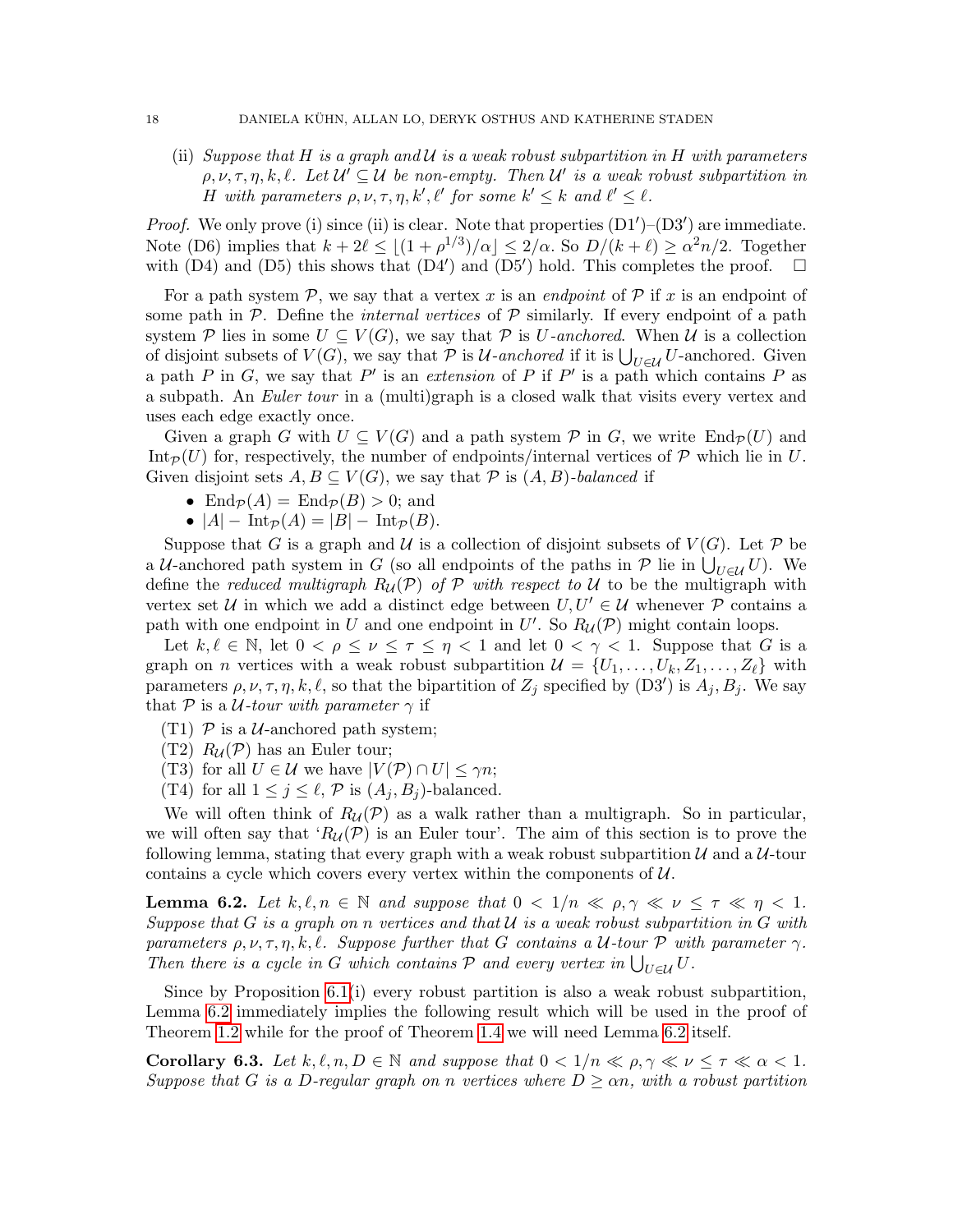V with parameters  $\rho, \nu, \tau, k, \ell$ . Suppose further that G contains an V-tour with parameter γ. Then G contains a Hamilton cycle.

The following corollary of Lemma [6.2](#page-17-0) will be used in [\[9\]](#page-36-11).

**Corollary 6.4.** Let  $n \in \mathbb{N}$  and suppose that  $0 < 1/n \ll \gamma \ll \eta < 1/2$ . Suppose that G is a graph and let  $A, B, V_0$  be a partition of  $V(G)$  with  $|A| = |B| = n$ . Let H be a spanning subgraph of  $G[A, B]$  such that  $\delta(H) \geq (1/2 + \eta)n$ . Suppose further that G contains an  $(A, B)$ -balanced path system P with  $|V(P) \cap (A \cup B)| \leq \gamma n$  and such that every vertex in  $V_0$  lies in the interior of some path in  $P$ . Then  $G$  contains a Hamilton cycle  $C$  with  $E(\mathcal{P}) \subseteq E(C)$  and  $E(C) \setminus E(\mathcal{P}) \subseteq E(H)$ .

*Proof.* Let  $\nu, \tau$  be new constants such that  $\gamma \ll \nu \ll \tau \ll \eta$ . Let P' be the path system obtained from P by iterating the following process: if uvw is a subpath in P with  $v \in V_0$ , then we replace uvw with an edge uw. So  $V(\mathcal{P}') \subseteq A \cup B$ . Let  $H' := H \cup \bigcup_{P \in \mathcal{P}'} P$ . Let G'' be the graph obtained from  $G \setminus V_0$  by deleting all edges in  $G[A, B] - H$  and let  $G' := G'' \cup \bigcup_{P \in \mathcal{P}'} P$ . Note that H' is  $\gamma$ -close to bipartite (when viewed as a subgraph of G') and  $\delta(\tilde{H}) \ge (1/2 + \eta)n$ . We claim that H' is a bipartite robust  $(\nu, \tau)$ -expander with bipartition  $A, B$ . To see this, it suffices to show that H has this property. Consider any set  $S \subseteq A$  with  $\tau n \leq |S| \leq (1 - \tau)n$ . Suppose first that  $|S| \geq n/2$ . Then every vertex in B has at least  $\eta n \geq \nu n$  neighbours in S. So  $RN_{\nu,H}(S) = B$ . Thus we may assume that  $|S| \leq n/2$ . Let  $N := RN_{\nu,H}(S) \cap B$ . Then

$$
(1/2 + \eta)n|S| \le e_H(S, N) + e_H(S, B \setminus N) \le |S||N| + \nu n^2 \le |S||N| + \nu n|S|/\tau
$$

and so  $|N| \ge (1/2 + \eta - \nu/\tau)n \ge (1 + \eta)n/2 \ge |S| + \nu n$ , as required. Since  $V(H') =$  $V(G')$  it follows that  $\mathcal{U} = \{V(G')\}$  is a weak robust subpartition in G' with parameters  $\gamma, \nu, \tau, 1/4, 0, 1$ . Moreover, P' is a U-tour with parameter  $\gamma$ . Lemma [6.2](#page-17-0) with  $\gamma$ , 1/4 playing the roles of  $\rho, \eta$  implies that there is a Hamilton cycle C' in G' which contains P'. C' corresponds to the required Hamilton cycle C in  $G$ .

The remainder of this section is devoted to the proof of Lemma [6.2.](#page-17-0)

6.2. Spanning path systems in robust expanders. In this subsection, we prove Corol-lary [6.9,](#page-19-0) which states that when  $p$  is not too large, every robust expander  $G$  is Hamilton p-linked, i.e. given distinct vertices  $y_1, y'_1, \ldots, y_p, y'_p$ , there exist p vertex-disjoint paths joining  $y_i$  to  $y'_i$  for all  $i \leq p$  such that together these paths cover all the vertices of G. This, combined with a bipartite analogue in the next subsection, will be the main tool in proving Lemma [6.2:](#page-17-0) the  $y_i$  and  $y'_i$  will be suitable endpoints of the paths in the U-tour P.

We now define an analogue of robust expansion for digraphs. Let  $0 < \nu \leq \tau < 1$ . Given any digraph G on n vertices and  $S \subseteq V(G)$ , the *v*-robust outneighbourhood  $RN_{\nu,G}^+(S)$ of S is the set of all those vertices of G which have at least  $\nu n$  inneighbours in S. G is called a robust  $(\nu, \tau)$ -outexpander if  $|RN_{\nu,G}^+(S)| \geq |S| + \nu n$  for all  $S \subseteq V(G)$  with  $\tau n \leq |S| \leq (1 - \tau)n$ .

The next lemma is a directed analogue of Lemma [4.8.](#page-11-2) Its proof follows immediately from the definition.

<span id="page-18-0"></span>**Lemma 6.5.** Let  $0 < \nu \ll \tau \ll 1$ . Suppose that G is a digraph and  $U \subseteq W \subseteq V(G)$ are such that G[U] is a robust  $(\nu, \tau)$ -outexpander and  $|U \setminus W| \le \nu |U|/2$ . Then G[W] is a robust  $(\nu/2, 2\tau)$ -outexpander.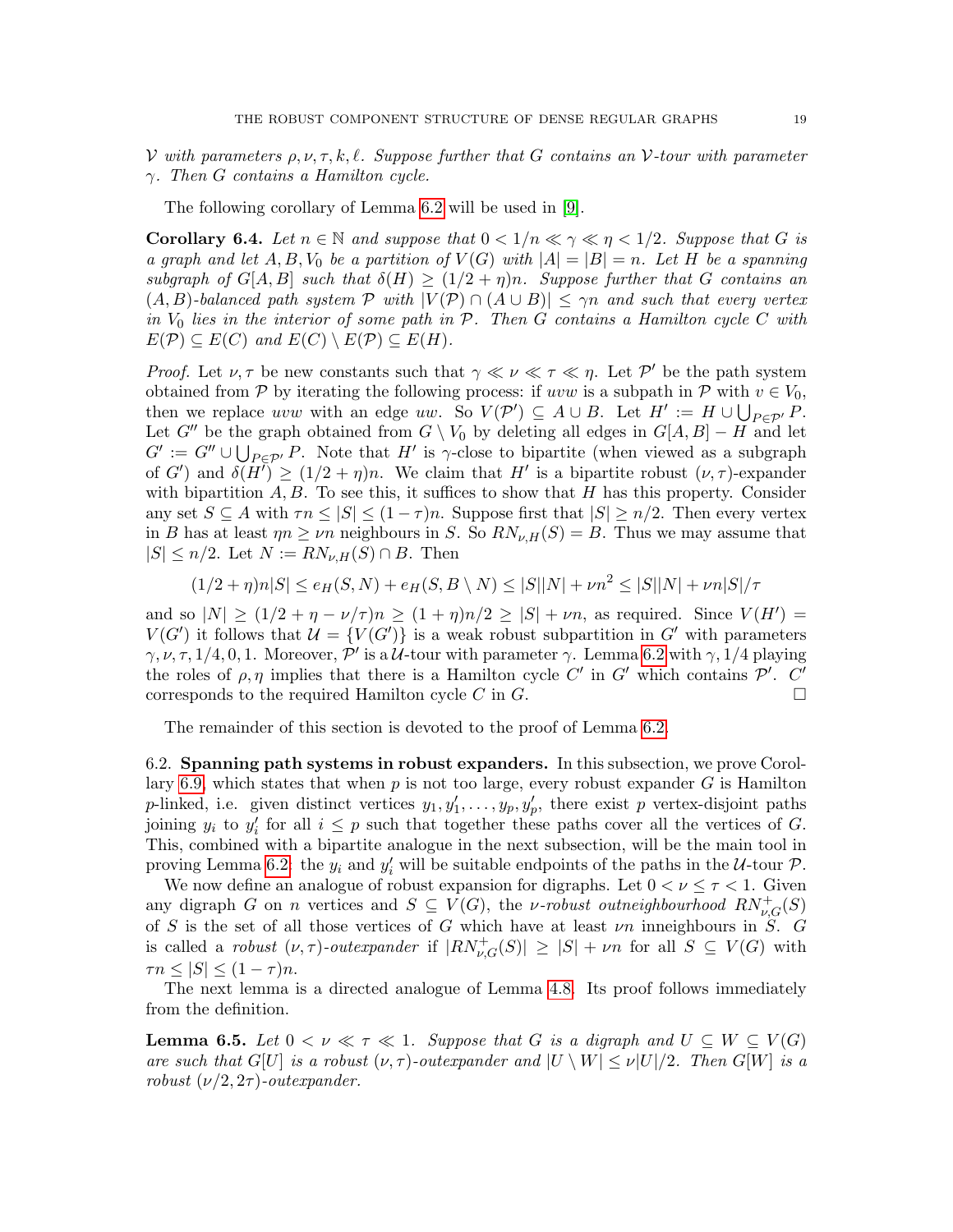The next lemma shows that the diameter of a robust outexpander is small. Again, it follows immediately from the definition of robust outexpansion.

<span id="page-19-1"></span>**Lemma 6.6.** Let  $n \in \mathbb{N}$  and  $0 < 1/n \ll \nu \ll \tau \ll \eta \leq 1$ . Suppose that G is a robust  $(\nu, \tau)$ outexpander on n vertices with  $\delta^0(G) \ge \eta n$ . Then, given any distinct vertices  $x, y \in V(G)$ , there exists a path P in G from x to y such that  $|V(P)| \leq 1/\nu$ .

We will need the following result of Kühn, Osthus and Treglown [\[25\]](#page-37-0), which states that a robust outexpander whose minimum degree is not too small contains a (directed) Hamilton cycle.

<span id="page-19-2"></span>**Theorem 6.7** ([\[25\]](#page-37-0)). Let  $n \in \mathbb{N}$  and suppose that  $0 < 1/n \ll \nu \leq \tau \ll \eta < 1$ . Let G be a robust  $(\nu, \tau)$ -outexpander on n vertices with  $\delta^0(G) \ge \eta n$ . Then G contains a Hamilton cycle.

We say that a digraph G is p-ordered Hamilton if, given  $x_1, \ldots, x_p \in V(G)$ , G contains a Hamilton cycle which traverses  $x_1, \ldots, x_p$  in this order.

<span id="page-19-3"></span>**Corollary 6.8.** Let  $n, p \in \mathbb{N}$  and suppose that  $0 < 1/n \ll \nu \ll \tau \ll \eta < 1$  and  $p \leq \nu^3 n$ . Let G be a robust  $(\nu, \tau)$ -outexpander on n vertices with  $\delta^0(G) \ge \eta n$ . Then G is p-ordered Hamilton.

*Proof.* Let  $x_1, \ldots, x_p \in V(G)$ . We claim that we can find a path P in G joining  $x_1, x_p$ which traverses  $x_1, \ldots, x_p$  in this order and such that  $|V(P)| \le \nu n/2$ . To see this, suppose for some  $i \leq p-1$  we have found a path  $P_i$  joining  $x_1, x_i$  with  $|V(P_i)| \leq 2i/\nu$  which traverses  $x_1, \ldots, x_i$  in this order and such that  $x_{i+1}, \ldots, x_p$  do not lie in  $P_i$ . Let  $G_i :=$  $G\setminus ((V(P_i)\setminus \{x_i\})\cup \{x_{i+2},\ldots,x_p\})$ . Note that  $n-|V(G_i)|\leq 2p/\nu\leq \nu n/2$ . So Lemma [6.5](#page-18-0) implies that  $G_i$  is a robust  $(\nu/2, 2\tau)$ -outexpander. Apply Lemma [6.6](#page-19-1) with  $G_i, x_i, x_{i+1}$ playing the roles of  $G, x, y$  to obtain a path, which, when appended to  $P_i$ , gives a path  $P_{i+1}$  joining  $x_1, x_{i+1}$  which traverses  $x_1, \ldots, x_{i+1}$  in this order such that  $x_{i+2}, \ldots, x_p$  do not lie in  $P_{i+1}$  and  $|V(P_{i+1})| \leq |V(P_i)| + 2/\nu \leq 2(i+1)/\nu$ . Set  $P := P_p$ . This proves the claim.

Let G' be the graph obtained from  $G \setminus V(P)$  by adding a new vertex z such that  $N_{G'}^-(z) := N_{G'}^ G_{\backslash V(P)}(x_1)$  and  $N_{G'}^+(z) := N_G^+$  $G(V(P)(x_p)).$  Then  $\delta^0(G') \geq \delta^0(G) - \nu n/2 \geq$  $\eta|G'|/2$  and G' is a robust  $(\nu/2, 2\tau)$ -outexpander. Therefore we can apply Theorem [6.7](#page-19-2) to find a directed Hamilton cycle in  $G'$ . This corresponds to a Hamilton cycle in  $G$  which traverses  $x_1, \ldots, x_p$  in this order.

The following corollary states that robust (out)expanders are Hamilton p-linked provided that  $p$  is not too large.

<span id="page-19-0"></span>**Corollary 6.9.** Let  $n, p \in \mathbb{N}$  and suppose that  $0 < 1/n \ll \nu \ll \tau \ll \eta < 1$  and let  $p \leq \nu^4 n$ .

- (i) Let G be a robust  $(\nu, \tau)$ -outexpander on n vertices with  $\delta^0(G) \ge \eta n$ . Then G is Hamilton p-linked.
- (ii) Let H be a robust  $(\nu, \tau)$ -expander on n vertices with  $\delta(H) \ge \eta n$ . Then H is Hamilton p-linked.

*Proof.* To prove (i), let  $y_1, \ldots, y_p, y'_1, \ldots, y'_p \in V(G)$ . Obtain  $G^*$  from G as follows. For each  $1 \leq i \leq p$  (where indices are considered modulo p), replace the pair  $y_{i+1}, y'_i$  with a new vertex  $z_i$  such that  $N_{G^*}^+(z_i) := N_G^+$  $G^+(y_{i+1})$  and  $N_{G^*}^-(z_i) := N_G^ \overline{G}(y'_i)$ . Then it is easy to see that  $G^*$  is a robust  $(\nu/2, 2\tau)$ -outexpander. Corollary [6.8](#page-19-3) implies that  $G^*$  contains a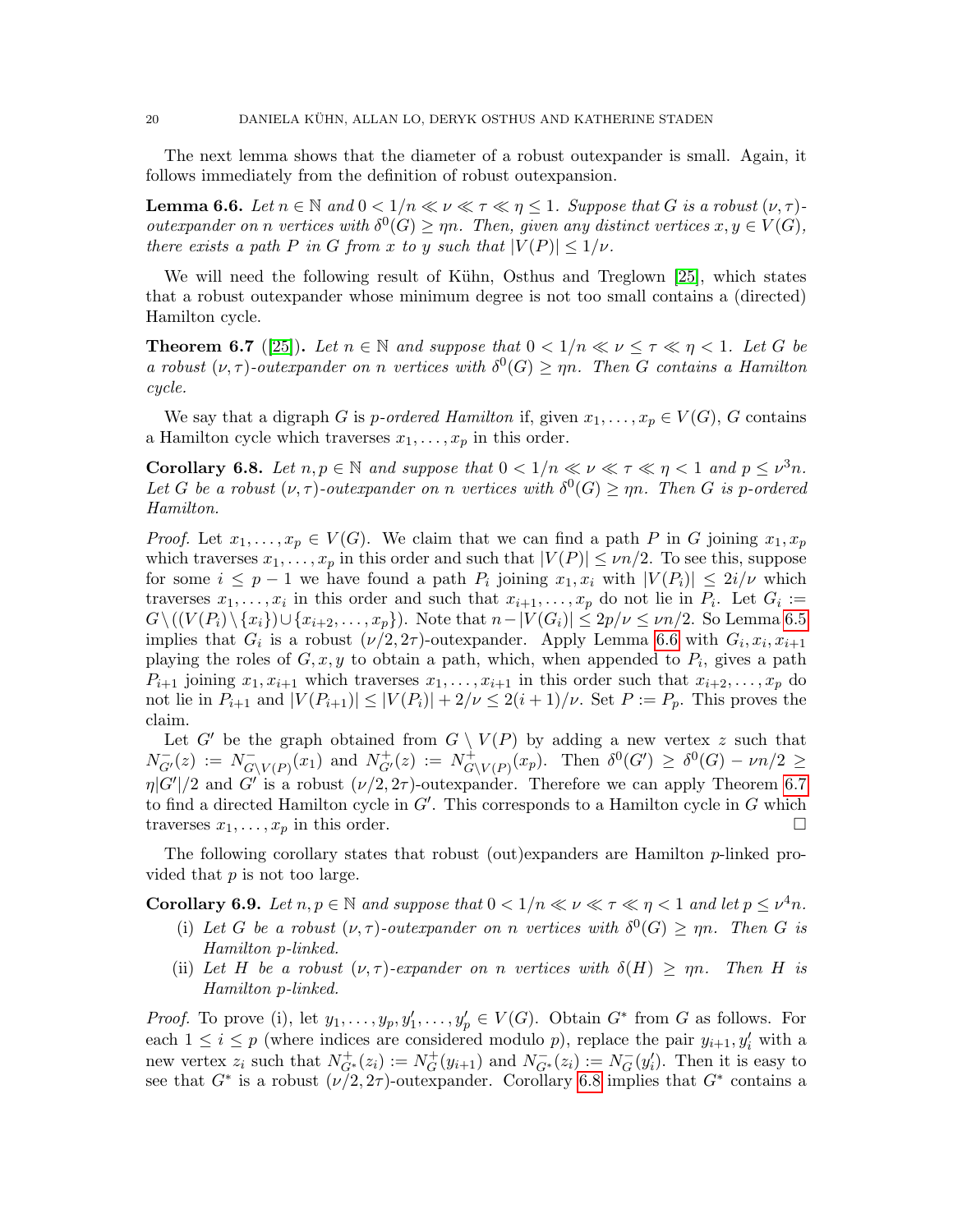Hamilton cycle which traverses  $z_1, \ldots, z_p$  in this order. This corresponds to a collection  $P_1, \ldots, P_p$  of vertex-disjoint paths such that  $P_i$  joins  $y_i$  to  $y'_i$  and all the  $P_i$  together cover  $V(G)$ , proving (i).

To prove (ii), let G be the digraph obtained from H by replacing each edge  $xy$  with directed edges  $\overrightarrow{xy}$  and  $\overrightarrow{yx}$ . Then G is a robust  $(\nu, \tau)$ -outexpander with  $\delta^0(G) \ge \eta n$ . Now (i) implies that G is Hamilton p-linked. For each  $xy \in E(H)$ , any path system in G uses at most one of  $\overrightarrow{xy}, \overrightarrow{yx}$ . So H is Hamilton p-linked.

6.3. Spanning path systems in bipartite robust expanders. Given  $p \in \mathbb{N}$  and a bipartite graph G with vertex classes  $A, B$ , we say that G is  $(A, B)$ -Hamilton p-linked if, given any  $Y := \{y_1, y_1', y_2, y_2', \dots, y_p, y_p'\} \subseteq V(G)$  with  $|Y \cap A| = |Y \cap B| = p$ , we can find a set of vertex-disjoint paths joining  $y_i$  to  $y_i'$  in G such that together these paths cover all the vertices of G. Note that if G is  $(A, B)$ -Hamilton p-linked then it is balanced. In this subsection we show that, for p not too large, G is  $(A, B)$ -Hamilton p-linked when G is a balanced bipartite robust expander.

Given a balanced bipartite graph  $G$  with vertex classes  $A, B$  which contains a perfect matching M, we denote by  $G^*$  the M-auxiliary digraph of G obtained from G as follows. Let  $G^*$  have vertex set B. For each  $v \in B$ , we let v' be the unique vertex of A such that vv' ∈ M. Then, for all  $x, v \in B$ , we let  $\overrightarrow{vx} \in E(G^*)$  if and only if  $x \in N_G(v') \setminus \{v\}$ . Note that the order of A and B matters here.

<span id="page-20-0"></span>**Lemma 6.10.** Let  $n \in \mathbb{N}$  and  $0 < 1/n \ll \nu \ll \tau \ll \eta < 1$ . Let G be a balanced bipartite graph with vertex classes A, B so that  $|A| = |B| = n$  and  $\delta(G) \geq \eta n$ . Suppose further that G is a bipartite robust  $(\nu, \tau)$ -expander (with bipartition A, B). Then

- (i) G contains a perfect matching  $M$ ;
- (ii) the M-auxiliary digraph  $G^*$  of G is a robust  $(\nu, \tau)$ -outexpander with minimum degree at least ηn/2.

*Proof.* Observe that (i) follows immediately from Hall's Theorem. Write  $M := \{xx' : x \in$  $B, x' \in A$ . To prove (ii), note that  $\delta^0(G^*) \geq \delta(G) - 1 \geq \eta n/2$ . Consider any  $S \subseteq B$  with  $\tau n \leq |S| \leq (1-\tau)n$ . Let  $S_A := \{x' : x \in S\}$  and note that  $RN_{\nu,G^*}^+(S) \supseteq RN_{\nu,G}(S_A)$ . Thus

$$
|RN_{\nu,G^*}^+(S)| \ge |RN_{\nu,G}(S_A)| \ge |S_A| + \nu |V(G)| \ge |S| + \nu |V(G^*)|,
$$

and therefore  $G^*$  is a robust  $(\nu, \tau)$ -expander, proving (ii).

We now prove an analogue of Lemma [6.6](#page-19-1) for bipartite robust expanders.

<span id="page-20-1"></span>**Lemma 6.11.** Let  $n \in \mathbb{N}$  and  $0 < 1/n \ll \nu \ll \tau \ll \eta < 1$ . Suppose that G is a bipartite graph on n vertices with vertex classes  $A, B$ , where  $||A| - |B|| \leq \nu^2 n$ . Suppose further that  $\delta(G) \ge \eta n$  and G is a bipartite robust  $(\nu, \tau)$ -expander (with bipartition A, B). Then, given any distinct vertices  $x, y \in V(G)$  there exists a path P between x and y in G such that  $|V(P)| \leq 4/\nu$ .

*Proof.* Consider each  $u \in \{x, y\}$ . If  $u \in B$ , let u' be a neighbour of u which lies in A. If  $u \in A$ , let  $u' := u$ . Make these choices so that  $x', y'$  are distinct. So  $\{x', y'\} \subseteq A$ . Remove at most  $||A|-|B|| \le \nu |A|/2$  vertices from  $A \cup B$  to obtain  $A' \subseteq A$  and  $B' \subseteq B$  such that  $|A'| = |B'|$  and  $\{x', y'\} \subseteq A'$ . Lemma [4.9\(](#page-11-0)i) implies that  $G' := G[A', B']$  is a bipartite robust  $(\nu/2, 2\tau)$ -expander and that  $\delta(G') \ge \eta n'/2$  where  $n' := |V(G')|$ .

$$
\Box
$$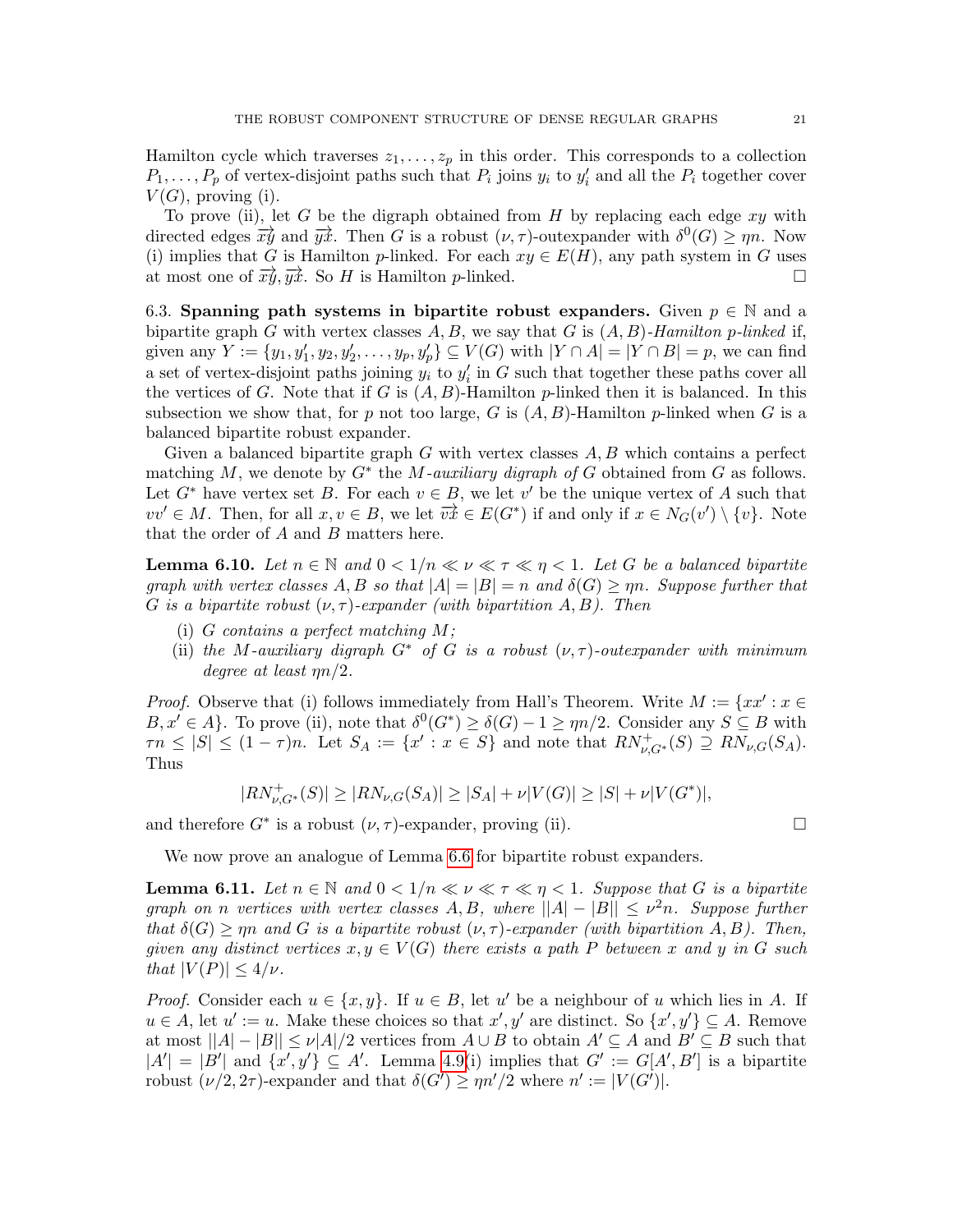Let  $X_i$  be the set of vertices  $v \in A'$  of distance at most 2i to x' in G'. Now Lemma [6.10\(](#page-20-0)i) implies that G' contains a perfect matching M. So for all  $i \geq 0$  we have  $X_{i+1} \supseteq \{a \in A' :$  $ab \in M, b \in N_{G'}(X_i)$ . Thus  $|X_1| \ge \eta n'/2$  and whenever  $i \ge 1$  and  $|X_i| < (1 - \tau)n$  then

$$
|X_{i+1}| \ge |N_{G'}(X_i)| \ge |RN_{\nu/2, G'}(X_i)| \ge |X_i| + \nu n'/2.
$$

So certainly for  $i' := \lfloor 2/\nu \rfloor - 4$  we have that  $|X_{i'}| \ge (1 - \tau)n'$ . But since  $\delta(G') \ge \eta n'/2 \ge \tau n'$ we have that  $X_{i'+1} = A'$ . In particular, this implies that there is a path of length at most  $4/\nu - 5$  between x' and y' in G' and hence a path P with  $|V(P)| \leq 4/\nu$  between x and y in  $G$ .

The following is a bipartite analogue of Corollary [6.9.](#page-19-0) To prove it, we iterate Lemma [6.11](#page-20-1) to find short paths between a small number of pairs of vertices. Then the graph obtained by deleting these paths is still a bipartite robust expander.

<span id="page-21-0"></span>**Lemma 6.12.** Let  $n, p \in \mathbb{N}$ ,  $0 < 1/n \ll \nu \ll \tau \ll \eta \leq 1$  and  $p \leq \nu^4 n$ . Suppose that G is a bipartite graph vertex classes A, B, so that  $|A| = |B| = n$ . Suppose further that G is a bipartite robust  $(\nu, \tau)$ -expander with  $\delta(G) \ge \eta n$ . Then G is  $(A, B)$ -Hamilton p-linked.

*Proof.* Let  $Y := \{y_1, y_1', y_2, y_2', \dots, y_p, y_p'\}$  be a collection of distinct vertices in G such that  $|Y \cap A| = |Y \cap B|$ . For each  $1 \leq i, j \leq p$ , let  $W_i := \{y_i, y'_i\}$  and let  $W_{\geq j} := \bigcup_{j \leq i \leq p} W_i$ . Suppose, for some  $0 \leq \ell \leq p-2$ , we have already obtained vertex-disjoint paths  $R_1, \ldots, R_\ell$ , where for each  $1 \leq i \leq \ell$ ,  $R_i$  has endpoints  $y_i, y'_i$  and  $|V(R_i)| \leq 8/\nu$ . We obtain  $R_{\ell+1}$  as follows. Let

$$
G_{\ell} := G \setminus (V(R_1) \cup \ldots \cup V(R_{\ell-1}) \cup W_{\geq \ell+1})
$$

and let  $n_\ell := |V(G_\ell)|$ . Note that

(6.1) 
$$
|V(G) \setminus V(G_{\ell})| = \sum_{1 \leq i \leq \ell} |V(R_i)| + |W_{\geq \ell+1}| \leq 8p/\nu \leq \nu^2 n.
$$

Let  $A_\ell := A \cap V(G_\ell)$  and define  $B_\ell$  analogously. Then Lemma [4.9\(](#page-11-0)i) implies that  $G_\ell$  is a bipartite robust  $(\nu/2, 2\tau)$ -expander with bipartition  $A_\ell, B_\ell$ , and  $\delta(G_\ell) \ge \eta n_\ell/4$ . Moreover  $||A_{\ell}|-|B_{\ell}|| \leq |V(G) \setminus V(G_{\ell})| \leq \nu^2 n \leq \nu^2 n_{\ell}$ . Therefore we can apply Lemma [6.11](#page-20-1) with  $A_\ell, B_\ell, \nu/2, 2\tau, \eta/4$  playing the roles of  $A, B, \nu, \tau, \eta$  to see that  $G_\ell$  contains a path  $R_{\ell+1}$ between  $y_{\ell+1}$  and  $y'_{\ell+1}$  such that  $|V(R_{\ell+1})| \leq 8/\nu$ .

Therefore we can obtain vertex-disjoint paths  $R_1, \ldots, R_{p-1}$  in  $G \setminus \{y_p, y_p'\}$  such that  $|V(R_i)| \leq 8/\nu$  and  $R_i$  joins  $y_i, y'_i$  for all  $1 \leq i \leq p-1$ . To obtain  $R_p$ , we now consider three cases depending on the classes in which  $y_p, y'_p$  lie. Let  $V^* := \bigcup_{1 \leq i \leq p-1} V(R_i)$ .

# Case 1.  $y_p \in A$  and  $y'_p \in B$ .

Using our assumption that  $|Y \cap A| = |Y \cap B|$ , it is easy to see that  $|V^* \cap A| = |V^* \cap B|$ . Let  $G' := G \setminus (V^* \cup \{y_p, y_p'\})$ . Also let  $A' := A \cap V(G')$  and define  $B'$  analogously. Then  $|A'| = |B'| =: n'.$  As above, G' is a bipartite robust  $(\nu/2, 2\tau)$ -expander with respect to  $A', B'$ , and  $\delta(G') \ge \eta(n'+1)/2$ . Therefore G' contains a perfect matching M' by Lemma [6.10\(](#page-20-0)i). Let  $M'':=M'\cup \{y_py'_p\}$ . Then  $M''$  is a perfect matching in the graph  $G^$ obtained from  $G \setminus V^*$  by adding the edge  $y_p y'_p$  if necessary. Note that  $|G^-| = 2(n'+1)$  and  $\delta(G^-) \geq \eta(n'+1)/2$ . Let G'' be the M''-auxiliary digraph of G<sup>-</sup>. Then Lemma [6.10\(](#page-20-0)ii) implies that  $G''$  is a robust  $(\nu/2, 2\tau)$ -outexpander with minimum degree at least  $\eta(n'+1)/4$ . By Theorem [6.7,](#page-19-2)  $G''$  contains a Hamilton cycle C. Then C corresponds to a Hamilton path  $R_p$  in  $G \setminus V^*$  which joins  $y_p$  and  $y'_p$ . Thus  $R_1, \ldots, R_p$  are vertex-disjoint from each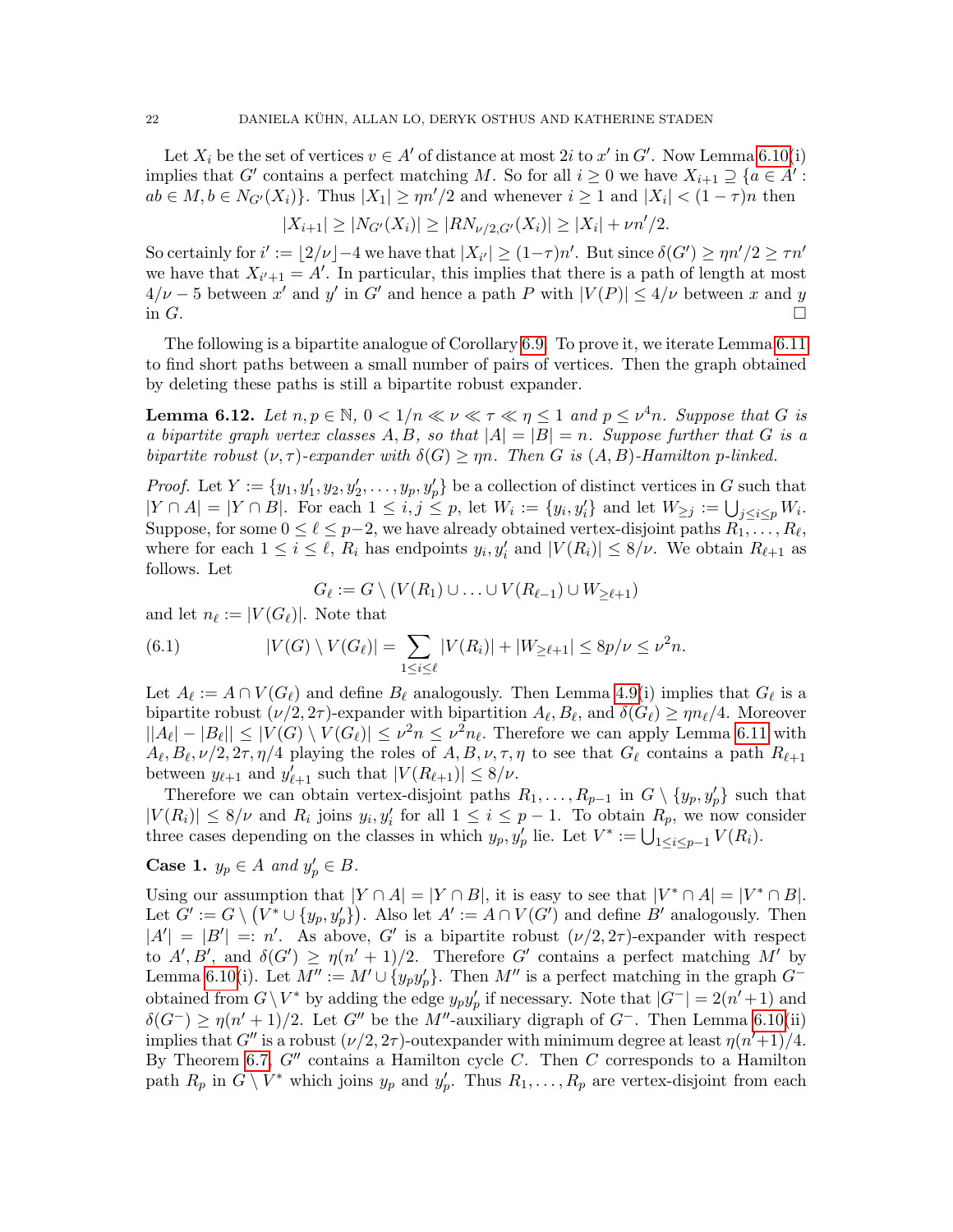other, join  $y_i$  to  $y'_i$ , and together cover all the vertices of G. So G is  $(A, B)$ -Hamilton p-linked.

Case 2.  $y_p, y_p' \in A$ .

So it is easy to see that  $|V^* \cap A| = |V^* \cap B| - 1$ . Choose a neighbour  $z_p$  of  $y'_p$  in B which does not lie in  $V^*$ . Now delete  $y_p'$  from G and proceed as above with  $z_p$  playing the role of  $y_p'$ .

Case 3.  $y_p, y_p' \in B$ .

This is analogous to Case 2.

6.4. Proof of Lemma [6.2.](#page-17-0) We are now ready to prove Lemma [6.2.](#page-17-0) Given a robust subpartition U in G and a U-tour P, we apply Corollary [6.9](#page-19-0) within each robust expander component U of U, with the endpoints of P which lie in U suitably ordered. Similarly, we apply Lemma [6.12](#page-21-0) within each bipartite robust expander component  $Z$  of  $U$ . In this way, we obtain a set R of 'joining paths'. Then together the paths in  $\mathcal{P} \cup \mathcal{R}$  form a cycle containing every vertex of  $\bigcup_{U \in \mathcal{U}} U$ .

Proof of Lemma [6.2.](#page-17-0) Note that if  $\nu' \leq \nu$ , then any (bipartite) robust  $(\nu, \tau)$ -expander is also a (bipartite) robust  $(\nu', \tau)$ -expander. So without loss of generality, we may assume that  $\nu \ll \tau$ . Write  $\mathcal{U} := \{U_1, \ldots, U_k, Z_1, \ldots, Z_\ell\}$  so that  $(D1')-(D5')$  are satisfied. Let P be a U-tour with parameter  $\gamma$ , let  $q := |\mathcal{P}|$  and  $R := R_{\mathcal{U}}(\mathcal{P})$ . So for each path  $P \in \mathcal{P}$ there is a unique edge  $e_P$  in R. Without loss of generality,  $e_{P_1} \dots e_{P_q}$  is the Euler tour guaranteed by (T2). This corresponds to an ordering  $P_1, \ldots, P_q$  of the paths in  $P$ . Direct the edges of R so that  $e_{P_1} \ldots e_{P_q}$  is a directed tour. Direct the edges of (the paths in) P correspondingly, so that for all  $1 \leq s \leq q$ , if  $e_{P_s}$  has startpoint U and endpoint W, then  $P_s$ is a directed path from some vertex  $x_s^- \in U$  to some vertex  $x_s^+ \in W$ . We thus obtain an ordering  $x_1^+, x_2^-, x_2^+, \ldots, x_q^-, x_q^+, x_1^-$  of the endpoints of  $P$ . Note that for each  $1 \leq i \leq q$ ,  $x_i^+, x_{i+1}^-$  lie in the same  $X \in \mathcal{U}$ , where the indices are considered modulo q.

Fix some  $U \in \mathcal{U}$ . Let  $p := \text{End}_{\mathcal{P}}(U)/2$ . Thus  $p \in \mathbb{N}$ . Then there exists a subsequence  $i_1, \ldots, i_p$  of  $1, \ldots, q$  such that

<span id="page-22-2"></span>
$$
K := (x_{i_1}^+, x_{i_1+1}^-, x_{i_2}^+, x_{i_2+1}^-, \dots, x_{i_p}^+, x_{i_p+1}^-)
$$

is the subsequence of ordered endpoints of  $P$  which lie in U (where  $x_{q+1}^- := x_1^-$ ). Let I be the (unordered) collection of internal vertices of  $P$  which lie in U. Let  $U' := U \setminus I$ . Note that each element of K lies in U'. Now (D4') implies that  $\delta(G[U]) \ge \eta n$ . Furthermore, (T3) implies that  $\text{End}_{\mathcal{P}}(U) + \text{Int}_{\mathcal{P}}(U) \leq \gamma n$ . So

(6.2) 
$$
|U'| \stackrel{\text{(T3)}}{\geq} |U| - \gamma n \geq (\eta - \gamma)n \geq \eta n/2
$$

and hence

<span id="page-22-1"></span>(6.3) 
$$
p = \text{End}_{\mathcal{P}}(U)/2 \leq \gamma n/2 \leq \gamma |U'|/\eta \leq \sqrt{\gamma}|U'|;
$$

<span id="page-22-0"></span>(6.4) and 
$$
|I| = \text{Int}_{\mathcal{P}}(U) \leq 2\gamma n \leq 4\gamma |U'|/\eta \leq \nu |U'|/5.
$$

Suppose first that  $U = U_i$  for some  $1 \leq i \leq k$ . Then U is a  $(\rho, \nu, \tau)$ -robust expander component. By [\(6.4\)](#page-22-0), we may apply Lemma [4.8](#page-11-2) with  $U, U \setminus I$  playing the roles of  $U, U'$  to see that U' is a robust  $(\nu/2, 2\tau)$ -expander and  $\delta(G[U']) \ge \eta n/2$ . By [\(6.3\)](#page-22-1) and Corollary [6.9,](#page-19-0)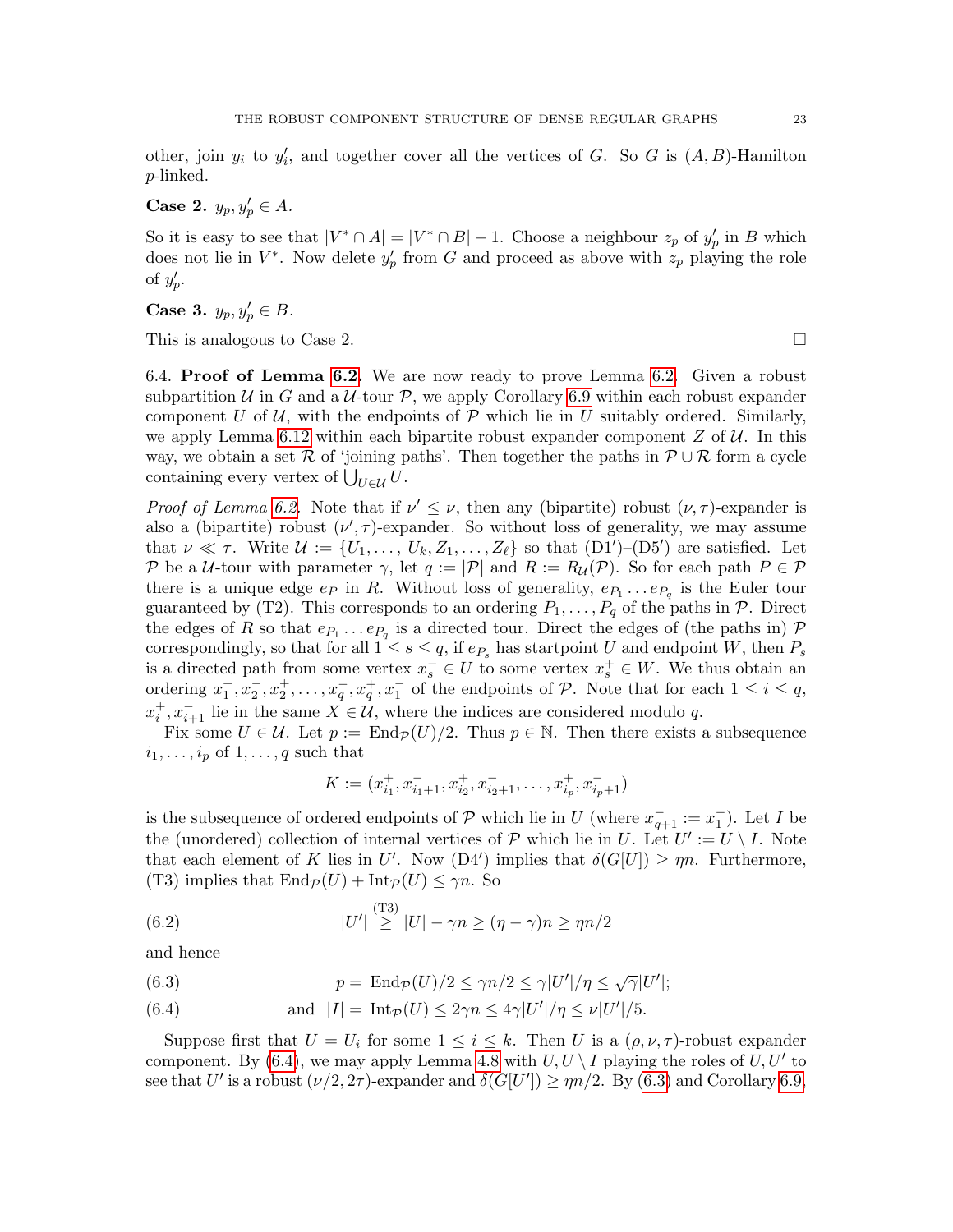$G[U']$  is Hamilton p-linked. So there is an ordered collection  $\mathcal{R}_U$  of p vertex-disjoint paths in  $G[U']$  spanning U' such that the jth path in  $\mathcal{R}_U$  joins  $x_{i_j}^+$  and  $x_{i_j+1}^-$ .

Suppose instead that  $U = Z_i$  for some  $1 \leq i \leq \ell$ . Then there exists a bipartition A, B of U such that U is a bipartite  $(\rho, \nu, \tau)$ -robust expander component with bipartition A, B. Let  $A' := A \setminus I$  and  $B' := B \setminus I$ . So  $A', B'$  is a bipartition of U'. Recall from (T4) that P is  $(A, B)$ -balanced. Thus  $|A'| = |B'|$  and  $\text{End}_{\mathcal{P}}(A') = \text{End}_{\mathcal{P}}(B') > 0$ .

Let  $n' := |A'|$ . Note that  $(D5')$  implies that  $\delta(G[A, B]) \ge \eta n/2$ . By (B1) and (C2) we have that  $||A| - |B|| \le \rho n$  and hence [\(6.2\)](#page-22-2) implies that  $|A| \ge 2|U'|/5$ . Now [\(6.4\)](#page-22-0) implies that  $|I| \le \nu |U'|/5 \le \nu |A|/2$ . So we may apply Lemma [4.9\(](#page-11-0)i) to see that  $G[U']$  is a bipartite robust  $(\nu/2, 2\tau)$ -expander with bipartition  $A', B'$ , and that  $\delta(G[A', B']) \ge \eta n'/4$ . By [\(6.3\)](#page-22-1) and Lemma [6.12,](#page-21-0) H is  $(A', B')$ -Hamilton p-linked. So there is an ordered collection  $\mathcal{R}_U$ of p vertex-disjoint paths in H spanning U' such that the jth path in  $\mathcal{R}_U$  joins  $x_{i_j}^+$  and −

$$
x_{i_j+1}^-.
$$

Proceed in this way for each  $U \in \mathcal{U}$  and let  $\mathcal{R} := \bigcup_{U \in \mathcal{U}} \mathcal{R}_U$ . Then for each  $1 \leq i \leq q$ , there exists exactly one path  $R_i$  in  $R$  which joins  $x_i^+$  and  $x_{i+1}^-$  (with indices modulo q). Let

$$
C := x_1^- P_1 x_1^+ R_1 x_2^- P_2 x_2^+ \dots x_p^- P_p x_p^+ R_p x_1^-.
$$

Then C is a cycle in G which covers  $\bigcup_{U \in \mathcal{U}} U$ .  $U\in\mathcal{U}$   $U$ .

# 7. The proof of Theorem [1.2](#page-3-0)

<span id="page-23-0"></span>Our aim is to prove Theorem [1.2,](#page-3-0) i.e. that every sufficiently large 3-connected D-regular graph G on n vertices with  $D \geq (1/4 + \varepsilon)n$  contains a Hamilton cycle. By Theorem [3.1](#page-6-0) and Proposition [3.2\(](#page-7-1)i), G has a robust partition V such that  $(k, \ell)$  takes one of five values. By Corollary [6.3,](#page-17-1) to find a Hamilton cycle it suffices to find a  $\mathcal{V}\text{-}$  tour. We achieve this for each case. In the first subsection we consider the case  $\ell = 0$  (so  $1 \leq k \leq 3$ ), i.e. when G is a union of robust expander components. Then in Subsection [7.2](#page-24-0) we prove some lemmas which are useful for the case when  $\ell \geq 1$ . Finally in Subsections [7.3](#page-27-0) and [7.4](#page-28-0) we consider the cases  $(k, \ell) = (0, 1), (1, 1)$  respectively.

7.1. Finding V-tours in a 3-connected graph with at most three robust expander **components.** The main result of this section guarantees a  $V$ -tour in a 3-connected graph G which has a robust partition  $V$  into at most three robust expander components.

<span id="page-23-1"></span>**Lemma 7.1.** Let  $D, n \in \mathbb{N}$ , let  $0 < 1/n \ll \rho \ll \nu \ll \tau \ll \alpha < 1$  and let  $D \geq \alpha n$ . Suppose that G is a D-regular 3-connected graph on n vertices and that  $\mathcal V$  is a robust partition of G with parameters  $\rho, \nu, \tau, k, 0$  where  $k \leq 3$ . Then G contains a V-tour with parameter  $4/n$ .

We will use the following proposition which is an immediate consequence of Menger's Theorem.

<span id="page-23-2"></span>**Proposition 7.2.** Let  $k \in \mathbb{N}$  and let G be a k-connected graph. Suppose that A is a subset of G with  $|A|, |\overline{A}| \geq k$ . Then there is a matching of size k between A and  $\overline{A}$ .

Lemma [7.1](#page-23-1) is an immediate corollary of the following lemma. To see this, note that (T4) is vacuous here.

**Lemma 7.3.** Let G be a 3-connected graph and let V be a partition of  $V(G)$  into at most three parts, where  $|V| \geq 3$  for each  $V \in V$ . Then G contains a path system P such that

(i)  $e(\mathcal{P}) \leq 4$  and  $\mathcal{P} \subseteq \bigcup_{V \in \mathcal{V}} G[V, \overline{V}];$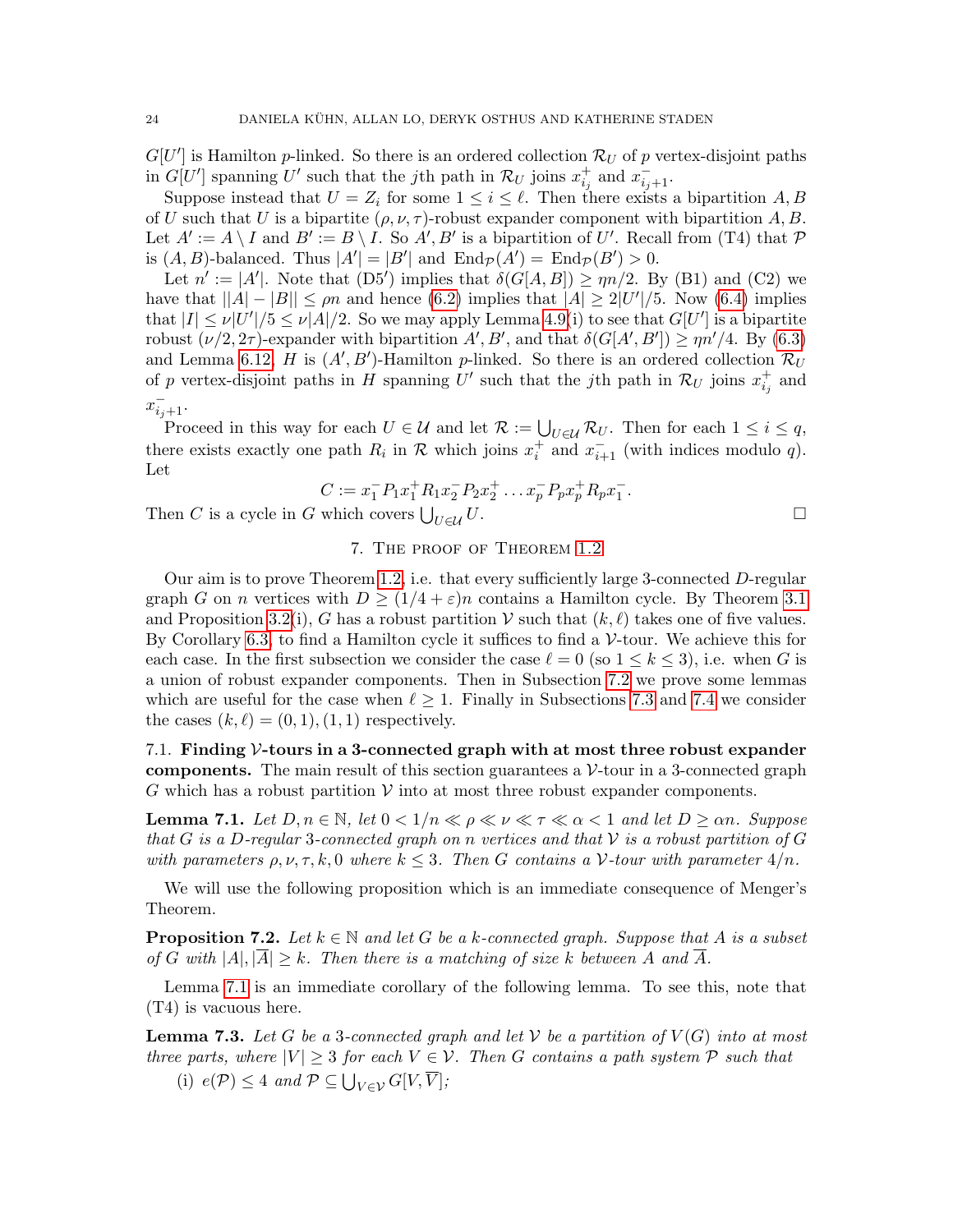- (ii)  $R_{\mathcal{V}}(\mathcal{P})$  is an Euler tour;
- (iii) for each  $V \in \mathcal{V}$ , if  $c_i$  is the number of vertices in V with degree i in  $\mathcal{P}$  (for  $i = 1, 2$ ), then  $c_1 + 2c_2 \in \{2, 4\}$  and  $c_2 \leq 1$ .

*Proof.* Suppose first that  $|\mathcal{V}| = 1$ . Let  $\mathcal{P}$  consist of a single arbitrary edge. So (i) and (iii) are clear. Then  $R_{\mathcal{V}}(\mathcal{P})$  is a loop, so (ii) holds.

Suppose instead that  $|\mathcal{V}| = 2$  and write  $\mathcal{V} := \{V, W\}$ . Then Proposition [7.2](#page-23-2) implies that G contains a matching  $\mathcal P$  of size two between V and W. So (i) holds. In this case,  $R_{\mathcal{V}}(\mathcal{P})$  consists of exactly two VW-edges, so (ii) holds. Moreover, for each  $V \in \mathcal{V}$  we have  $(c_1, c_2) = (2, 0)$ , implying (iii).

Suppose finally that  $|V| = 3$  and write  $V := \{V_1, V_2, V_3\}$ . We write  $M_{ij}$  for a matching between  $V_i$  and  $V_j$ . Given a path system  $P$  in  $G$ , we write  $c_i^j$  $i$  for the number of vertices in  $V_j$  with degree i in  $\mathcal{P}$ . Proposition [7.2](#page-23-2) implies that there is a matching of size three between  $V_1$  and  $V_2 \cup V_3$ . Without loss of generality, choose  $M_{12}$  such that  $|M_{12}| = 2$ . By Proposition [7.2](#page-23-2) there is a matching of size three between  $V_3$  and  $V_1 \cup V_2$ . Therefore there exist vertex-disjoint  $M_{13}$ ,  $M_{23}$  such that  $|M_{13}| + |M_{23}| = 3$ . Throughout the remainder of the proof, we will let  $u_1, v_1, w_1, x_1$  be distinct vertices in  $V_1$  and we will label vertices in other classes similarly.

Case 1.  $|M_{13}| = 3$ .

If  $M_{13}$  contains two edges  $e, e'$  that are vertex-disjoint from  $M_{12}$ , then we let  $P$  have edge-set  $\{e, e'\} \cup M_{12}$ . So (i) holds. Note that  $R_{\mathcal{V}}(\mathcal{P})$  consists of precisely two  $V_1V_2$ -edges and two  $V_1V_3$ -edges. Therefore (ii) holds. Moreover,  $(c_1^1, c_2^1) = (4, 0)$  and  $(c_1^j, c_2^1)$  $\frac{j}{1}, c_2^j$  $_{2}^{j})=(2,0)$ for  $j = 2, 3$ , implying (iii).

Otherwise,  $M_{13}$  contains exactly two edges that share endpoints with edges in  $M_{12}$ . Without loss of generality, let  $M_{13} := \{u_1u_3, v_1v_3, w_1w_3\}$  and  $M_{12} := \{u_1u_2, v_1v_2\}$ . In this case, let  $\mathcal{P} := \{u_1u_2, v_2v_1v_3, w_1w_3\}$ . (i) is immediate, and  $R_{\mathcal{V}}(\mathcal{P}) \cong C_3$  so (ii) holds. Moreover,  $(c_1^1, c_2^1) = (2, 1)$  and  $(c_1^j)$  $j_1^j, c_2^j$  $2<sup>j</sup>_{2}) = (2,0)$  for  $j = 2,3$ , implying (iii).

**Case 2.** Without loss of generality,  $|M_{13}| = 2$  and  $|M_{23}| = 1$ .

Let  $v_2v_3$  be the edge in  $M_{23}$ . Since  $|M_{12}| = |M_{13}| = 2$  we can pick edges  $w_1w_2 \in M_{12}$ and  $x_1x_3 \in M_{13}$  so that  $w_2 \neq v_2$  and  $x_1 \neq w_1$ . But  $M_{13}$  and  $M_{23}$  are vertex-disjoint, so  $x_3 \neq v_3$ . In this case, we let  $\mathcal{P} := \{w_1w_2, v_2v_3, x_3x_1\}$ . (i) is immediate, and  $R_{\mathcal{V}}(\mathcal{P}) \cong C_3$ so (ii) holds. Moreover,  $(c_1^j)$  $j_1^j, c_2^j$  $\mathcal{L}_2^{\jmath}$  = (2,0) for all  $V \in \mathcal{V}$ , implying (iii). This completes the proof of the case  $|\mathcal{V}| = 3$ .

<span id="page-24-0"></span>7.2. Finding an  $(A, B)$ -balanced path system in a bipartite robust expander. In Section [6](#page-16-0) we showed that, given a robust partition  $V$ , 'the balancing property' (T4) was sufficient to extend a  $\mathcal V$ -tour into a Hamilton cycle. In this section we prove some lemmas which will be useful in finding a path system which satisfies  $(T<sub>4</sub>)$ . We begin by observing the following crucial fact.

<span id="page-24-1"></span>**Proposition 7.4.** Let G be a D-regular graph with vertex partition  $A, B, V$ . Then

(i) 
$$
2(e(A) - e(B)) + e(A, V) - e(B, V) = (|A| - |B|)D.
$$

In particular,

- (ii)  $2e(A) + e(A, V) > (|A| |B|)D;$
- (iii) if  $V = \emptyset$  then  $2(e(A) e(B)) = (|A| |B|)D$ .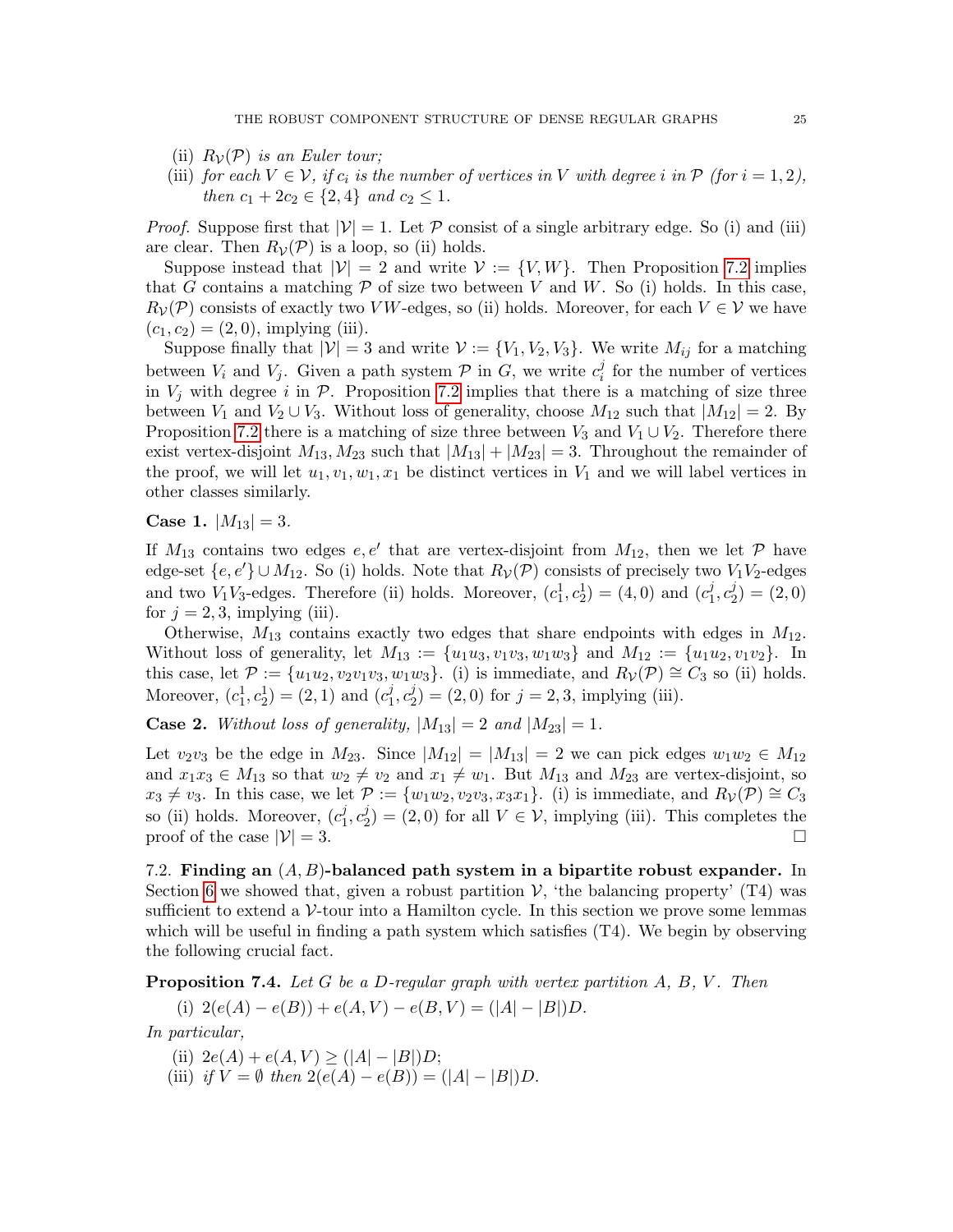Proof. It suffices to prove (i) since (ii) and (iii) are then immediate. We have that

$$
\sum_{x \in A} d_B(x) = e(A, B) = \sum_{y \in B} d_A(y).
$$

Moreover, by counting degrees,

$$
2e(A) + e(A, V) = \sum_{x \in A} (D - d_B(x)) = D|A| - \sum_{x \in A} d_B(x),
$$

and similarly for B. So  $2e(A) - 2e(B) + e(A, V) - e(B, V) = D(|A| - |B|)$ , as desired.  $\square$ 

The following proposition follows immediately from Vizing's Theorem on edge-colourings.

<span id="page-25-3"></span>**Proposition 7.5.** Let H be a graph with  $\Delta(H) \leq \Delta$ . Then H contains a matching of size  $\lceil e(H)/(\Delta + 1) \rceil$ .

Given a graph G, a collection U of disjoint subsets of  $V(G)$  and a U-anchored path system  $P$  in G, we say that a path system  $P'$  is a U-extension of P if

- every edge which lies in a path of  $\mathcal{P}'$  but not a path of  $\mathcal{P}$  lies in  $\bigcup_{U \in \mathcal{U}} G[U]$ ;
- for every  $P \in \mathcal{P}$  there is a unique  $P' \in \mathcal{P}'$  such that  $P \subseteq P'$ ;
- for every  $P' \in \mathcal{P}'$  there is at most one  $P \in \mathcal{P}$  such that  $P \subseteq P'$ .

If  $U \subseteq V(G)$  we will write U-extension for  $\{U\}$ -extension. The next lemma shows that a U-extension  $\mathcal{P}'$  of  $\mathcal P$  'behaves similarly' to  $\mathcal P$  in the reduced multigraph  $R_{\mathcal{U}}$ , and also that  $R_U$  is not affected by considering a slightly different partition.

<span id="page-25-2"></span>**Lemma 7.6.** Let U be a collection of disjoint vertex-subsets of a graph G and let P be a  $U$ -anchored path system in  $G$ .

- (i) Suppose that  $\mathcal{P}'$  is a U-extension of  $\mathcal{P}$ . Then  $\mathcal{P}'$  is a U-anchored path system.
- (ii) Suppose that  $\mathcal{P}'$  is an X-extension of  $\mathcal{P}$  for some  $\mathcal{X} \subseteq \mathcal{U}$ . Then  $\mathcal{P}'$  is a  $\mathcal{U}$ -extension of P.
- (iii) Suppose that  $\mathcal{P}'$  is a U-extension of  $\mathcal{P}$ . Then  $R_{\mathcal{U}}(\mathcal{P}')$  is an Euler tour if and only if  $R_u(\mathcal{P})$  is an Euler tour.
- (iv) Suppose that  $\mathcal{U} := \{U_1, \ldots, U_t\}, \mathcal{X} := \{X_1, \ldots, X_t\}, \ X_i \subseteq U_i \ \text{for all} \ 1 \leq i \leq t,$ and P is X-anchored. Then  $R_{\mathcal{X}}(\mathcal{P}) \cong R_{\mathcal{U}}(\mathcal{P})$ .

*Proof.* Note that (i), (ii) and (iv) are immediate. To prove (iii), let  $\mathcal R$  be the subset of P' such that every  $R \in \mathcal{R}$  contains some  $P_R \in \mathcal{P}$ . So  $|\mathcal{R}| = |\mathcal{P}|$ . Observe that  $P_R$  has endpoints in  $U, U' \in \mathcal{U}$  if and only if R has endpoints in  $U, U'$ . So  $R_{\mathcal{U}}(\mathcal{R}) \cong R_{\mathcal{U}}(\mathcal{P})$ . Let  $\mathcal{Q} := \mathcal{P}' \setminus \mathcal{R}$ . Then every edge in a path in  $\mathcal{Q}$  lies in  $\bigcup_{U \in \mathcal{U}} G[U]$ . So  $R_{\mathcal{U}}(\mathcal{Q})$  consists entirely of loops. Therefore  $R_{\mathcal{U}}(\mathcal{P}') = R_{\mathcal{U}}(\mathcal{R}) \cup R_{\mathcal{U}}(\mathcal{Q})$  is an Euler tour if and only if  $R_{\mathcal{U}}(\mathcal{R})$  is, i.e. if and only if  $R_U(\mathcal{P})$  is. This proves (iii).

Suppose that  $A, B \subseteq V(G)$  are disjoint. The following lemma gives a sufficient condition which ensures that a path system  $\mathcal P$  can be extended into an  $(A, B)$ -balanced path system which does not cover too much of  $A \cup B$ . Whenever we wish to find a balanced path system we need then only find a collection of paths which satisfy this condition.

<span id="page-25-1"></span>**Lemma 7.7.** Let  $n \in \mathbb{N}$  and  $0 < 1/n \ll \rho < 1$  and suppose that G is a graph on n vertices. Let  $U \subseteq V(G)$  have bipartition  $A, B$  where  $||A| - |B|| \leq \rho n$  and  $\delta(G[A, B]) > 9\rho n$ . Let  $\mathcal P$ be a path system in G such that  $|V(\mathcal{P}) \cap U| \leq \rho n$ ,

<span id="page-25-0"></span>(7.1) 
$$
2e_{\mathcal{P}}(A) - 2e_{\mathcal{P}}(B) + e_{\mathcal{P}}(A,\overline{U}) - e_{\mathcal{P}}(B,\overline{U}) = 2(|A| - |B|)
$$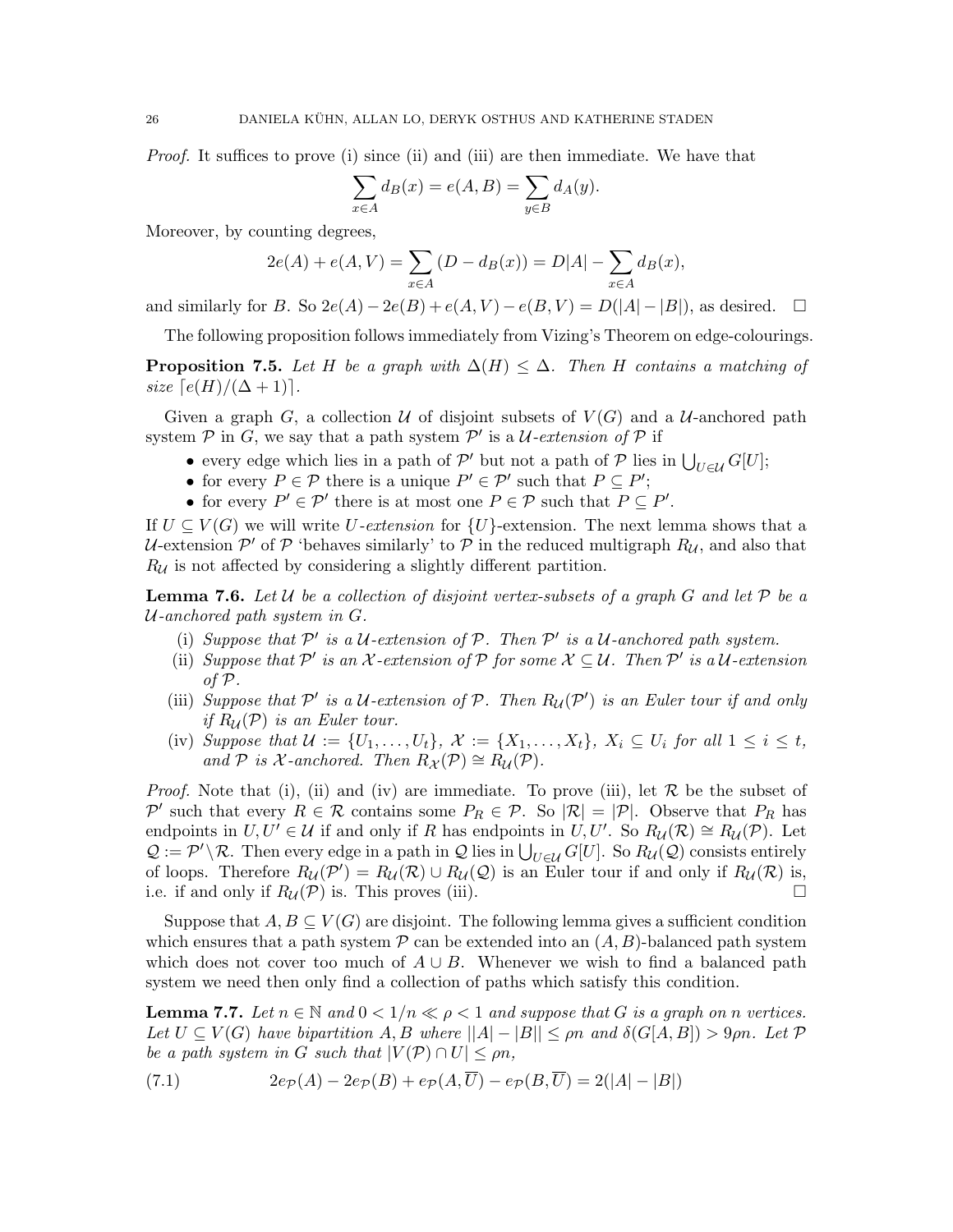and  $P$  has at least one endpoint in U. Then G contains a path system  $P'$  such that

- ( $\alpha$ )  $\mathcal{P}'$  is a U-extension of  $\mathcal{P}$ ;
- $(\beta)$   $\mathcal{P}'$  is  $(A, B)$ -balanced;
- <span id="page-26-0"></span> $(\gamma)$   $|V(\mathcal{P}') \cap U| \leq 9\rho n$ .

*Proof.* Without loss of generality, suppose that  $|A| \geq |B|$ . Let  $A_0 \subseteq A$  and  $B_0 \subseteq B$  be minimal such that  $V(\mathcal{P}) \cap U \subseteq A_0 \cup B_0$  and

$$
(7.2) \t\t |A_0| - |B_0| = |A| - |B|.
$$

Note that

<span id="page-26-2"></span>
$$
(7.3) \qquad |A_0| + |B_0| = |A| - |B| + 2|B_0| \le ||A| - |B|| + 2|V(\mathcal{P}) \cap U| \le 3\rho n.
$$

For each  $u \in A_0$ , find a set  $N_u$  of  $2 - d_{\mathcal{P}}(u)$  neighbours of u in  $B \setminus B_0$ . For each  $v \in B_0$ , find a set  $N_v$  of  $2 - d_p(v)$  neighbours of v in  $A \setminus A_0$ . Choose these sets to be disjoint and such that  $(N_u \cup N_v) \cap V(\mathcal{P}) = \emptyset$ . This is possible since for each  $u \in A$  and  $v \in B$  we have  $d_B(u), d_A(v) > 3(|A_0| + |B_0|)$ . Obtain  $\mathcal{P}'$  from  $\mathcal{P}$  by adding the edges  $xx'$  to (the paths in) P for each  $x \in A_0 \cup B_0$  and for each  $x' \in N_x$ . It is clear that P' is a U-extension of P, so  $(\alpha)$  holds.

Note that the set of internal vertices of  $\mathcal{P}'$  which lie in U is precisely  $A_0 \cup B_0$ . Then  $\text{Int}_{\mathcal{P}}(A) - \text{Int}_{\mathcal{P}}(B) = |A_0| - |B_0| = |A| - |B|$  by [\(7.2\)](#page-26-0). So to show ( $\beta$ ), it is enough to check that  $\text{End}_{\mathcal{P}}(A) = \text{End}_{\mathcal{P}}(B)$  and that this value is non-zero. Since

$$
\sum_{u\in A} d_{\mathcal{P}'}(u) = 2e_{\mathcal{P}'}(A) + e_{\mathcal{P}'}(A,B) + e_{\mathcal{P}'}(A,\overline{U}) = 2e_{\mathcal{P}}(A) + e_{\mathcal{P}'}(A,B) + e_{\mathcal{P}}(A,\overline{U}),
$$

and similarly for B, we have that

<span id="page-26-1"></span>(7.4) 
$$
\sum_{u \in A} d_{\mathcal{P}'}(u) - \sum_{v \in B} d_{\mathcal{P}'}(v) = 2e_{\mathcal{P}}(A) - 2e_{\mathcal{P}}(B) + e_{\mathcal{P}}(A, \overline{U}) - e_{\mathcal{P}}(B, \overline{U})
$$

$$
\stackrel{(7.1)}{=} 2(|A| - |B|).
$$

By construction,  $\sum_{u \in A} d_{\mathcal{P}'}(u) = \text{End}_{\mathcal{P}'}(A) + 2|A_0|$ , and similarly for B. So, by [\(7.4\)](#page-26-1),

(7.5) 
$$
\text{End}_{\mathcal{P}'}(A) - \text{End}_{\mathcal{P}'}(B) = 2(|A| - |B|) - 2(|A_0| - |B_0|) \stackrel{(7.2)}{=} 0.
$$

Recall that P has at least one endpoint x lying in U. Then  $|N_x| = 1$  and the vertex in  $N_x$ is an endpoint of a path in  $\mathcal{P}'$ . So  $\text{End}_{\mathcal{P}'}(A) = \text{End}_{\mathcal{P}'}(B)$  is non-zero, proving  $(\beta)$ .

Finally, note that every vertex in  $V(\mathcal{P}') \cap U$  which does not lie in  $A_0 \cup B_0$  is a neighbour of some  $x \in A_0 \cup B_0$  in  $\mathcal{P}'$ . So [\(7.3\)](#page-26-2) implies that

$$
|V(\mathcal{P}') \cap U| \le |A_0 \cup B_0| + |N_{\mathcal{P}'}(A_0 \cup B_0)| \le 3(|A_0| + |B_0|) \le 9\rho n,
$$
  
proving  $(\gamma)$ .

The next lemma is essentially an iteration of Lemma [7.7.](#page-25-1) We will use it to successively extend a path system into one that is  $(A, B)$ -balanced for all appropriate  $A, B$ .

<span id="page-26-4"></span>**Lemma 7.8.** Let  $n, k, \ell \in \mathbb{N}$  and  $0 < 1/n \ll \rho \ll \nu \ll \tau \ll \eta < 1$ . Let G be a graph on n vertices and suppose that  $\mathcal{U} := \{U_1, \ldots, U_k, W_1, \ldots, W_\ell\}$  is a weak robust subpartition in G with parameters  $\rho, \nu, \tau, \eta, k, \ell$ . For each  $1 \leq j \leq \ell$ , let  $A_j, B_j$  be the bipartition of  $W_j$ specified by (D3'). Let P be a U-anchored path system such that for each  $1 \leq j \leq \ell$ ,

<span id="page-26-3"></span>
$$
(7.6) \qquad \qquad 2e_{\mathcal{P}}(A_j) - 2e_{\mathcal{P}}(B_j) + e_{\mathcal{P}}(A_j, \overline{W_j}) - e_{\mathcal{P}}(B_j, \overline{W_j}) = 2(|A_j| - |B_j|).
$$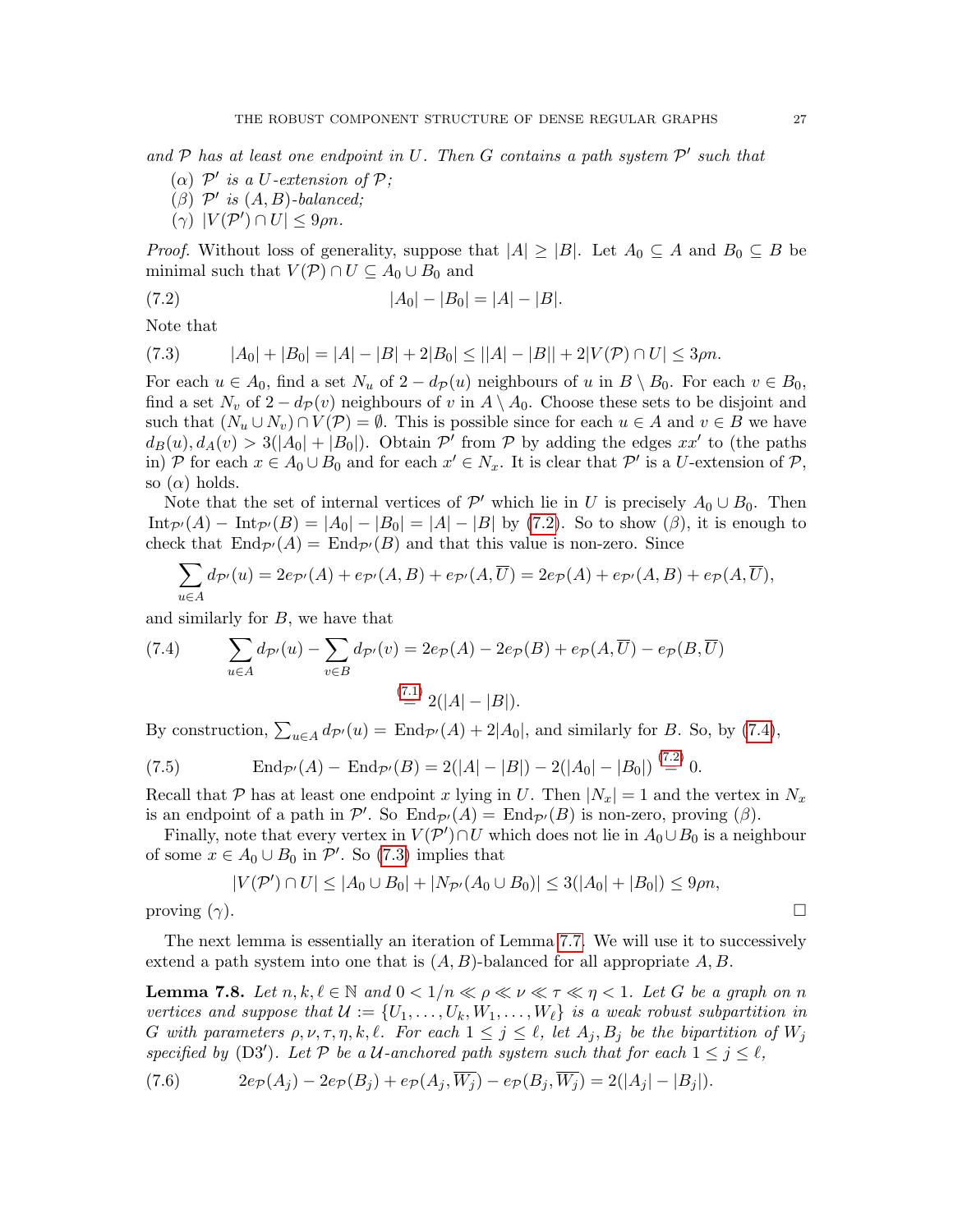Suppose further that  $|V(\mathcal{P}) \cap U| \leq \rho n$  for all  $U \in \mathcal{U}$ , and that  $R_{\mathcal{U}}(\mathcal{P})$  is a non-empty Euler tour. Then G contains a U-extension  $\mathcal{P}'$  of  $\mathcal P$  that is a U-tour with parameter  $9\rho$ .

*Proof.* Let  $\mathcal{P}_0 := \mathcal{P}$ . Suppose that for some  $0 \leq i \leq \ell$ , we have already defined a path system  $\mathcal{P}_i$  such that

- $(\alpha_i)$   $\mathcal{P}_i$  is a  $\{W_1, \ldots, W_i\}$ -extension of  $\mathcal{P};$
- $(\beta_i)$  for all  $1 \leq j \leq i$ ,  $\mathcal{P}_i$  is  $(A_j, B_j)$ -balanced;
- $(\gamma_i)$  for all  $1 \leq j \leq i$ ,  $|V(\mathcal{P}_i) \cap W_j| \leq 9\rho n$ .

Now we obtain  $\mathcal{P}_{i+1}$  from  $\mathcal{P}_i$  as follows. Note that  $(D3')$  implies that  $(B1)$  and  $(C2)$  hold and hence that  $||A_{i+1}|-|B_{i+1}|| \leq \rho n$ . Moreover, by (D5') we have that  $\delta(G[A_j, B_j]) \geq$  $\eta n/2 > 9\rho n$ . Also  $(\alpha_i)$  implies that  $|V(\mathcal{P}_i) \cap W_{i+1}| = |V(\mathcal{P}) \cap W_{i+1}| \leq \rho n$  and that [\(7.6\)](#page-26-3) still holds with  $i+1$  and  $\mathcal{P}_i$  playing the roles of j and  $\mathcal{P}$ . Finally,  $R_{\mathcal{U}}(\mathcal{P})$  is a non-empty Euler tour, so  $P$  contains at least one endpoint in  $W_{i+1}$ . Thus  $P_i$  contains at least one endpoint in  $W_{i+1}$  by  $(\alpha_i)$ . Therefore we can apply Lemma [7.7](#page-25-1) with  $W_{i+1}, A_{i+1}, B_{i+1}, \mathcal{P}_i, \rho$  playing the roles of  $U, A, B, \mathcal{P}, \rho$ . We thus obtain a path system  $\mathcal{P}_{i+1}$  satisfying Lemma [7.7\(](#page-25-1) $\alpha$ )–( $\gamma$ ). Now ( $\alpha$ ) and ( $\alpha_i$ ) imply that ( $\alpha_{i+1}$ ) holds. We obtain ( $\beta_{i+1}$ ) and ( $\gamma_{i+1}$ ) in a similar way.

Therefore we can obtain  $\mathcal{P}' := \mathcal{P}_\ell$  that satisfies  $(\alpha_\ell)$ – $(\gamma_\ell)$ . Now  $(\alpha_\ell)$  and Lemma [7.6\(](#page-25-2)ii) imply that  $\mathcal{P}'$  is a U-extension of  $\mathcal{P}$ . It remains to show that  $(T1)$ – $(T4)$  hold for  $\mathcal{P}'$  with 9ρ playing the role of  $\gamma$ . Indeed, (T1) follows from Lemma [7.6\(](#page-25-2)i) and the fact that P' is a U-extension of P. Since  $\mathcal{R}_{\mathcal{U}}(\mathcal{P})$  is an Euler tour, Lemma [7.6\(](#page-25-2)iii) implies that  $\mathcal{R}_{\mathcal{U}}(\mathcal{P}')$  is an Euler tour, and hence (T2) holds. We have  $|V(\mathcal{P}') \cap W_j| \leq 9\rho n$  for all  $1 \leq j \leq \ell$  by  $(\gamma_{\ell})$ . Moreover, by  $(\alpha_{\ell})$  we have that  $|V(\mathcal{P}') \cap U_j| = |V(\mathcal{P}) \cap U_j| \le \rho n$  for all  $1 \le j \le k$ . So (T3) holds. Finally, (T4) is immediate from  $(\beta_{\ell})$ .

<span id="page-27-0"></span>7.3. Finding a  $V$ -tour in a regular bipartite robust expander. We now consider the case when G has a robust partition with  $(k, \ell) = (0, 1)$ , i.e. G is a regular bipartite robust expander. By Corollary [6.3,](#page-17-1) in order to find a Hamilton cycle in  $G$  it suffices to find a  ${V(G)}$ -tour with an appropriate parameter. This is guaranteed by the following lemma.

<span id="page-27-4"></span>**Lemma 7.9.** Let  $D, n \in \mathbb{N}$  and let  $0 < 1/n \ll \rho \ll \nu \ll \tau \ll \alpha < 1$ . Let G be a D-regular graph on n vertices where  $D \geq \alpha n$ . Suppose that G has a robust partition V with parameters  $\rho, \nu, \tau, 0, 1$ . Then G contains a V-tour with parameter 18 $\rho$ .

*Proof.* Note (D3) implies that there exists a bipartition  $A, B$  of  $V(G)$  such that G is a bipartite  $(\rho, \nu, \tau)$ -expander with bipartition A, B. By (D5) we have that  $\delta(G[A, B]) \ge D/2$ . Therefore

<span id="page-27-1"></span>
$$
\Delta(G[A]), \Delta(G[B]) \le D/2.
$$

Moreover, (B1) (which follows from  $(D3)$ ) implies that G is  $\rho$ -close to bipartite with bipartition  $A, B$ . So  $(C2)$  holds, i.e.

<span id="page-27-3"></span>
$$
(7.8) \t\t\t ||A|-|B|| \le \rho n.
$$

Suppose first that  $|A| = |B|$ . Then let P consist of exactly one AB-edge. Note that  $R_{\mathcal{V}}(\mathcal{P})$ is a loop and that  $P$  is  $(A, B)$ -balanced. All of  $(T1)$ – $(T4)$  hold.

Let us now assume that  $|A| > |B|$  (the case where  $|B| > |A|$  is similar). Proposition [7.4\(](#page-24-1)iii) implies that

<span id="page-27-2"></span>(7.9) 
$$
e(A) \ge e(A) - e(B) = (|A| - |B|)D/2.
$$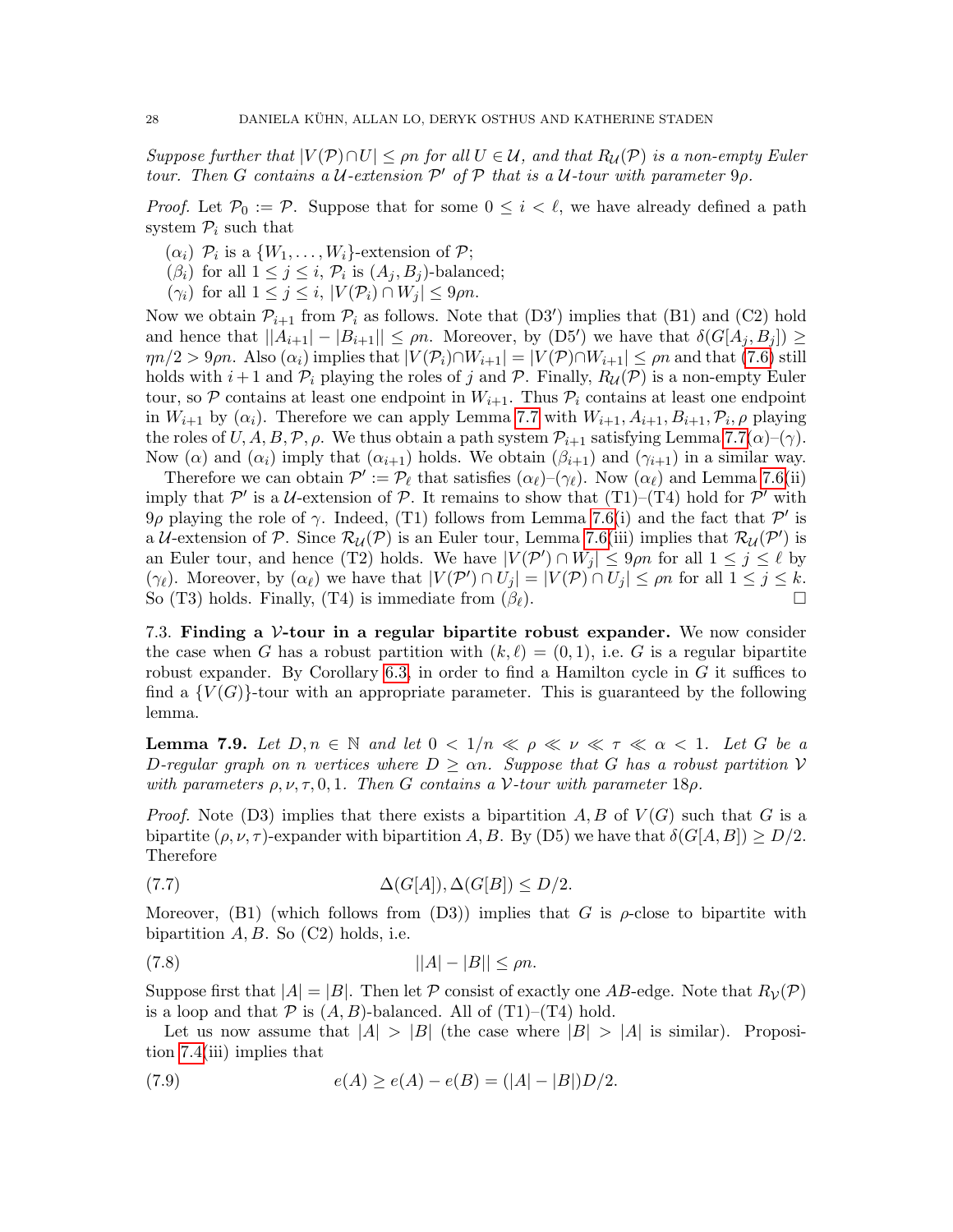Proposition [7.5](#page-25-3) implies that  $G[A]$  contains a matching of size

$$
\left\lceil \frac{e(A)}{\Delta(A) + 1} \right\rceil \stackrel{(7.7),(7.9)}{\geq} \left\lceil \frac{(|A| - |B|)D/2}{D/2 + 1} \right\rceil = |A| - |B| - \left\lfloor \frac{|A| - |B|}{D/2 + 1} \right\rfloor
$$
\n
$$
\stackrel{(7.8)}{\geq} |A| - |B| - \left\lfloor 2\rho/\alpha \right\rfloor = |A| - |B|.
$$

So we can choose a matching M of size  $|A| - |B|$  in  $G[A]$ .

Now Proposition [6.1\(](#page-16-1)i) implies that  $V$  is a weak robust subpartition in G with parameters  $\rho, \nu, \tau, \alpha^2/2, 0, 1$ . Certainly M is V-anchored and

$$
2e_M(A) - 2e_M(B) + e_M(A, \overline{V(G)}) - e_M(B, \overline{V(G)}) = 2e_M(A) = 2(|A| - |B|).
$$

We also have that  $|V(M)| = 2(|A| - |B|) \le 2\rho n$ . Moreover, M is non-empty since  $|A| - |B| > 0$ . Thus  $R_V(M)$  is a non-empty collection of loops and hence a non-empty Euler tour. Therefore we can apply Lemma [7.8](#page-26-4) with  $V, 0, 1, V(G), A, B, M, 2\rho, \alpha^2/2$  playing the roles of  $\mathcal{U}, k, \ell, W_j, A_j, B_j, \mathcal{P}, \rho, \eta$  to obtain a path system  $\mathcal{P}$  which is a V-tour with parameter  $18\rho$ .

<span id="page-28-0"></span>7.4. Finding a V-tour when there is exactly one component of each type. We would like to find a Hamilton cycle when  $G$  is the union of a robust expander component V and a bipartite robust expander component W. By Corollary [6.3,](#page-17-1) it is sufficient to find a  $V$ -tour for this robust partition  $V$ . This is guaranteed by the following lemma.

<span id="page-28-1"></span>**Lemma 7.10.** Let  $n, D \in \mathbb{N}$ ,  $0 < 1/n \ll \rho \ll \nu \ll \tau \ll \alpha < 1$  and let  $D \geq \alpha n$ . Suppose that G is a 3-connected D-regular graph on n vertices and that V is a robust partition of G with parameters  $\rho, \nu, \tau, 1, 1$ . Then G contains a V-tour with parameter 36 $\rho$ .

Let  $V, W$  be as above and let  $A, B$  be a bipartition of W such that W is a bipartite robust expander with respect to A, B. Suppose that  $|A| \geq |B|$ . To prove Lemma [7.10,](#page-28-1) our aim is to find a path system  $P$  to which we can apply Lemma [7.8](#page-26-4) and hence obtain a V-tour. Roughly speaking,  $\mathcal P$  will consist of the union of two matchings,  $M_A$  in  $G[A]$  and  $M_{A,V}$  in  $G[A, V]$  which together have the right size to 'balance' W.

*Proof of Lemma [7.10.](#page-28-1)* Let  $\mathcal{V} := \{V, W\}$ , where V is a  $(\rho, \nu, \tau)$ -robust expander component and W has bipartition A, B so that W is a bipartite  $(\rho, \nu, \tau)$ -robust expander component with respect to  $A, B$ . So (B1) and (C2) imply that

<span id="page-28-3"></span>(7.10) 
$$
||A| - |B|| \le \rho n.
$$

Moreover, (D4) implies that  $\delta(G[V]), \delta(G[W]) \geq D/2$  and therefore

<span id="page-28-2"></span>(7.11) 
$$
D/2 \geq \Delta(G[W, V]) \geq \Delta(G[A, V]).
$$

By (D5) we have

$$
\Delta(G[A]) \le D/2.
$$

**Claim 1.** It suffices to find a path system  $P$  in  $G$  such that the following hold:

- <span id="page-28-4"></span>(i)  $2e_{\mathcal{P}}(A) - 2e_{\mathcal{P}}(B) + e_{\mathcal{P}}(A, V) - e_{\mathcal{P}}(B, V) = 2(|A| - |B|);$
- (ii)  $e(\mathcal{P}) \leq 2\rho n$ ;
- (iii)  $P$  has at least one  $V W$ -path.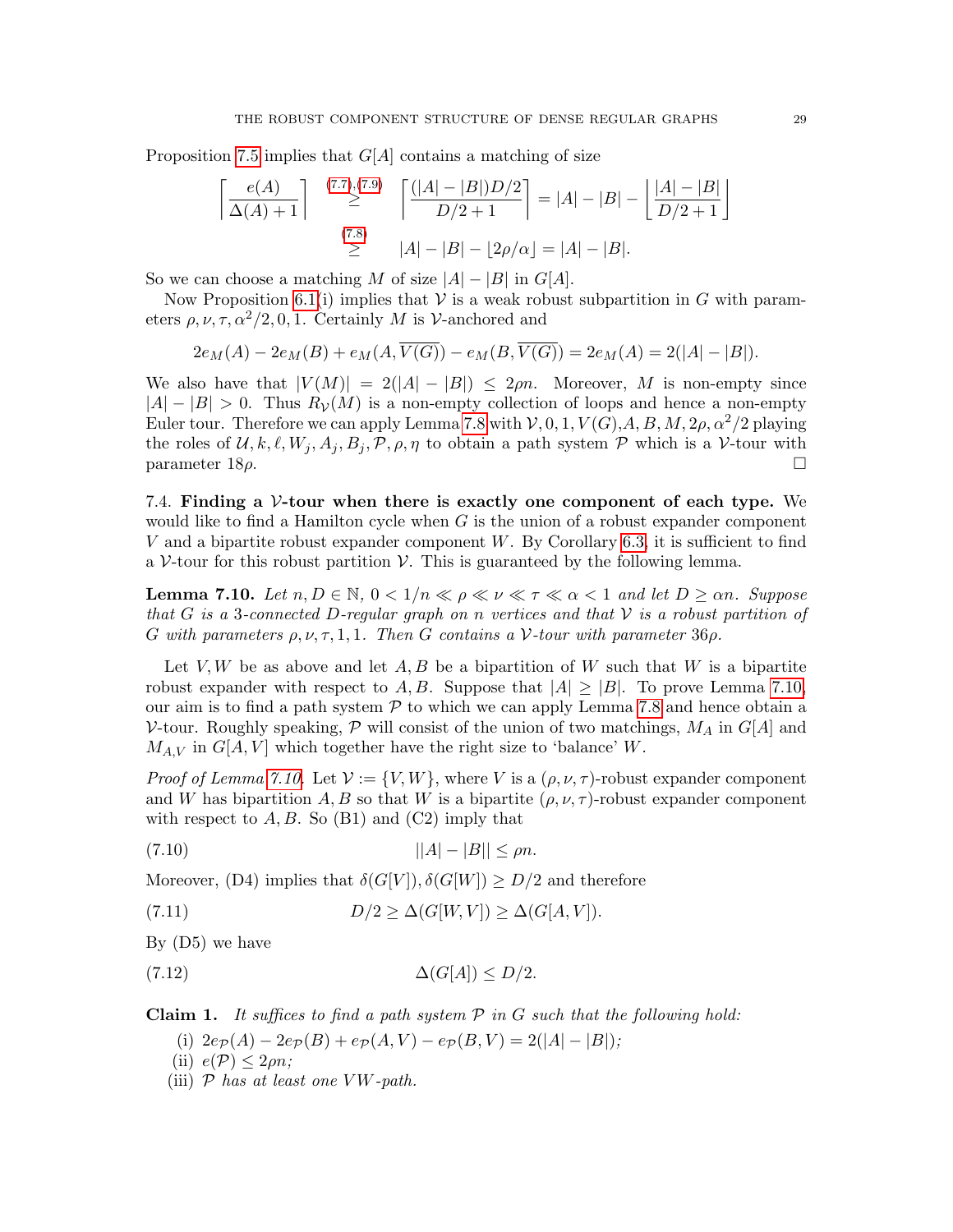To see this, note that Proposition [6.1\(](#page-16-1)i) implies that  $\mathcal V$  is a weak robust subpartition in G with parameters  $\rho, \nu, \tau, \alpha^2/2, 1, 1$ . Clearly,  $P$  is a V-anchored path system. Observe that (D5) implies that  $\delta(G[A, B]) \ge D/4$ . Let p be the number of VW-paths in P. Then  $R_{\mathcal{V}}(\mathcal{P})$  is an Euler tour if and only if p is positive and even. By (iii) we have  $p > 0$ . Now (i) implies that

$$
e_{\mathcal{P}}(W,V) = e_{\mathcal{P}}(A,V) + e_{\mathcal{P}}(B,V) = 2(|A| - |B|) - 2e_{\mathcal{P}}(A) + 2e_{\mathcal{P}}(B) + 2e_{\mathcal{P}}(B,V)
$$

is even. Note that any  $P \in \mathcal{P}$  contains an odd number of VW-edges if P is a VW-path, and an even number otherwise. Therefore p is even and so  $R_{\mathcal{V}}(\mathcal{P})$  is a non-empty Euler tour. Finally, for each  $X \in V$  we have  $|V(\mathcal{P}) \cap X| \leq 2e(\mathcal{P}) \leq 4\rho n$  by (ii). Therefore we can apply Lemma [7.8](#page-26-4) with  $V, 1, 1, W, A, B, \mathcal{P}, 4\rho, \alpha^2/2$  playing the roles of  $\mathcal{U}, k, \ell, W_j, A_j, B_j, \mathcal{P}, \rho, \eta$ to find a V-extension  $\mathcal{P}'$  of  $\mathcal P$  that is a V-tour with parameter 36 $\rho$ , proving the claim.

So it remains to find a path system  $P$  as in Claim 1. Suppose first that  $|A| = |B|$ . Since G is 3-connected, Proposition [7.2](#page-23-2) implies that  $G[V, W]$  contains a matching of size three. We only consider the case when  $G[A, V]$  contains a matching  $M_{A,V}$  of size two. (The case when this holds for  $G[B, V]$  is similar.) Now Proposition [7.4\(](#page-24-1)i) implies that

<span id="page-29-0"></span>
$$
2e(B) + e(B, V) = 2e(A) + e(A, V) \ge 2.
$$

If  $e(B) \geq 1$ , let  $\mathcal{P} := M_{AV} \cup \{e\}$ , where e is an edge in  $G[B]$ . Otherwise,  $e(B) = 0$  and hence  $e(B, V) \geq 2$ . In this case we let P consist of two vertex-disjoint edges  $e \in G[A, V]$ and  $e' \in G[B, V]$ . In both cases, (i)–(iii) clearly hold for  $P$  and we are done.

So let us assume that  $|A| > |B|$ . (The case when  $|B| > |A|$  is similar.) Proposition [7.4\(](#page-24-1)ii) implies that

(7.13) 
$$
2e(A) + e(A, V) \ge (|A| - |B|)D.
$$

Suppose first that  $e(A) < D/5$ . Then [\(7.13\)](#page-29-0) implies that  $e(A, V) \geq (|A|-|B|)D-2D/5$ . Now Proposition [7.5](#page-25-3) implies that  $G[A, V]$  contains a matching of size at least

<span id="page-29-2"></span>
$$
(7.14) \qquad \begin{bmatrix} e(A, V) \\ \Delta(G[A, V]) + 1 \end{bmatrix} \quad \stackrel{(7.11)}{\geq} \quad \begin{bmatrix} \frac{(|A| - |B|)D - 2D/5}{D/2 + 1} \\ \geq 2(|A| - |B|) - \frac{2(|A| - |B|) + 2D/5}{D/2 + 1} \end{bmatrix}
$$
\n
$$
\stackrel{(7.10)}{\geq} 2(|A| - |B|) - \frac{D/2}{D/2 + 1} = 2(|A| - |B|).
$$

Let P be a matching of size  $2(|A|-|B|)$  in  $G[A, V]$ . Then P satisfies (i)–(iii) (indeed, (ii) follows from  $(7.10)$ ).

<span id="page-29-1"></span>Therefore we can assume that  $e(A) \ge D/5$ . Let

(7.15) 
$$
\ell := \min \left\{ \left\lceil \frac{e(A)}{D/2 + 1} \right\rceil, |A| - |B| \right\}.
$$

Note that  $\ell \geq 1$ . Clearly  $G[A]$  contains a matching of size  $\ell$  by Proposition [7.5](#page-25-3) and [\(7.12\)](#page-28-4). We now consider two cases, depending on the value of  $\ell$ .

**Case 1.**  $\ell = |A| - |B|$ .

Let M be a matching of size  $\ell$  in  $G[A]$ . Since G is 3-connected, Proposition [7.2](#page-23-2) implies that  $G[V, W]$  contains a matching of size three. Suppose first that  $G[A, V]$  contains a matching  $M_{A,V}$  of size two. Write  $V(M_{A,V}) \cap A := \{u, u'\}.$  If  $uu'$  is an edge in M,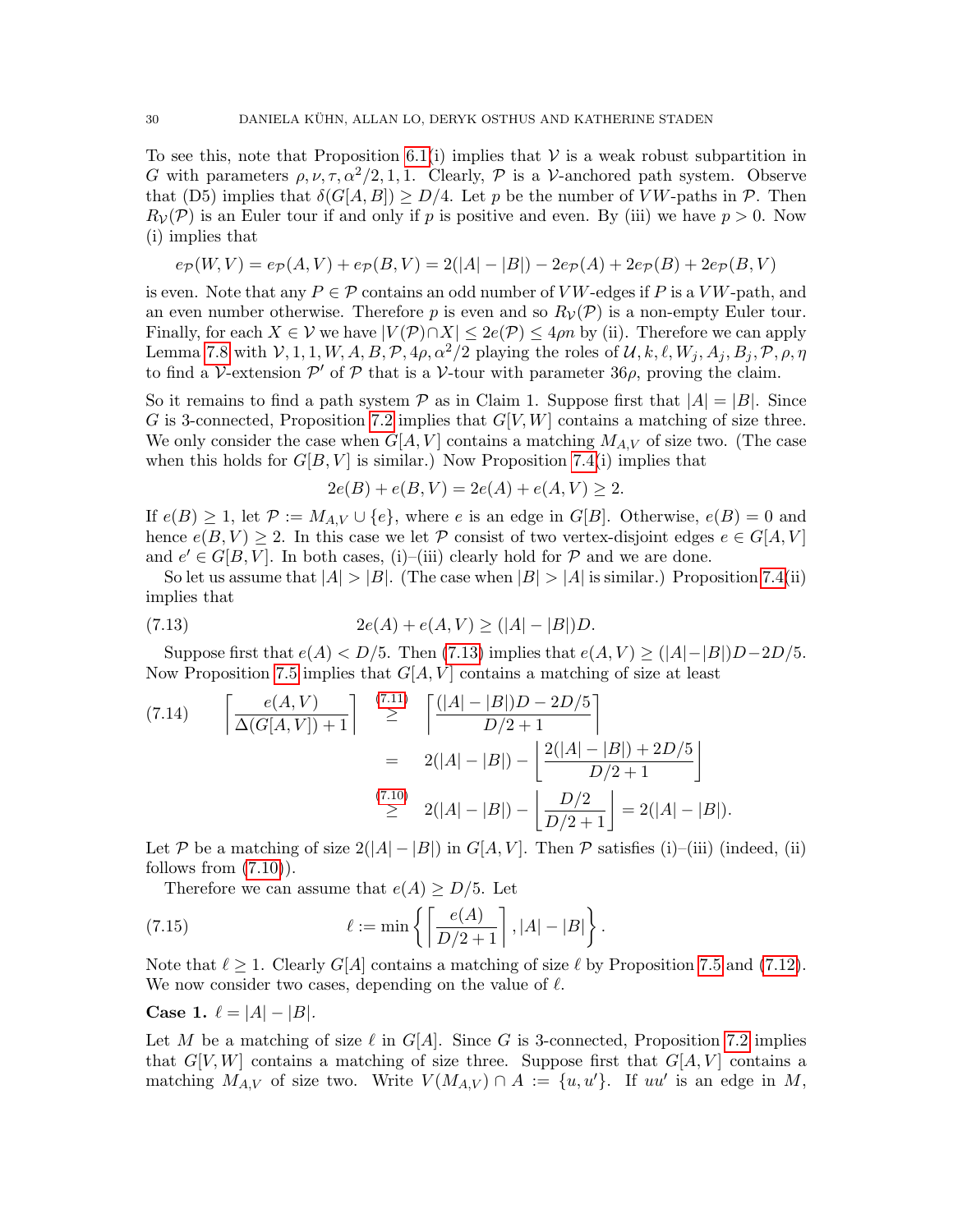delete it to obtain  $M'$ . Otherwise delete an arbitrary edge from  $M$  to obtain  $M'$ . Let  $\mathcal{P} := M' \cup M_{A,V}$ . Then  $\mathcal{P}$  is a path system satisfying (i). Also (ii) follows from [\(7.10\)](#page-28-3). Moreover,  $u$  lies in a  $VW$ -path in  $P$ , so (iii) holds.

So suppose that  $G[A, V]$  does not contain a matching of size two. Then  $G[B, V]$  contains a matching  $M_{B,V}$  of size two. Moreover, there is at most one vertex in  $A \cup V$  such that every edge in  $G[A, V]$  is incident to this vertex. Therefore [\(7.11\)](#page-28-2) implies that  $e(A, V) \le$  $\Delta(G[A, V]) \leq D/2$ . So

$$
e(A) - |M| \stackrel{(7.13)}{\geq} (|A| - |B|)D/2 - D/4 - |M| \geq D/4 - 1 > 0,
$$

where the penultimate inequality follows from the fact that  $|M| = |A| - |B| > 0$ . So we can find an edge e in G[A] that is not contained in M. Let  $\mathcal{P} := M_{B,V} \cup M \cup \{e\}$ . Then  $\mathcal P$  is a path system satisfying (i)–(iii). This completes the proof of Case 1.

**Case 2.**  $\ell < |A| - |B|$  and so  $\ell = [e(A)/(D/2 + 1)].$ 

 $(12.3)$ 

**Claim 2.** Suppose that G[A] contains no matching of size  $\ell + 1$ . Then G[A] contains a matching  $M^-$  of size  $\ell - 1$  and a path  $P := xyz$  which is vertex-disjoint from  $M^-$ .

To see this, suppose first that  $\Delta(G[A]) \leq D/8 - 1$ . Then Proposition [7.5](#page-25-3) implies that  $G[A]$  contains a matching of size

(7.16) 
$$
\left\lceil \frac{e(A)}{D/8} \right\rceil = \left\lceil \frac{e(A)}{D/3} + \frac{5e(A)}{D} \right\rceil \ge \left\lceil \frac{e(A)}{D/3} + 1 \right\rceil \ge \ell + 1,
$$

a contradiction. So  $\Delta(G[A]) > D/8 - 1 > 2\ell$  by [\(7.10\)](#page-28-3) and [\(7.15\)](#page-29-1). Recall that  $G[A]$ contains a matching M of size  $\ell$ . Since M must be maximal, there is some  $y \in V(M)$ such that  $d_A(y) > 2\ell$ . Let  $x \in A$  be a neighbour of y such that  $x \notin V(M)$ . Let z be the neighbour of y in M. Let  $M^- := M \setminus \{yz\}$  and  $P := xyz$ . This completes the proof of Claim 2.

Proposition [7.5](#page-25-3) implies that  $G[A, V]$  contains a matching of size

$$
\begin{array}{l}\n\left\lceil \frac{e(A,V)}{\Delta(G[A,V])+1} \right\rceil \stackrel{(7.11)}{\geq} \left\lceil \frac{e(A,V)}{D/2+1} \right\rceil + 2 \left\lceil \frac{e(A)}{D/2+1} \right\rceil - 2\ell \\
\geq \left\lceil \frac{2e(A) + e(A,V)}{D/2+1} \right\rceil - 2\ell\n\end{array}
$$
\n
$$
\stackrel{(7.13)}{\geq} \left\lceil \frac{(|A|-|B|)D}{D/2+1} \right\rceil - 2\ell \geq 2(|A|-|B|- \ell),
$$

where the final inequality follows in a similar way to  $(7.14)$ . So we can choose a matching  $M_{A,V}$  in  $G[A, V]$  of size  $2(|A| - |B| - \ell) > 0$ .

<span id="page-30-0"></span>Let E be any collection of  $\ell$  edges in  $G[A]$  and let  $H := E \cup M_{A,V}$ . Then

 $(7.17)$  2eH(A) – 2eH(B) + eH(A, V) – eH(B, V) = 2|E| + |M<sub>A, V</sub>| = 2(|A| – |B|).

Moreover,

<span id="page-30-1"></span>(7.18) 
$$
e(H) = |M_{A,V}| + |E| = 2(|A| - |B|) - \ell \stackrel{(7.10)}{\leq} 2\rho n.
$$

Suppose that  $G[A]$  contains a matching M of size  $\ell + 1$ . Then  $\mathcal{P}^+ := M \cup M_{A,V}$  is a path system. If  $\mathcal{P}^+$  contains a VW-path then obtain  $\mathcal{P}$  from  $\mathcal{P}^+$  by deleting an arbitrary edge of M. Otherwise there is an edge e in M which is incident to some edge in  $M_{A,V}$ . Let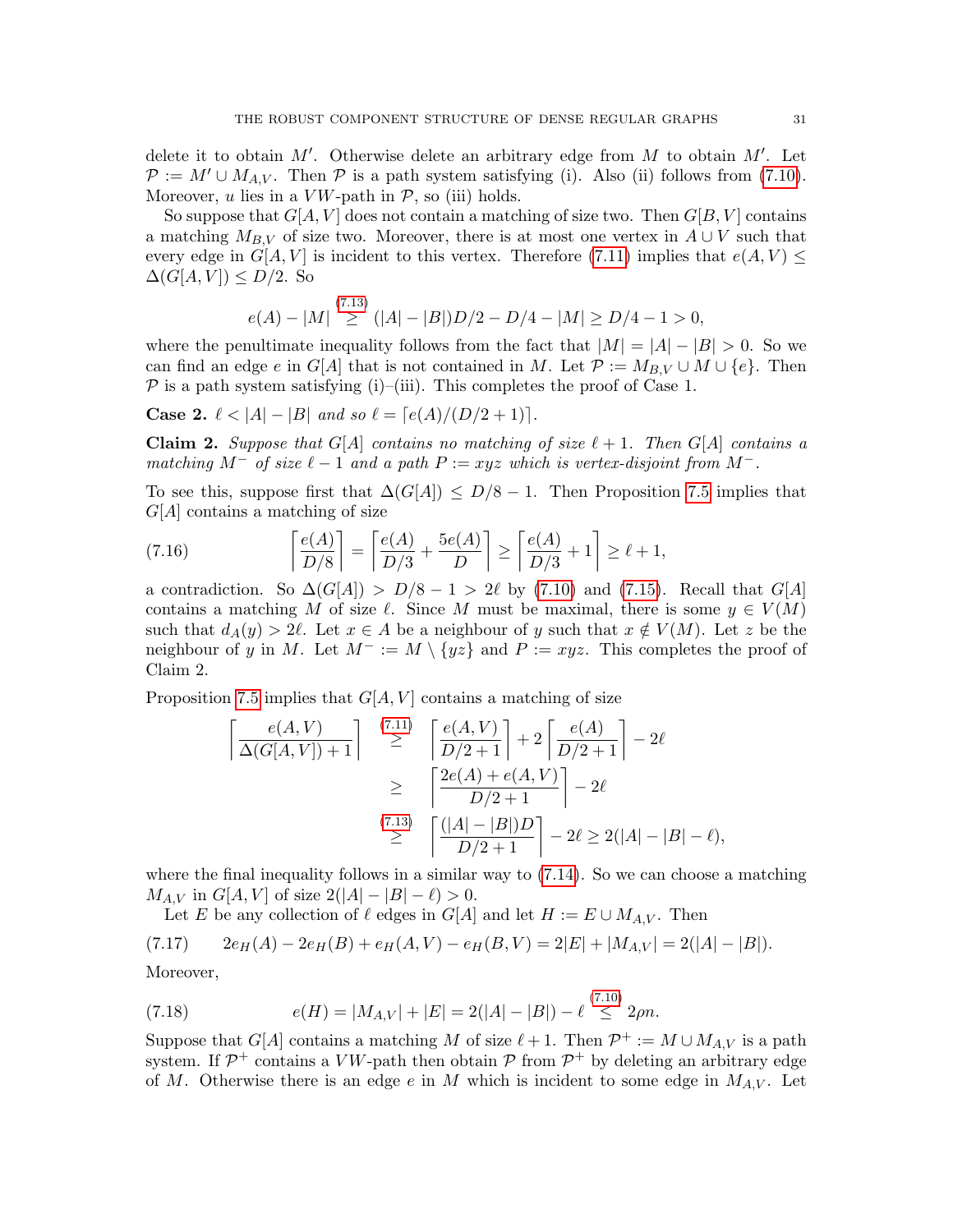$\mathcal{P} := \mathcal{P}^+ \setminus \{e\}.$  Then at least one endpoint of e is an endpoint of a VW-path in  $\mathcal{P}$ . In both cases, (iii) holds. Also (i) and (ii) hold by [\(7.17\)](#page-30-0) and [\(7.18\)](#page-30-1).

Therefore we may assume that  $G[A]$  contains no matching of size  $\ell+1$ . Let  $M^-, P = xyz$ be as guaranteed by Claim 2. Then  $M_1 := M^- \cup \{xy\}$  and  $M_2 := M^- \cup \{yz\}$  are both matchings of size  $\ell$  in  $G[A]$ . For  $i = 1, 2$ , let  $\mathcal{P}_i := M_i \cup M_{A,V}$ . These are both path systems. Now [\(7.17\)](#page-30-0) and [\(7.18\)](#page-30-1) imply that both of  $\mathcal{P}_1$  and  $\mathcal{P}_2$  satisfy (i) and (ii). If, for some  $i = 1, 2$ ,  $\mathcal{P}_i$  also satisfies (iii) then we are done by setting  $\mathcal{P} := \mathcal{P}_i$ , so suppose not. Then for each  $i = 1, 2$  there exists  $M'_i \subseteq M_i$  such that  $V(M'_i) = V(M_{A,V}) \cap A$ . In particular, this implies that  $M'_1, M'_2 \subseteq M^-$ . Pick any edge  $e \in M'_1$  and let  $\mathcal{P} := P \cup (M^- \setminus \{e\}) \cup M_{A,V}$ . Then both endpoints of e are endpoints of a  $V W$ -path in P, so [\(7.17\)](#page-30-0) and [\(7.18\)](#page-30-1) imply that P satisfies (i)–(iii).  $\square$ 

7.5. The proof of Theorem [1.2.](#page-3-0) As already indicated at the beginning of the section, Theorem [1.2](#page-3-0) now follows easily. Indeed, recall that we have a robust partition  $\mathcal V$  with only five possible values of  $(k, \ell)$ . But Lemmas [7.1,](#page-23-1) [7.9](#page-27-4) and [7.10](#page-28-1) guarantee a V-tour in each of these cases. Now Corollary [6.3](#page-17-1) implies that G contains a Hamilton cycle.

Actually, we even prove the following stronger stability result of which Theorem [1.2](#page-3-0) is an immediate consequence: if the degree of G is close to  $n/4$  and G is not Hamiltonian, then G is either close to the union of four cliques, or two complete bipartite graphs, or the first extremal example discussed in Subsection [1.2.](#page-1-0)

<span id="page-31-0"></span>**Theorem 7.11.** For every  $\varepsilon, \tau > 0$  with  $2\tau^{1/3} \leq \varepsilon$  and every non-decreasing function  $g:(0,1) \rightarrow (0,1)$ , there exists  $n_0 \in \mathbb{N}$  such that the following holds. For all 3-connected D-regular graphs G on  $n \ge n_0$  vertices where  $D \ge (1/5 + \varepsilon)n$ , at least one of the following holds:

- (i) G has a Hamilton cycle;
- (ii)  $D < (1/4 + \varepsilon)n$  and there exist  $\rho, \nu$  with  $1/n_0 \le \rho \le \nu \le \tau$ ;  $1/n_0 \le g(\rho)$ ;  $\rho \leq q(\nu)$ , and  $(k, \ell) \in \{(4, 0), (2, 1), (0, 2)\}\$  such that G has a robust partition V with parameters  $\rho, \nu, \tau, k, \ell$ .

Proof. Let  $\alpha := 1/5 + \varepsilon$ . Choose a non-decreasing function  $f : (0,1) \to (0,1)$  with  $f(x) \leq \min\{x, g(x)\}\$ for all  $x \in (0,1)$  such that the requirements of Proposition [3.2](#page-7-1) (applied with  $r := 5$ ), Corollary [6.3](#page-17-1) and Lemmas [7.1,](#page-23-1) [7.9](#page-27-4) and [7.10](#page-28-1) (each applied with  $\tau'$ playing the role of  $\tau$ ) are satisfied whenever  $n, \rho, \gamma, \nu, \tau'$  satisfy

<span id="page-31-1"></span>
$$
(7.19) \quad 1/n \le f(\rho), f(\gamma); \quad \rho \le f(\nu), \varepsilon^3/8; \quad \gamma \le f(\nu); \quad \nu \le f(\tau'); \quad \tau' \le f(\varepsilon), f(1/5), \tau
$$

(and so  $\tau' \leq f(\alpha)$ ). Choose  $\tau', \tau''$  such that  $0 < \tau' \leq f(\varepsilon), f(1/5), \tau$  and let  $\tau'' := f(\tau')$ . Apply Theorem [3.1](#page-6-0) with  $f/36, \alpha, \tau''$  playing the roles of  $f, \alpha, \tau$  to obtain an integer  $n_0$ . Let G be a 3-connected D-regular graph on  $n \ge n_0$  vertices where  $D \ge \alpha n$ . Theorem [3.1](#page-6-0) now guarantees  $\rho, \nu, k, \ell$  with  $1/n_0 \leq \rho \leq \nu \leq \tau''$ ,  $1/n_0 \leq f(\rho)$  and  $36\rho \leq f(\nu)$  such that G has a robust partition V with parameters  $\rho, \nu, \tau'', k, \ell$  (and thus also a robust partition with parameters  $\rho, \nu, \tau', k, \ell$ .

Let  $\gamma := 36\rho$ . Note that  $n, \rho, \gamma, \nu, \tau'$  satisfy [\(7.19\)](#page-31-1). So we can apply Proposition [3.2\(](#page-7-1)ii) with  $\tau'$ , 5 playing the roles of  $\tau$ , r to see that  $(k, \ell)$  is equal to (a)  $(k, 0)$  for  $1 \leq k \leq 3$ ; (b)  $(0, 1)$ ; (c)  $(1, 1)$ ; or (d)  $(4, 0)$ ,  $(2, 1)$ ,  $(0, 2)$ . Apply Lemmas [7.1,](#page-23-1) [7.9](#page-27-4) and [7.10](#page-28-1) (with  $\tau'$ playing the role of  $\tau$ ) in the cases (a), (b), (c) respectively to obtain a V-tour of G with parameter  $36\rho = \gamma$ . Then Corollary [6.3](#page-17-1) (with  $\tau'$  playing the role of  $\tau$ ) implies that G contains a Hamilton cycle so we are in case (i). If instead (d) holds, Proposition [3.2\(](#page-7-1)i)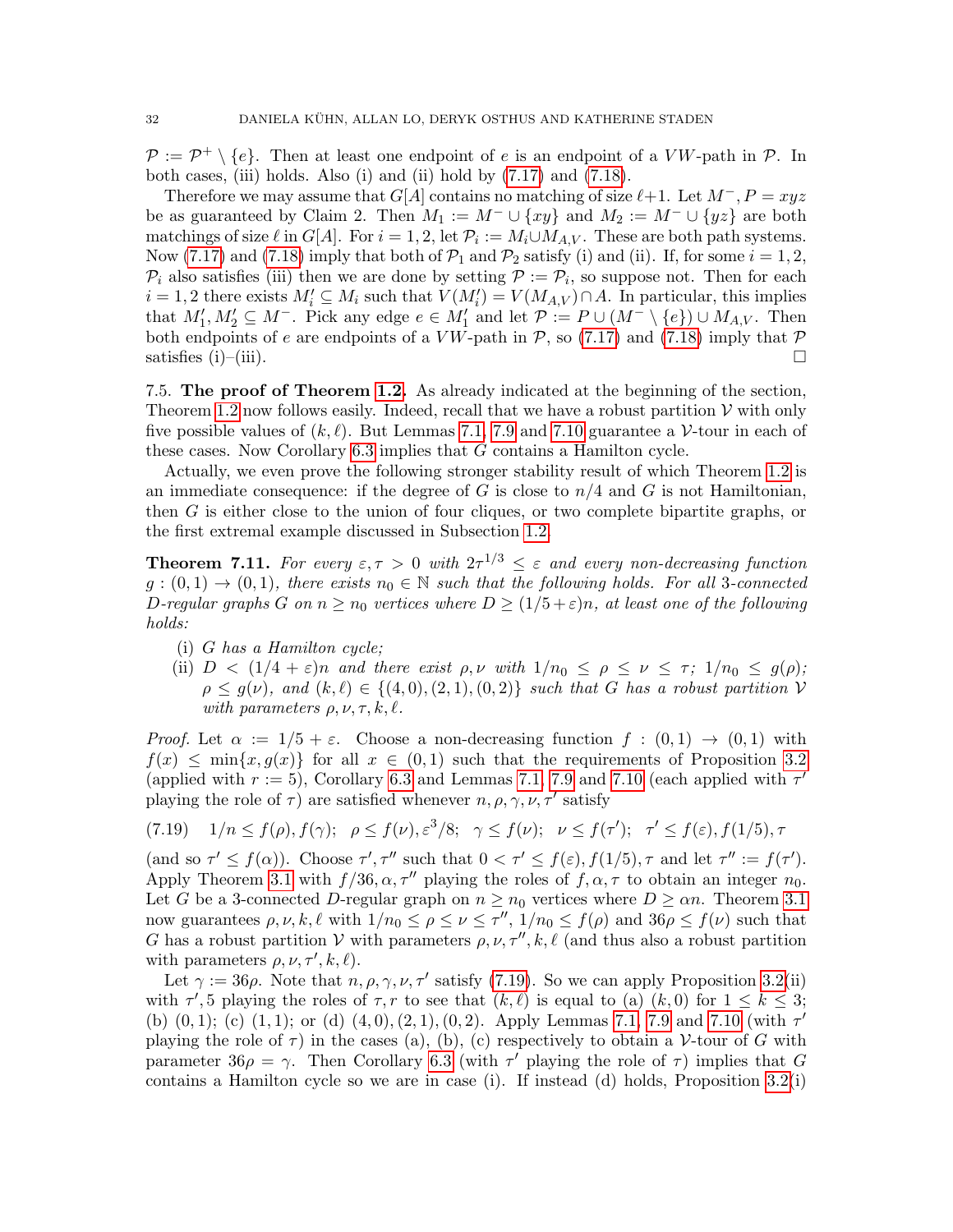implies that  $D < (1/4 + \varepsilon)n$ . Since  $f \leq g$  and V is a robust partition with parameters  $\rho, \nu, \tau, k, \ell \text{ (as } \tau \leq \tau)$  we are in case (ii).

*Proof of Theorem [1.2.](#page-3-0)* Let  $\varepsilon > 0$ . Choose a positive constant  $\tau$  such that  $2\tau^{1/3} \leq \varepsilon$ . Apply Theorem [7.11](#page-31-0) (with  $g(x) = x$ , say) to obtain an integer  $n_0$ . Let G be a 3-connected D-regular graph on  $n \geq n_0$  vertices with  $D \geq (1/4 + \varepsilon)n$ . Then Theorem [7.11](#page-31-0) implies that G has a Hamilton cycle.  $\square$ 

#### 8. The proofs of Theorems [1.4](#page-3-1) and [1.5](#page-4-0)

<span id="page-32-2"></span>We first show that Theorem [1.4](#page-3-1) is asymptotically best possible.

<span id="page-32-0"></span>**Proposition 8.1.** Let  $t, r \in \mathbb{N}$  be such that  $r \geq 2$ . Then there are infinitely many  $n \in \mathbb{N}$  for which there exists a t-connected D-regular graph G on n vertices with  $D := (n-t)/(r-1)-1$ and circumference  $c(G) \leq tn/(r-1)+t$ .

One can easily modify the construction to obtain a t-connected  $D$ -regular graph  $G$  with the same bound on  $c(G)$  for smaller values of D (e.g.  $D = n/r$ ).

*Proof.* We may suppose that  $t \leq r - 1$ . Pick any  $k \in \mathbb{N}$  with  $k \geq 2t$ . Let

$$
n := (r-1)(2k(r-1) + 1) + t
$$
 and 
$$
D := \frac{n-t}{r-1} - 1 = 2k(r-1).
$$

Construct a graph G on n vertices as follows. Let  $X, U_1, \ldots, U_{r-1}$  be a partition of  $V(G)$ , where  $|X| = t$  and the  $|U_i| = D+1$ . Add all edges within the  $U_i$ . So  $G[U_i]$  is D-regular. Let  $M_i$  be a matching in  $G[U_i]$  with  $|V(M_i)| = tD/(r-1)$ . Note that  $M_i$  exists since  $tD/(r-1)$ is even, and at most D since  $t \leq r - 1$ . Add exactly one edge from each  $y \in V(M_i)$  to X so that each  $x \in X$  receives exactly  $D/(r-1)$  edges from  $V(M_i)$ . Remove  $M_i$  from G.

Therefore G is t-connected (with vertex cut-set X) and D-regular. But any cycle in  $G$ traverses at most  $t$  of the  $U_i$ , so

$$
c(G) \le t|U_i| + |X| \le tn/(r-1) + |X| = tn/(r-1) + t,
$$
  
as required.

The first part of the following proposition shows that the bound on the circumference in Theorem [1.5](#page-4-0) is close to best possible. The second part of the proposition is a bipartite analogue of the extremal example in Figure [1\(](#page-2-0)i). The proofs may be found in [\[30\]](#page-37-17). Proposition 8.2.

- <span id="page-32-1"></span>(i) Let  $t, r \in \mathbb{N}$  be such that  $r \geq 4$  is even and  $t \geq 2$ . Then there are infinitely many  $n \in \mathbb{N}$  for which there exists a t-connected D-regular bipartite graph G on n vertices with  $D := (n-2)/(r-2)$  and circumference  $c(G) \leq 2tn/(r-2) + t$ ;
- (ii) For every  $t \in \mathbb{N}$  with  $t \geq 2$ , there are infinitely many  $D \in \mathbb{N}$  such that there exists a bipartite graph on  $8D + 2$  vertices which is D-regular and t-connected but does not contain a Hamilton cycle.

One can easily modify the construction to obtain a t-connected  $D$ -regular graph  $G$  with the same bound on  $c(G)$  for smaller values of D.

The proof of Theorem [1.4](#page-3-1) uses robust partitions as the main tool (Theorem [3.1\)](#page-6-0). We show that, in a t-connected graph  $G$  with a robust partition, we can find a cycle that contains every vertex in the t largest robust components of G (or at least almost all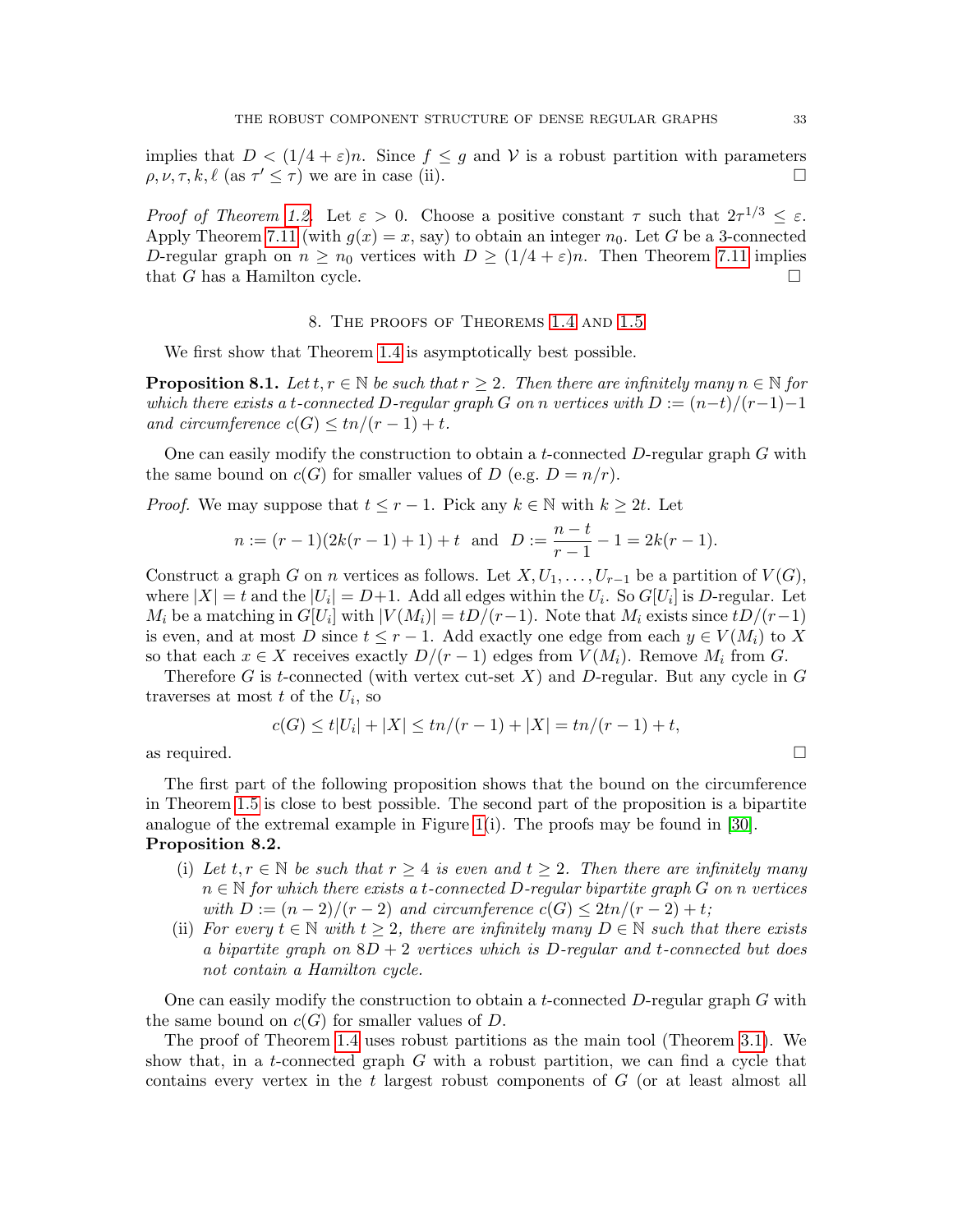the vertices in the case of bipartite robust components). When  $G$  has degree slightly larger than  $n/r$ , its robust partition contains at most  $r-1$  components. So the t largest components together contain at least  $tn/(r-1)$  vertices, as required.

We let  $C_1$  denote a loop and  $C_2$  a double edge. The following result shows that, given any t-connected graph G and any collection U of t disjoint subsets of  $V(G)$ , we can find a path system  $\overline{P}$  such that  $R_{\mathcal{U}}(\overline{P}) \cong C_t$ .

<span id="page-33-0"></span>**Proposition 8.3.** Let  $t \in \mathbb{N}$ , let G be a t-connected graph and let  $\mathcal{U} := \{U_1, \ldots, U_t\}$  be a collection of disjoint vertex-subsets of G with  $|U_i| \geq 2t$  for each  $1 \leq i \leq t$ . Then there exists a U-anchored path system  $P$  in G such that  $R_{\mathcal{U}}(P) \cong C_t$ .

*Proof.* For each i, let  $\mathcal{U}_i := \{U_1, \ldots, U_i\}$ . Let P be a non-trivial path in G with both endpoints in  $U_1$  and let  $\mathcal{P}_1 := \{P\}$ . Thus  $R_{\mathcal{U}_1}(\mathcal{P}) \cong C_1$ . Now suppose, for some  $i < t$ , we have obtained a  $U_i$ -anchored path system  $\mathcal{P}_i$  in G such that  $R_{U_i}(\mathcal{P}_i) \cong C_i$ . Without loss of generality, we may assume that this cycle is  $U_1U_2...U_i$ . So  $\mathcal{P}_i$  consists of i paths  $P_1, \ldots, P_i$  where  $P_j$  has endpoints  $x_j \in U_j, y_{j+1} \in U_{j+1}$  (with indices modulo i).

Suppose that there is some path  $P_j \in \mathcal{P}_i$  with  $|V(P_j) \cap U_{i+1}| \geq 2$ . Let  $u, v \in V(P_j) \cap U_{i+1}$ be distinct such that u is closer than v to  $x_j$  on  $P_j$ . Let  $\mathcal{P}_{i+1}$  be the path system obtained from  $P_i$  be replacing  $P_j$  with the paths  $x_jP_ju, vP_jy_{j+1}$ .

So we may assume that  $|V(\mathcal{P}_i) \cap U_{i+1}| = \sum_{1 \leq j \leq i} |V(P_j) \cap U_{i+1}| \leq i$ . Let  $U'_{i+1} :=$  $U_{i+1} \setminus V(\mathcal{P}_i)$ . Note that  $|U'_{i+1}| \geq 2t - i > t$ . By Menger's Theorem, there exists a path system R consisting of  $i+1$  paths which join  $V(\mathcal{P}_i)$  to  $U'_{i+1}$  and have no internal vertices in  $V(\mathcal{P}_i)$ . By the pigeonhole principle, there exist  $j \leq i$  and distinct paths  $xRy, x'R'y' \in \mathcal{R}$ such that  $x, x' \in V(P_j)$ . Without loss of generality, x is closer to  $x_j$  on  $P_j$  than x'. Obtain  $\mathcal{P}_{i+1}$  from  $\mathcal{P}_i$  by replacing  $P_j$  with  $x_j P_j x R y$ ,  $y' R' x' P_j y_{j+1}$ .

In both cases,  $\mathcal{P}_{i+1}$  is a  $\mathcal{U}_{i+1}$ -anchored path system, and

$$
R_{\mathcal{U}_{i+1}}(\mathcal{P}_{i+1}) = U_1 \dots U_j U_{i+1} U_{j+1} \dots U_i
$$

is a cycle with vertex set  $\mathcal{U}_{i+1}$ . The path system  $\mathcal{P}_t$  obtained in this way is as required in the proposition.

Now we show that, if  $R_{\mathcal{U}}(\mathcal{P})$  is an Euler tour, we can discard suitable subpaths of each  $P \in \mathcal{P}$  to ensure that  $|V(\mathcal{P}) \cap U|$  is small for each  $U \in \mathcal{U}$ .

<span id="page-33-1"></span>**Proposition 8.4.** Let  $U$  be a collection of disjoint non-empty vertex-subsets of a graph G and let P be a U-anchored path system in G containing t paths such that  $R_{\mathcal{U}}(\mathcal{P})$  is an Euler tour. Then there exists a U-anchored path system  $\mathcal{P}'$  in G such that  $R_{\mathcal{U}}(\mathcal{P}')$  is an Euler tour, and for each  $U \in \mathcal{U}$  we have that  $|V(\mathcal{P}') \cap U| \leq 2t$ .

*Proof.* Let  $s := |U|$ . Clearly, the proposition holds if  $s = 1$ . So we may assume that  $s \geq 2$ and that no  $P \in \mathcal{P}$  has both endpoints in the same  $X \in \mathcal{U}$  (otherwise we could remove P from P). Fix a path  $P \in \mathcal{P}$  with endpoints  $u \in U, v \in V$  where  $U, V \in \mathcal{U}$  are distinct. We will define a sequence of path systems  $\mathcal{R}_{\ell}$  with  $E(\mathcal{R}_{\ell}) \subseteq E(P)$  as follows. Let  $\mathcal{R}_0 := \{P\}.$ Suppose, for some  $0 \leq \ell < s$ , we have already defined a path system  $\mathcal{R}_{\ell}$  such that

- $(\alpha_{\ell}) \mathcal{R}_{\ell}$  is *U*-anchored;
- $(\beta_{\ell})$  if  $\ell \geq 1$  then  $E(\mathcal{R}_{\ell}) \subseteq E(\mathcal{R}_{\ell-1});$
- $(\gamma_{\ell})$  E( $R_{\mathcal{U}}(\mathcal{R}_{\ell})$ ) forms a walk from U to V;
- $(\delta_{\ell})$  for at least  $\ell$  of the X in  $\mathcal{U}, |X \cap V(\mathcal{R}_{\ell})| \leq 2$ .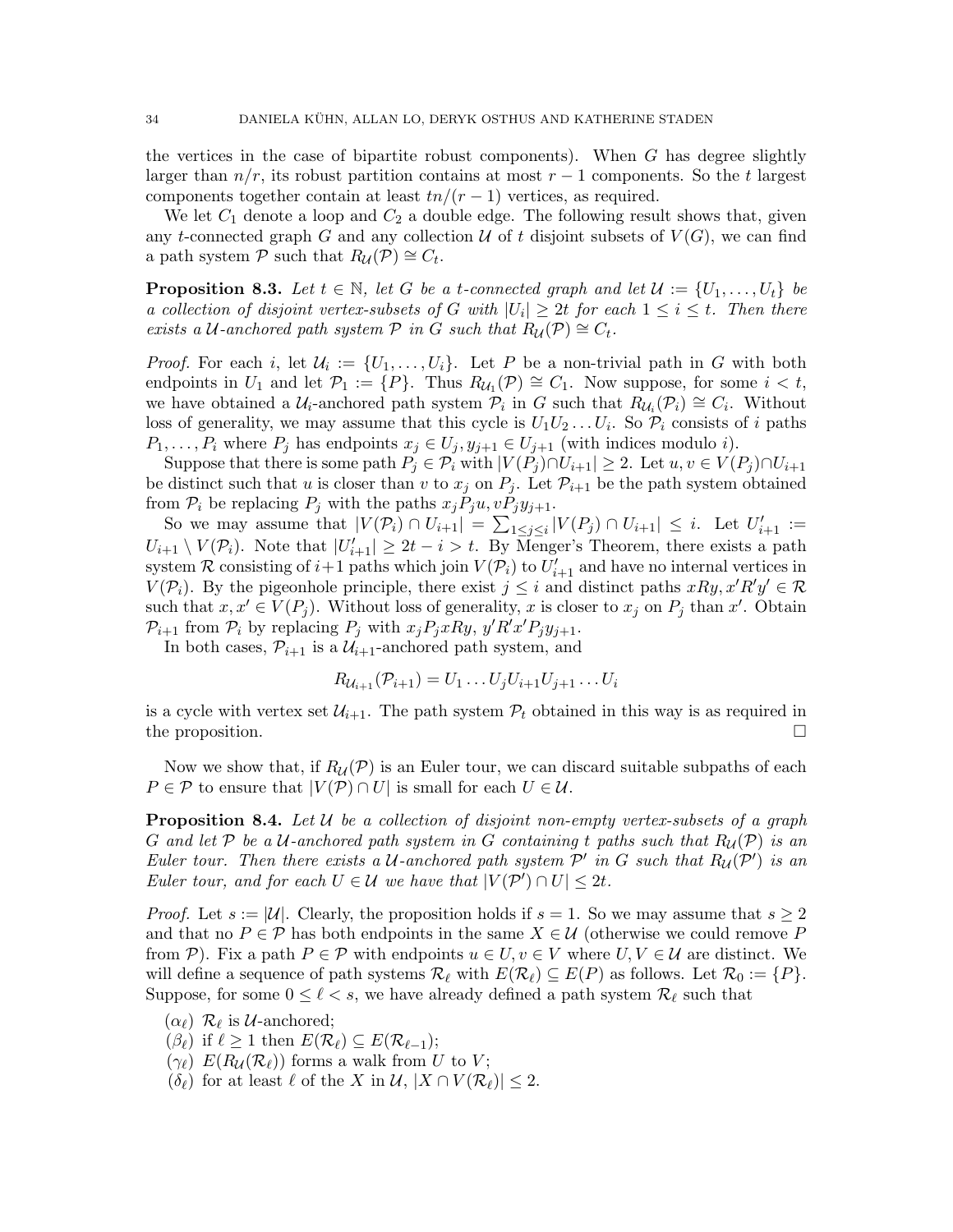Now we obtain  $\mathcal{R}_{\ell+1}$  from  $\mathcal{R}_{\ell}$  as follows. We are done if there are at least  $\ell+1$  sets X in U such that  $|X \cap V(\mathcal{R}_\ell)| \leq 2$ , so suppose not. Let  $W \in \mathcal{U}$  be such that  $|W \cap V(\mathcal{R}_\ell)| \geq 3$ . By  $(\gamma_{\ell})$ , there exists an integer  $p \geq 1$  such that  $R_{\mathcal{U}}(\mathcal{R}_{\ell})$  equals the walk  $U_1U_2 \dots U_{p+1}$ from  $U_1 := U$  to  $U_{p+1} := V$ . So  $\mathcal{R}_{\ell}$  consists of p paths  $R_1, \ldots, R_p$  such that  $R_j$  has endpoints  $x_j \in U_j$  and  $y_{j+1} \in U_{j+1}$ . Choose  $j \leq j'$  such that  $W \cap V(R_j) \neq \emptyset \neq j'$  $W \cap V(R_{j'})$  and  $j'-j$  is maximal with this property. Let  $w \in W$  be the vertex on  $R_j$ which is closest to  $x_j$  and let  $w' \in W$  be the vertex on  $R_{j'}$  which is closest to  $y_{j'+1}$ . Let  $\mathcal{R}_{\ell+1} := \{R_1, \ldots, R_{j-1}, x_j R_j w, w' R_{j'} y_{j'+1}, R_{j'+1}, \ldots, R_p\}$ . Certainly  $\mathcal{R}_{\ell+1}$  satisfies  $(\beta_{\ell+1})$ and  $(\delta_{\ell+1})$  from the construction.  $(\alpha_{\ell+1})$  follows from  $(\alpha_{\ell})$ . Since w, w' lie in the same set in  $\mathcal{U}, (\gamma_{\ell+1})$  holds by  $(\gamma_{\ell}).$ 

Therefore we can obtain  $\mathcal{P}_P := \mathcal{R}_s$  that satisfies  $(\alpha_s)$ – $(\delta_s)$ . We can obtain  $\mathcal{P}_P$  independently for each  $P \in \mathcal{P}$ . Since the P are vertex-disjoint and  $(\beta_s)$  implies that  $E(\mathcal{P}_P) \subseteq E(P)$ , it follows that  $\mathcal{P}' := \bigcup_{P \in \mathcal{P}} \mathcal{P}_P$  is a path system. Moreover  $\mathcal{P}'$  is certainly U-anchored by  $(\alpha_s)$ . We write  $R := R_{\mathcal{U}}(\mathcal{P})$  and  $R' := R_{\mathcal{U}}(\mathcal{P}')$ . Note  $(\gamma_s)$  implies that one can obtain  $R'$  from R by replacing each edge UV of R with a walk joining U, V. Since R is an Euler tour we therefore have that R' is an Euler tour. Moreover,  $(\delta_s)$  implies that for each  $X \in \mathcal{U}$  we have  $|V(\mathcal{P}') \cap X| = \sum_{P \in \mathcal{P}} |V(\mathcal{P}_P) \cap X| \leq 2t$  as required.

In the following proposition, we show that, given a weak robust subpartition  $\mathcal U$  in a t-connected graph G, we can adjust U slightly so that G contains a path system  $P$  which is a  $U$ -tour. For this, we simply apply Propositions [8.3](#page-33-0) and [8.4](#page-33-1) to obtain a suitable  $U$ anchored path system and remove a small number of vertices from each bipartite robust component.

<span id="page-34-1"></span>**Proposition 8.5.** Let  $t, n \in \mathbb{N}$  and let  $0 < 1/n \ll \rho \ll \nu \ll \tau \ll \eta$ ,  $1/t \leq 1$ . Suppose that G is a regular t-connected graph on n vertices. Let  $\mathcal U$  be a weak robust subpartition in G with parameters  $\rho, \nu, \tau, \eta, k, \ell$  where  $k + \ell \leq t$ . Then

- (i) G has a weak robust subpartition X with parameters  $6\rho, \nu/2, 2\tau, \eta/2, k, \ell;$
- (ii)  $|\bigcup_{X \in \mathcal{X}} X| \geq |\bigcup_{U \in \mathcal{U}} U| 2\rho \ell n;$
- (iii) G contains an  $\chi$ -tour with parameter 54 $\rho$ .

*Proof.* Write  $\mathcal{U} = \{U_1, \ldots, U_k, Z_1, \ldots, Z_\ell\}$  satisfying  $(D1')-(D5')$ . Apply Proposition [8.3](#page-33-0) to U with  $t' := k + \ell$  playing the role of t to obtain a U-anchored path system  $\mathcal{P}^*$  such that  $R_{\mathcal{U}}(\mathcal{P}^*) \cong C_{t'}$ . Since  $\mathcal{P}^*$  contains at most t paths, we may apply Proposition [8.4](#page-33-1) to  $\mathcal{P}^*$  to obtain a U-anchored path system P such that  $R_{\mathcal{U}}(\mathcal{P})$  is an Euler tour and  $|V(\mathcal{P}) \cap U| \leq 2t$ for all  $U \in \mathcal{U}$ .

Consider any  $1 \leq j \leq \ell$ . Let  $A_j, B_j$  be the bipartition of  $Z_j$  guaranteed by (D3'). So  $Z_j$  is a bipartite  $(\rho, \nu, \tau)$ -robust expander component with respect to  $A_j, B_j$ . Moreover,

$$
2e_{\mathcal{P}}(A_j) + e_{\mathcal{P}}(A_j, \overline{Z_j}) \le \sum_{x \in Z_j} d_{\mathcal{P}}(Z_j) \le 2|V(\mathcal{P}) \cap Z_j| \le 4t.
$$

A similar inequality holds for  $B_j$ . Now  $||A_j| - |B_j|| \le \rho n$  by (D3'), (B1) and (C2). Therefore we can remove at most  $\rho n + 4t \leq 2\rho n$  vertices from  $Z_j \setminus V(\mathcal{P})$  to obtain  $A'_j \subseteq A_j$ ,  $B'_j \subseteq B_j$  and  $Z'_j := A'_j \cup B'_j$  such that

<span id="page-34-0"></span>(8.1) 
$$
2e_{\mathcal{P}}(A'_j) - 2e_{\mathcal{P}}(B'_j) + e_{\mathcal{P}}(A'_j, \overline{Z'_j}) - e_{\mathcal{P}}(B'_j, \overline{Z'_j}) = 2(|A'_j| - |B'_j|).
$$

To see this, it suffices to check that  $e_{\mathcal{P}}(A'_j, \overline{Z'_j}) - e_{\mathcal{P}}(B'_j, \overline{Z'_j})$  (and thus the left-hand side of [\(8.1\)](#page-34-0)) is even. To verify the latter note that, modulo two,  $e_{\mathcal{P}}(Z_j', \overline{Z_j'}) \equiv \text{End}_{\mathcal{P}}(Z_j') =$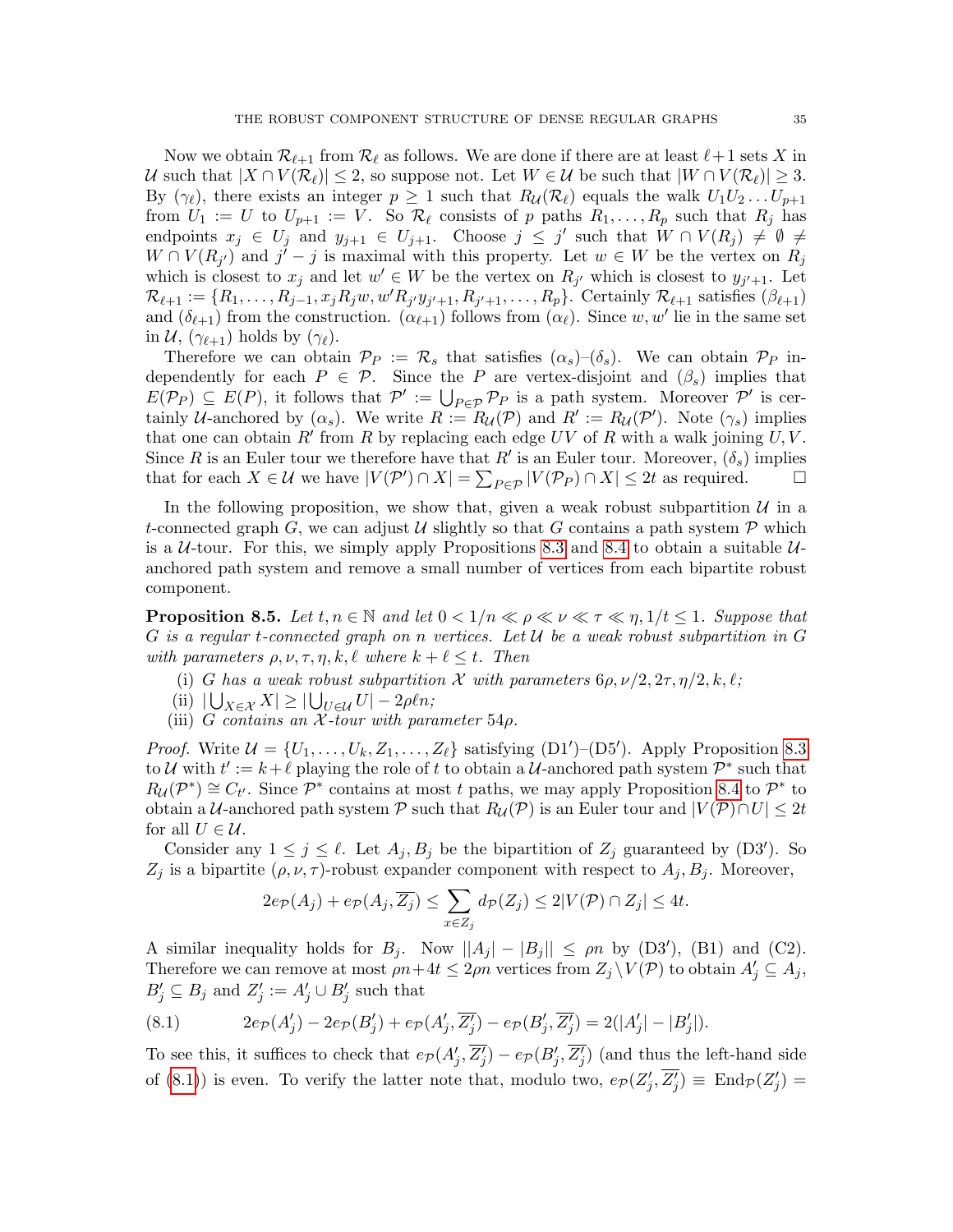$d_{R_{\mathcal{U}}(\mathcal{P})}(Z'_j)$ . So

$$
e_{\mathcal{P}}(A'_j, \overline{Z'_j}) - e_{\mathcal{P}}(B'_j, \overline{Z'_j}) = e_{\mathcal{P}}(Z'_j, \overline{Z'_j}) - 2e_{\mathcal{P}}(B'_j, \overline{Z'_j}) \equiv d_{R_{\mathcal{U}}(\mathcal{P})}(Z'_j) - 2e_{\mathcal{P}}(B'_j, \overline{Z'_j}) \equiv 0
$$

where the final congruence follows since  $R_{\mathcal{U}}(\mathcal{P})$  is an Euler tour. Therefore [\(8.1\)](#page-34-0) can be satisfied.

Let  $\mathcal{X} := \{U_1, \ldots, U_k, Z'_1, \ldots, Z'_\ell\}$ . Clearly (ii) holds. To prove (i), first note that for each  $1 \le j \le \ell$ , we have  $|A_j' \triangle A_j| + |\tilde{B}_j' \triangle B_j| = |Z_j \setminus Z_j'| \le 2\rho n$ . Then Lemma [4.10\(](#page-11-3)i) implies that  $G[Z_j']$  is a bipartite  $(6\rho, \nu/2, 2\tau)$ -robust expander component of G with bipartition  $A'_j, B'_j$ . So (D3') holds. The remaining properties (D1'), (D2'), (D4') and (D5') are clear.

Finally, by  $(8.1)$  and the properties of  $P$  stated above, we can apply Lemma [7.8](#page-26-4) with  $\mathcal{X}, \mathcal{P}, 6\rho, \nu/2, 2\tau, \eta/2, k, \ell$  playing the roles of  $\mathcal{U}, \mathcal{P}, \rho, \nu, \tau, \eta, k, \ell$  to obtain an X-extension  $\mathcal{P}'$  of  $\mathcal P$  in G that is an X-tour with parameter 54 $\rho$ . This proves (iii).

We are now able to prove Theorem [1.4.](#page-3-1)

*Proof of Theorem [1.4.](#page-3-1)* Let  $\alpha := 1/r + \varepsilon$  and  $\eta := 1/2r^2 \leq \alpha^2/2$ . Choose a non-decreasing function  $f:(0,1) \to (0,1)$  with  $f(x) \leq x$  for all  $x \in (0,1)$  such that the requirements of Propositions [3.2,](#page-7-1) [6.1](#page-16-1) and [8.5](#page-34-1) as well as Lemma [6.2](#page-17-0) are satisfied whenever  $n, \rho, \gamma, \nu, \tau$ satisfy the following:

<span id="page-35-2"></span>(8.2) 
$$
1/n \le f(\rho); \quad \rho \le f(\nu), \varepsilon^3/8; \quad \nu \le f(\tau); \quad \tau \le f(\eta), f(1/t), f(1/r);
$$

as well as  $1/n \leq f(\gamma)$  and  $\gamma \leq f(\nu)$ . Choose  $\tau, \tau'$  so that

<span id="page-35-0"></span>(8.3) 
$$
0 < \tau' \le \tau \le \frac{1}{2r^2}, \frac{\varepsilon}{2t}, \frac{\varepsilon^3}{8}, \frac{f(1/t)}{2}, \frac{f(\eta/2)}{2}, f(1/r) \quad \text{and } \tau' \le f(\tau).
$$

Choose a non-decreasing function  $f' : (0,1) \rightarrow (0,1)$  such that  $54f'(x) \le f(x/2)$  for all  $x \in (0,1)$ . Apply Theorem [3.1](#page-6-0) with  $f', \alpha, \tau'$  playing the roles of  $f, \alpha, \tau$  to obtain an integer  $n_0$ . Let G be a t-connected D-regular graph on  $n \geq n_0$  vertices where  $D \geq \alpha n$ . Theorem [3.1](#page-6-0) now guarantees  $\rho, \nu, k', \ell'$  with

<span id="page-35-1"></span>(8.4) 
$$
1/n_0 \le \rho \le \nu \le \tau'
$$
,  $1/n_0 \le f'(\rho)$  and  $\rho \le f'(\nu)$ 

such that G has a robust partition V with parameters  $\rho, \nu, \tau', k', \ell'$  (and thus also with parameters  $\rho, \nu, \tau, k', \ell'$ ). Note that [\(8.3\)](#page-35-0) and [\(8.4\)](#page-35-1) together imply that [\(8.2\)](#page-35-2) holds. Moreover,

<span id="page-35-4"></span>(8.5) 
$$
2\rho \le 1/r^2
$$
 and  $2\rho t \le \varepsilon$ .

**Claim.** There are integers k,  $\ell$  with  $k + \ell \leq t$  such that G has a weak robust subpartition U with parameters  $\rho, \nu, \tau, \eta, k, \ell$  where

<span id="page-35-3"></span>(8.6) 
$$
\sum_{U \in \mathcal{U}} |U| \ge \min \left\{ \frac{t}{r-1} + \frac{\ell}{r^2}, 1 \right\} n.
$$

To see this, recall that V is a robust partition in G with parameters  $\rho, \nu, \tau, k', \ell'$ . Let  $m := k' + \ell'$ . Suppose first that  $m \leq t$ . Since by Proposition [6.1\(](#page-16-1)i), V is a weak robust subpartition in G with parameters  $\rho, \nu, \tau, \eta, k', \ell'$  we can take  $\mathcal{U} := \mathcal{V}$  (and so  $k = k'$  and  $\ell = \ell'$ ). Therefore we may assume that  $t \leq m-1$ . Order the members of  $\mathcal V$  as  $X_1, \ldots, X_m$ so that  $|X_1| \geq \ldots \geq |X_m|$ . Let  $\mathcal{U} := \{X_1, \ldots, X_t\}$ . Now by Proposition [6.1\(](#page-16-1)i) and (ii) there exist integers k,  $\ell$  so that  $k + \ell = t$  and U is a weak robust subpartition in G with parameters  $\rho, \nu, \tau, \eta, k, \ell$ .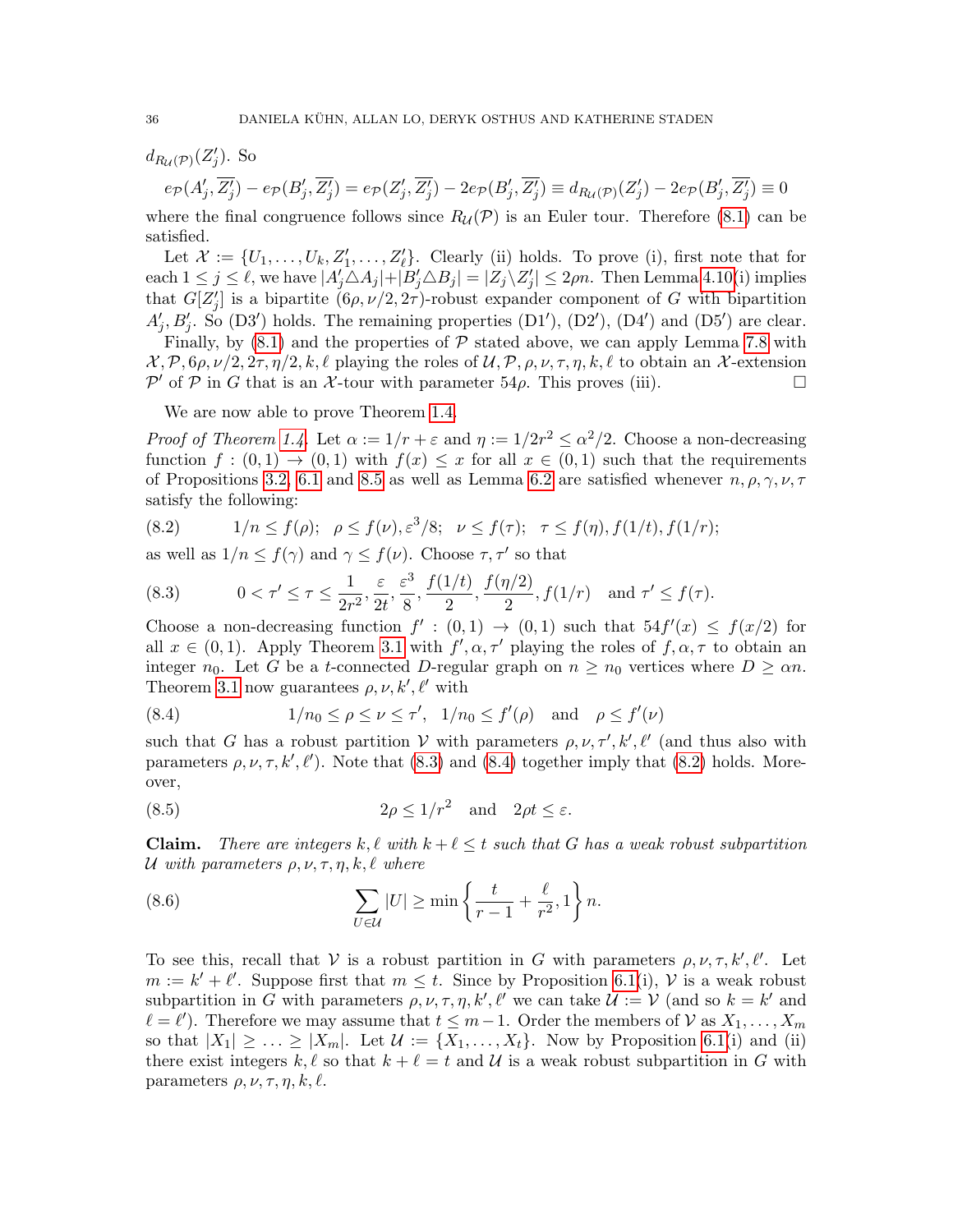By averaging, we have that  $\sum_{U \in \mathcal{U}} |U| \ge \frac{t n}{m}$ . Note also that  $m + \ell \le m + \ell' =$  $k' + 2\ell' \leq r - 1$  where the last inequality follows from Proposition [3.2.](#page-7-1) Therefore

$$
\sum_{U \in \mathcal{U}} |U| \ge \frac{tn}{m} \ge \frac{tn}{r - 1 - \ell} = \frac{tn}{r - 1} \left( 1 + \frac{\ell}{r - 1 - \ell} \right) \ge \frac{tn}{r - 1} + \frac{\ell n}{r^2},
$$

proving the claim.

Apply Proposition [8.5](#page-34-1) to  $G,\mathcal{U}$  to obtain a weak robust subpartition X with parameters  $6\rho, \nu/2, 2\tau, \eta/2, k, \ell$  in G and an X-anchored path system  $P$  such that  $\sum_{X \in \mathcal{X}} |X| \ge$  $\sum_{U \in \mathcal{U}} |U| - 2\rho \ell n$  and  $\mathcal P$  is an X-tour with parameter  $\gamma := 54\rho$ . Now [\(8.3\)](#page-35-0) and [\(8.4\)](#page-35-1) imply that

(8.7) 
$$
1/n \le f(6\rho), f(\gamma); \quad 6\rho, \gamma \le f(\nu/2); \quad \nu/2 \le f(2\tau); \quad 2\tau \le f(\eta/2).
$$

Then Lemma [6.2](#page-17-0) with  $\mathcal{X}, \mathcal{P}, 6\rho, \gamma, \nu/2, 2\tau, \eta/2$  playing the roles of  $\mathcal{U}, \mathcal{P}, \rho, \gamma, \nu, \tau, \eta$  implies that there is a cycle C in G which contains every vertex in  $\bigcup_{X \in \mathcal{X}} X$ . So

$$
|V(C)| \geq \sum_{U \in \mathcal{U}} |U| - 2\rho \ln \geq \min \left\{ \frac{t}{r-1} + \frac{\ell}{r^2} - 2\rho \ell, 1 - 2\rho \ell \right\} n
$$
  

$$
\geq \min \left\{ \frac{t}{r-1}, 1 - \varepsilon \right\} n,
$$

as required.  $\square$ 

Proof of Theorem [1.5](#page-4-0) (Sketch). The proof is almost the same as that of Theorem [1.4.](#page-3-1) We proceed similarly as we did there to obtain a robust partition  $V$  with parameters  $\rho, \nu, \tau', k', \ell'$ . Using that G is bipartite, it is easy to check that  $k' = 0$ . Thus  $\ell' \leq$  $\lfloor (r-1)/2 \rfloor = (r-2)/2$  by Proposition [3.2.](#page-7-1) Instead of the claim in the proof of Theorem [1.4,](#page-3-1) we now show that there exists an integer  $\ell \leq t$  such that G has a weak robust subpartition U with parameters  $\rho, \nu, \tau, \eta, 0, \ell$  where  $\sum_{U \in \mathcal{U}} |U| \ge \min \{2tn/(r-2), n\}$ . (Using that  $\ell' \le$  $(r-2)/2$ , this follows as in the claim.) The remainder of the proof is now similar to that of Theorem [1.4.](#page-3-1)

#### **REFERENCES**

- <span id="page-36-9"></span>[1] N. Alon, S. Ben-Shimon and M. Krivelevich, A note on regular Ramsey graphs, J. Graph Theory 64 (2010), 244–249.
- <span id="page-36-4"></span>[2] B. Bollobás, *Extremal Graph Theory*, p167, Academic Press, 1978.
- <span id="page-36-3"></span>[3] B. Bollobás and A.M. Hobbs, Hamiltonian cycles in regular graphs, Advances in Graph Theory 3 (1978), 43–48.
- <span id="page-36-7"></span>[4] J.A. Bondy, Hamilton cycles in graphs and digraphs, Congress Numerantium 21 (1978), 3–28.
- <span id="page-36-1"></span>[5] J.A. Bondy, Basic graph theory: paths and circuits, Handbook of Combinatorics, Vol. 1 (1995), 3–110.
- <span id="page-36-6"></span>[6] H.J. Broersma, J. van den Heuvel, B. Jackson and H.J. Veldman, Hamiltonicity of regular 2-connected graphs, J. Graph Theory 22 (1996), 105–124.
- <span id="page-36-0"></span>[7] D. Christofides, J. Hladký and A. Máthé, Hamilton cycles in dense vertex-transitive graphs, preprint.
- <span id="page-36-10"></span>[8] G. Cairns, S. Mendan and Y. Nikolayevsky, A sharp refinement of a result of Alon, Ben-Shimon and Krivelevich on bipartite graph vertex sequences, preprint.
- <span id="page-36-11"></span>[9] B. Csaba, D. K¨uhn, A. Lo, D. Osthus and A. Treglown, Proof of the 1-factorization and Hamilton decomposition conjectures II: the bipartite case, preprint.
- <span id="page-36-2"></span>[10] P. Erdős and A.M. Hobbs, A class of Hamiltonian regular graphs, *J. Combin. Theory B* 37 (1978), 129–135.
- <span id="page-36-5"></span>[11] G. Fan, Longest cycles in regular graphs, J. Combin. Theory B 39 (1985), 325–345.
- <span id="page-36-8"></span>[12] R. Häggkvist, Unsolved problems, Proc. Fifth Hungarian Colloq. Comb. (1976).